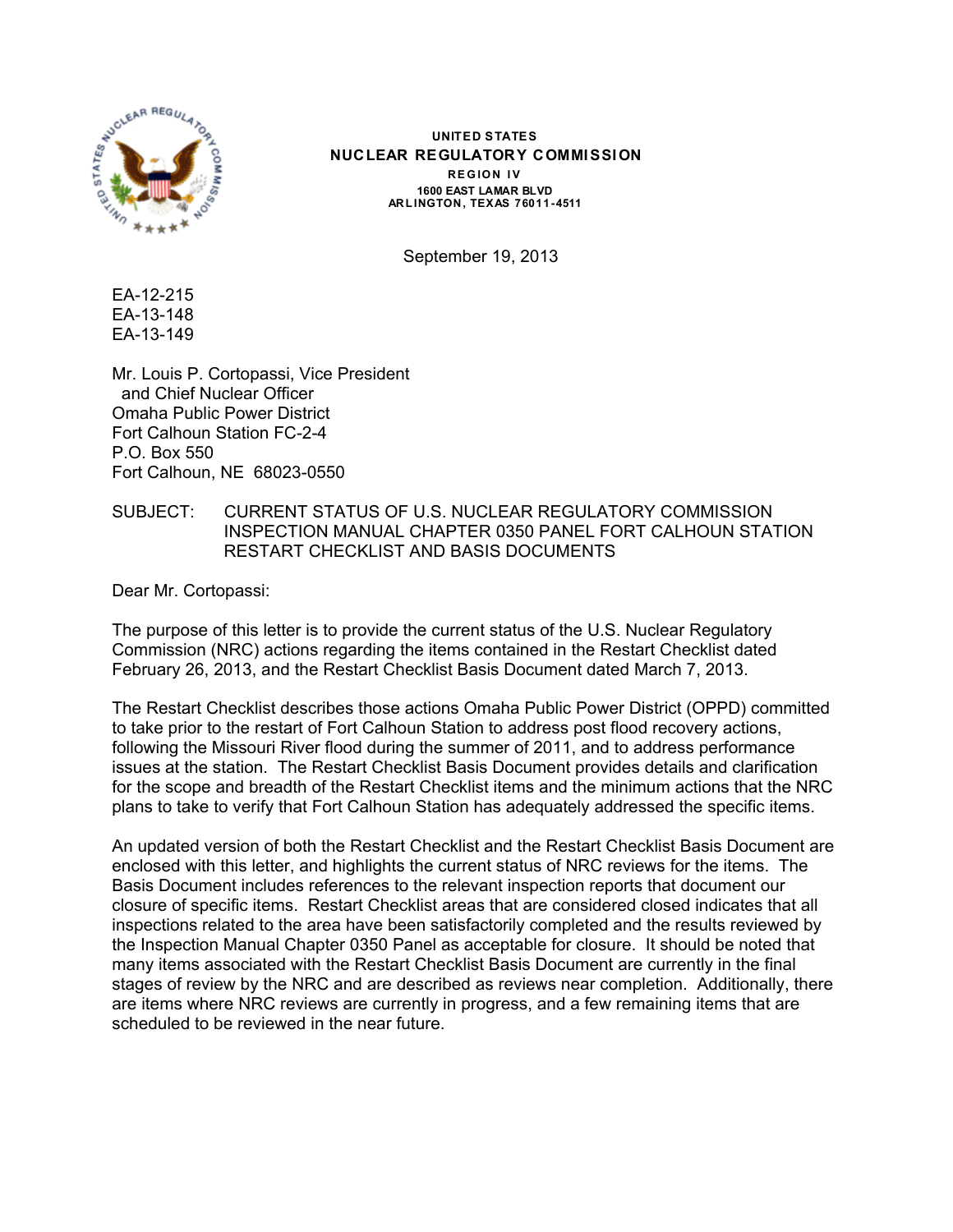Please direct any questions or comments regarding the enclosures to Michael Hay, Chief, Division of Reactor Projects, Branch F at 817-200-1147.

In accordance with 10 CFR 2.390 of the NRC's "Rules of Practice," a copy of this letter and its enclosures will be made available electronically for public inspection in the NRC Public Document Room or from the NRC's Agencywide Documents Access and Management System (ADAMS), accessible from the NRC Web site at http://www.nrc.gov/ reading-rm/adams.html.

**Sincerely** 

## */RA/*

Steven A. Reynolds Acting Regional Administrator

Docket No.: 50-285 License No.: DPR-40

Enclosures:

1. Updated Fort Calhoun Station Restart Checklist

2. Updated Restart Checklist Basis Document

cc w/ encls: Electronic Distribution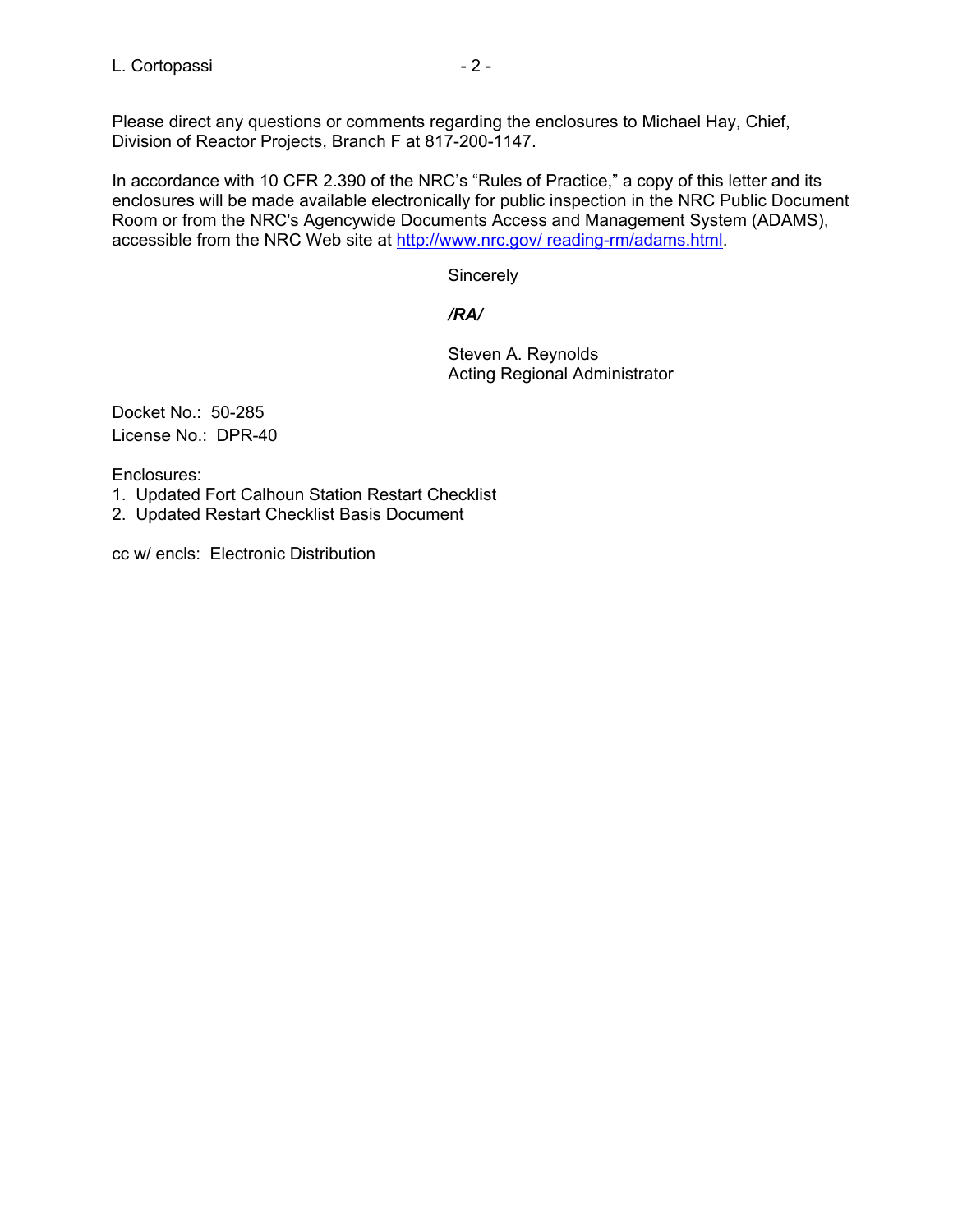Electronic Distribution by RIV: Acting Regional Administrator (Steven.Reynolds@nrc.gov) Acting Deputy Regional Administrator (Thomas.Bergman@nrc.gov) DRP Director (Kriss.Kennedy@nrc.gov) DRP Deputy Director (Troy.Pruett@nrc.gov) DRS Director (Tom.Blount@nrc.gov) DRS Deputy Director (Jeff.Clark@nrc.gov) MC 0350 Chairman (Anton.Vegel@nrc.gov) MC 0350 Co-Chair (Louise.Lund@nrc.gov) MC 0350 Panel Member (Michael.Balazik@nrc.gov) MC 0350 Panel Member (Joseph.Sebrosky@nrc.gov) MC 0350 Panel Member (Michael.Markley@nrc.gov) DPR Deputy Director, NSIR (Scott.Morris@nrc.gov) Senior Resident Inspector (John.Kirkland@nrc.gov) Resident Inspector (Jacob.Wingebach@nrc.gov) Branch Chief, DRP/F (Michael.Hay@nrc.gov) Special Assistant, DRP/F (Jamnes.Cameron@nrc.gov) Project Engineer, DRP/F (Chris.Smith@nrc.gov) FCS Administrative Assistant (Janise.Schwee@nrc.gov) Public Affairs Officer (Victor.Dricks@nrc.gov) Public Affairs Officer (Lara.Uselding@nrc.gov) Branch Chief, DRS/TSB (Ray.Kellar@nrc.gov) Project Manager (Lynnea.Wilkins@nrc.gov) RITS Coordinator (Marisa.Herrera@nrc.gov) ACES (R4Enforcement.Resource@nrc.gov) Regional Counsel (Karla.Fuller@nrc.gov) RIV RSLO (Bill.Maier@nrc.gov) Technical Support Assistant (Loretta.Williams@nrc.gov) Congressional Affairs Officer (Jenny.Weil@nrc.gov) RIV/ETA: OEDO (Daniel.Rich@nrc.gov) RidsOEMailCenter.Resource NRREnforcement.Resource ROPreports

| SUNSI Rev Compl. |                | $\boxtimes$ Yes $\square$ No | <b>ADAMS</b>     | $\boxtimes$ Yes $\square$ No | <b>Reviewer Initials</b> |               | <b>MCH</b> |
|------------------|----------------|------------------------------|------------------|------------------------------|--------------------------|---------------|------------|
| Publicly Avail.  |                | $\boxtimes$ Yes $\square$ No | Sensitive        | $\Box$ Yes $\boxtimes$ No    | Sens. Type Initials      |               | <b>MCH</b> |
| C:DRP/RPBF       | <b>DD:DORL</b> |                              | D:DRP            | D:DRS                        | <b>D:DNMS</b>            | <b>RIV:RA</b> |            |
| <b>MCHay</b>     | LLund          |                              | <b>KMKennedy</b> | TBlount                      | AVegel                   |               | SAReynolds |
| /RA/             |                | /RA/E-Hay                    | /RA/             | /RA/                         | /RA/                     |               | /RA/       |
| 9/11/13          |                | 9/11/13                      | 9/13/13          | 9/16/13                      | 9/18/13                  |               | 9/19/13    |

#### DOCUMENT NAME:R:\_REACTORS\\_FCS2013005-RP-JCK ADAMS: ML13262A371

OFFICIAL RECORD COPY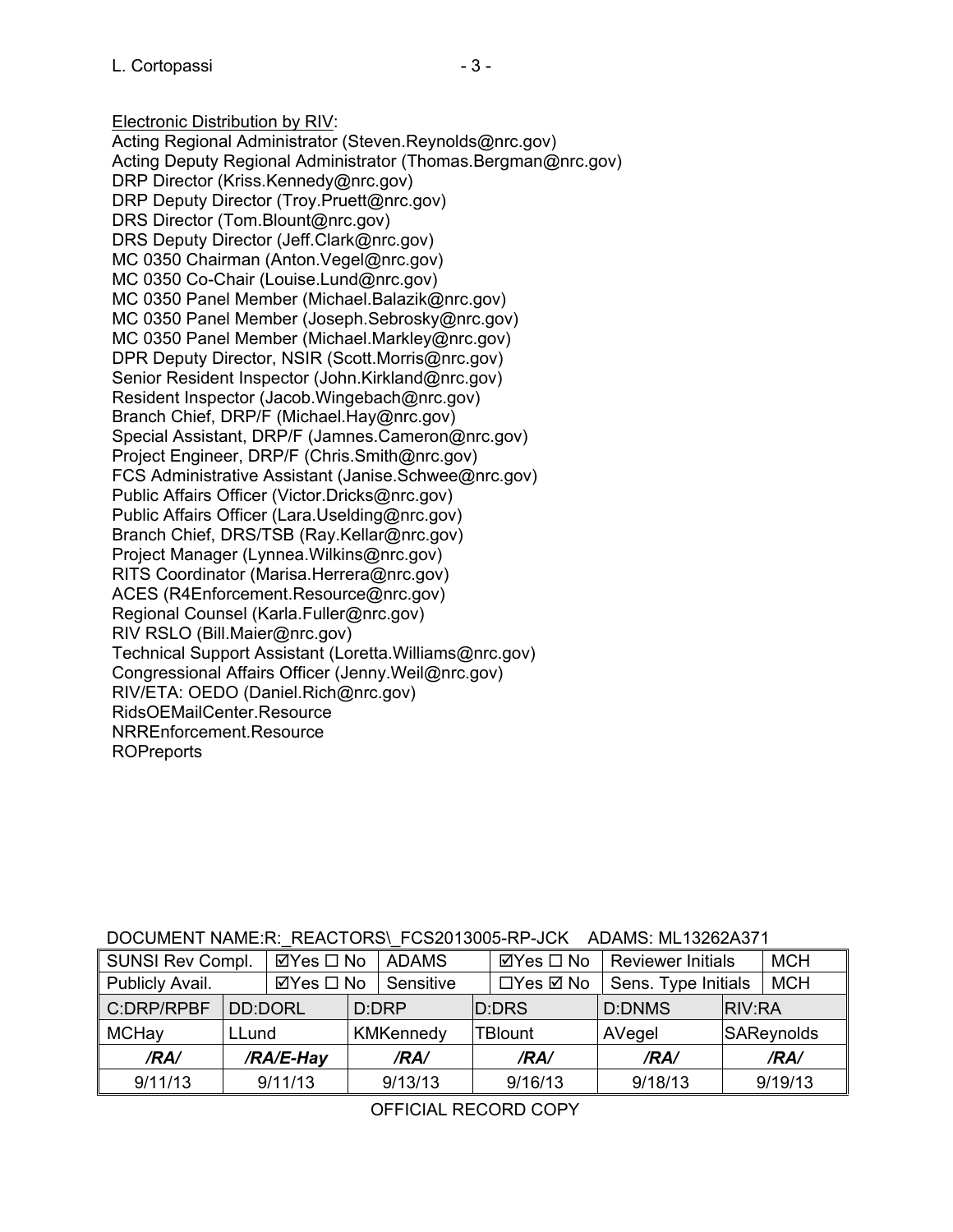# U.S. Nuclear Regulatory Commission Inspection Manual Chapter 0350 Panel Fort Calhoun Station Restart Checklist

| <b>Item Number</b> | <b>Description</b>                                                                                             | <b>Status</b>                     |
|--------------------|----------------------------------------------------------------------------------------------------------------|-----------------------------------|
|                    |                                                                                                                |                                   |
| 1                  | <b>Causes of Significant Performance Deficiencies and</b><br><b>Assessment of Organizational Effectiveness</b> |                                   |
| 1.a                | Flooding Issue - Yellow finding                                                                                | <b>Reviews Completed</b>          |
|                    |                                                                                                                | Area Closed                       |
| 1.b                | Reactor Protection System contact failure - White finding                                                      | <b>Reviews Near</b><br>Completion |
| 1.c                | Electrical bus modification and maintenance - Red finding                                                      | <b>Reviews Near</b><br>Completion |
| 1.d                | Security - Greater than green findings                                                                         | <b>Reviews Completed</b>          |
|                    |                                                                                                                | Area Closed                       |
| 1.e                | Third-Party Safety Culture Assessment                                                                          | <b>Reviews Completed</b>          |
|                    |                                                                                                                | Area Closed                       |
| 1.f                | Integrated Organizational Effectiveness Assessment                                                             | <b>Reviews Completed</b>          |
|                    |                                                                                                                | Area Closed                       |
| 1.g                | Safety System Functional Failures White Performance Indicator                                                  | Reviews in Progress               |
|                    |                                                                                                                |                                   |
|                    |                                                                                                                |                                   |
| 2                  | Flood Restoration and Adequacy of Structures, Systems,<br>and Components                                       |                                   |
| 2.a                | Flood Recovery Plan actions associated with facility and<br>system restoration                                 | <b>Reviews Near</b><br>Completion |
| 2.b                | System readiness for restart following extended plant shutdown                                                 | Reviews in Progress               |
| 2.c                | Qualification of containment electrical penetrations                                                           | <b>Reviews Near</b><br>Completion |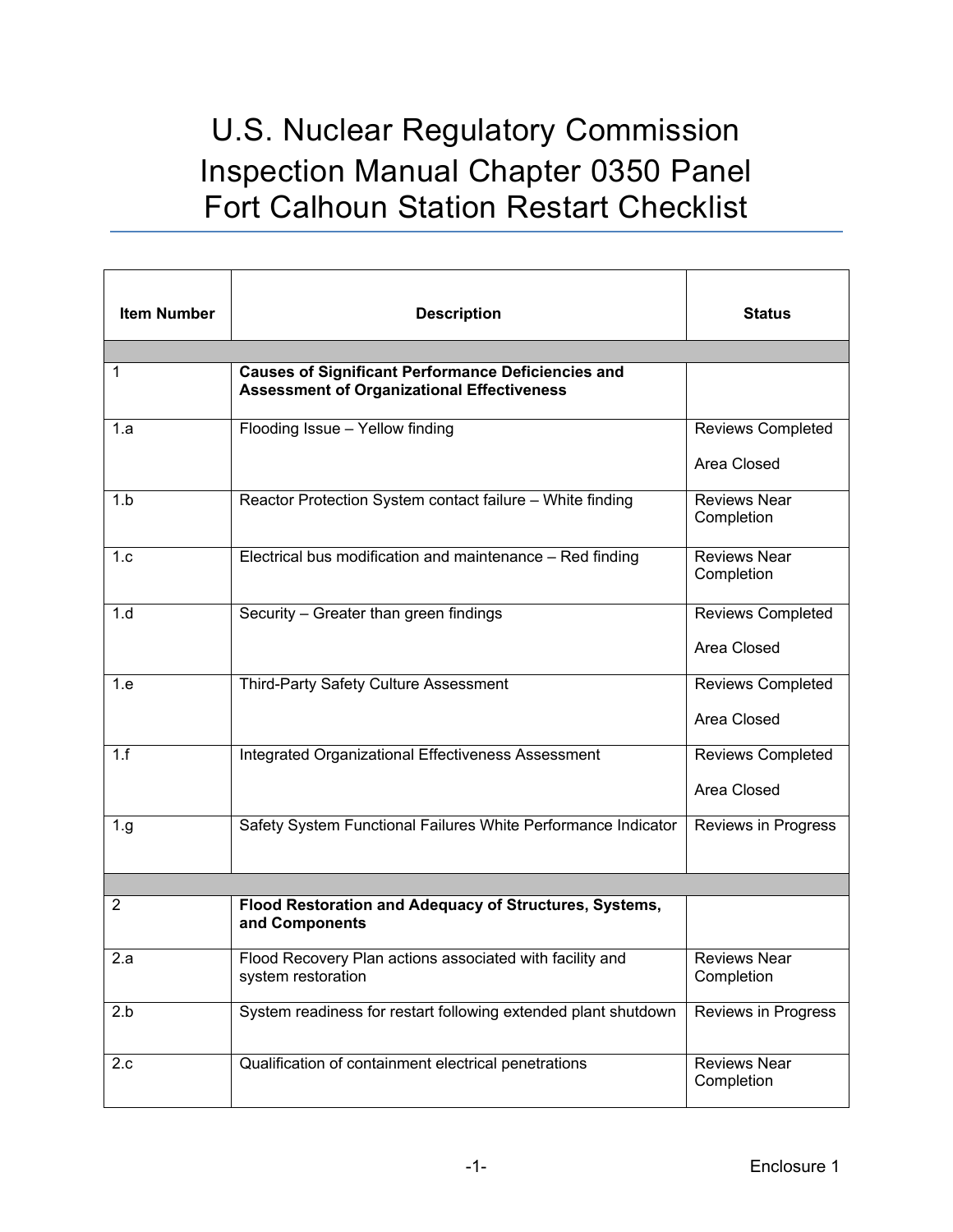| 2.d | Containment internal structure                                         | Reviews in Progress                     |
|-----|------------------------------------------------------------------------|-----------------------------------------|
|     |                                                                        |                                         |
| 3   | <b>Adequacy of Significant Programs and Processes</b>                  |                                         |
| 3.a | <b>Corrective Action Program</b>                                       | <b>Reviews Near</b><br>Completion       |
| 3.b | Equipment design qualifications                                        | Reviews in Progress                     |
| 3.c | Design changes and modifications                                       | Reviews in Progress                     |
| 3.d | Maintenance programs                                                   | Reviews in Progress                     |
| 3.e | Operability process                                                    | <b>Reviews Near</b><br>Completion       |
| 3.f | Quality assurance                                                      | Reviews Completed<br>Area Closed        |
|     |                                                                        |                                         |
| 4   | Review of Integrated Performance Improvement Plan                      | Reviews in Progress                     |
|     |                                                                        |                                         |
| 5   | Assessments of NRC Inspection Procedure 95003 Key<br><b>Attributes</b> |                                         |
| 5.a | Design                                                                 | Reviews in Progress                     |
| 5.b | Human performance                                                      | <b>Reviews Completed</b><br>Area Closed |
| 5.c | Procedure quality                                                      | <b>Reviews Near</b><br>Completion       |
| 5.d | Equipment performance                                                  | <b>Reviews Near</b><br>Completion       |
| 5.e | Configuration control                                                  | <b>Reviews Near</b><br>Completion       |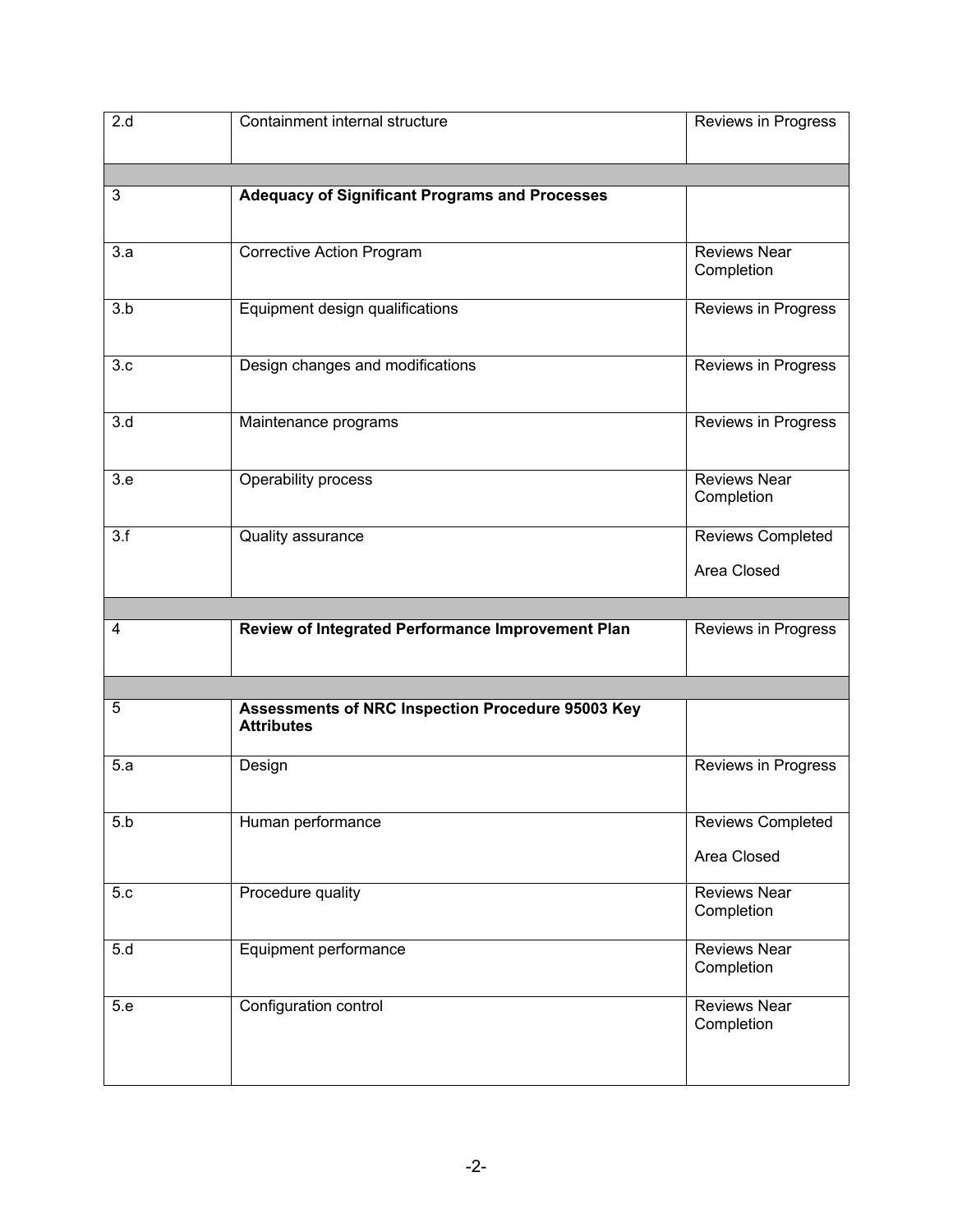| 5.f            | Emergency response                                                                                   | Reviews Completed        |
|----------------|------------------------------------------------------------------------------------------------------|--------------------------|
|                |                                                                                                      | Area Closed              |
| 5.g            | Occupational radiation safety                                                                        | <b>Reviews Completed</b> |
|                |                                                                                                      | Area Closed              |
| 5.h            | Public radiation safety                                                                              | <b>Reviews Completed</b> |
|                |                                                                                                      | Area Closed              |
| 5.i            | Security                                                                                             | <b>Reviews Completed</b> |
|                |                                                                                                      | Area Closed              |
|                |                                                                                                      |                          |
| 6              | <b>Licensing Issue Resolution</b>                                                                    |                          |
| 6.a            | Review of necessary licensing amendments or actions                                                  | Reviews in Progress      |
|                |                                                                                                      |                          |
| 6.b            | Review of licensing commitments necessary for restart                                                | <b>Reviews Completed</b> |
|                |                                                                                                      | Area Closed              |
|                |                                                                                                      |                          |
| $\overline{7}$ | <b>Readiness for Restart</b>                                                                         |                          |
| 7.a            | Operations organization ready for restart                                                            | Reviews in Progress      |
| 7.b            | Systems ready for restart and Mode restraints properly<br>addressed                                  | Reviews in Progress      |
| 7.c            | Final review of corrective actions program for restart items                                         | Reviews in Progress      |
|                |                                                                                                      |                          |
| 8              | <b>Confirmatory Action Letter Resolution</b>                                                         |                          |
|                |                                                                                                      |                          |
| 8.a            | Verification that all restart-related Confirmatory Action Letter<br>items are appropriately resolved | Reviews in Progress      |
| 8.b            | Conduct public meeting regarding plant readiness for restart                                         | <b>Future Action</b>     |
|                |                                                                                                      |                          |
|                |                                                                                                      |                          |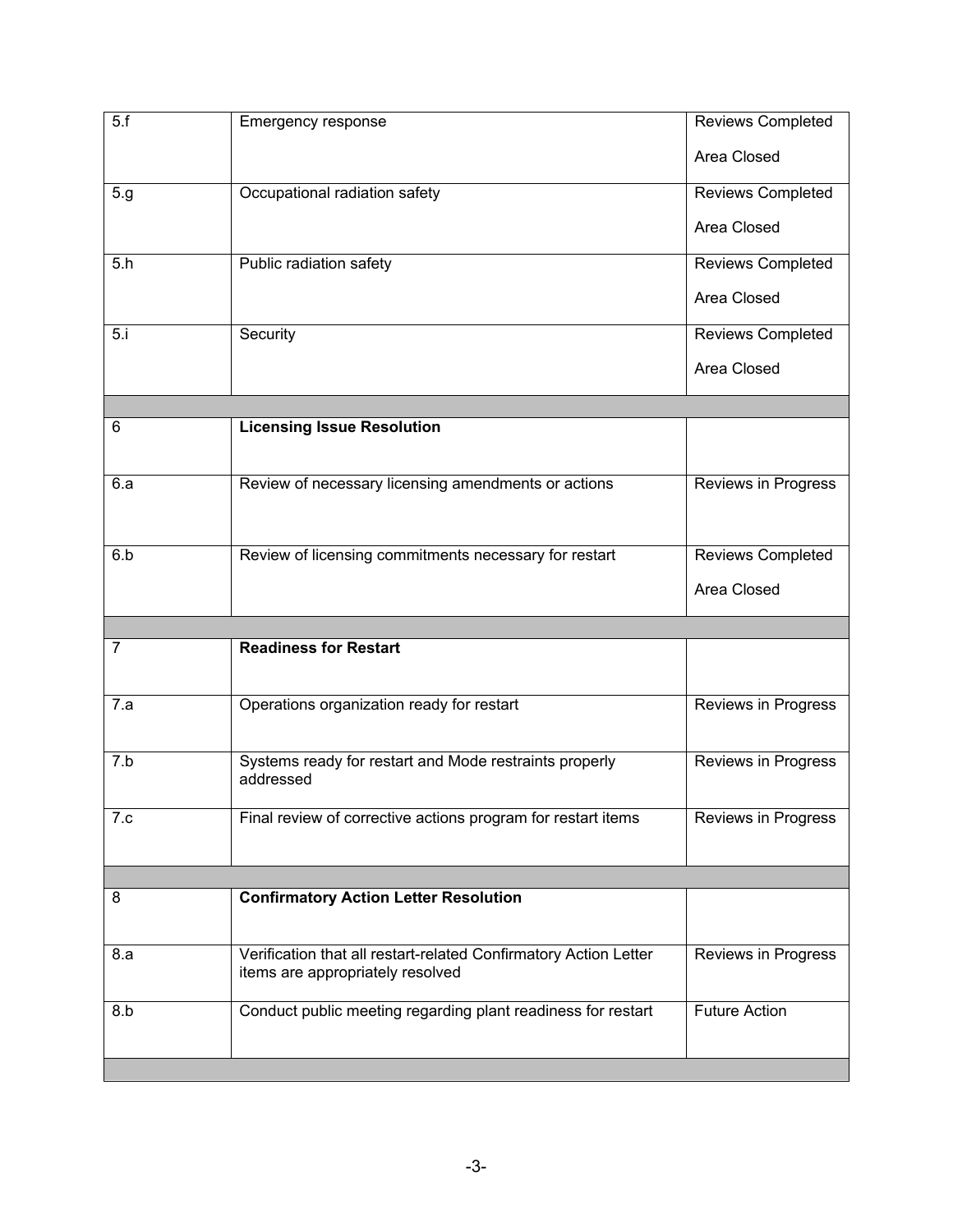|     | <b>Final Recommendation for Restart</b>                                                                                                                                                                                                                                                              |                      |
|-----|------------------------------------------------------------------------------------------------------------------------------------------------------------------------------------------------------------------------------------------------------------------------------------------------------|----------------------|
| 9.a | Inspection Manual Chapter 0350 Panel recommends restart to<br>Region IV Administrator. Region IV Administrator obtains<br>concurrence for restart from the Deputy Executive Director for<br>Reactor and Preparedness Programs and the Director of the<br>Office of Nuclear Reactor Regulation (NRR). | <b>Future Action</b> |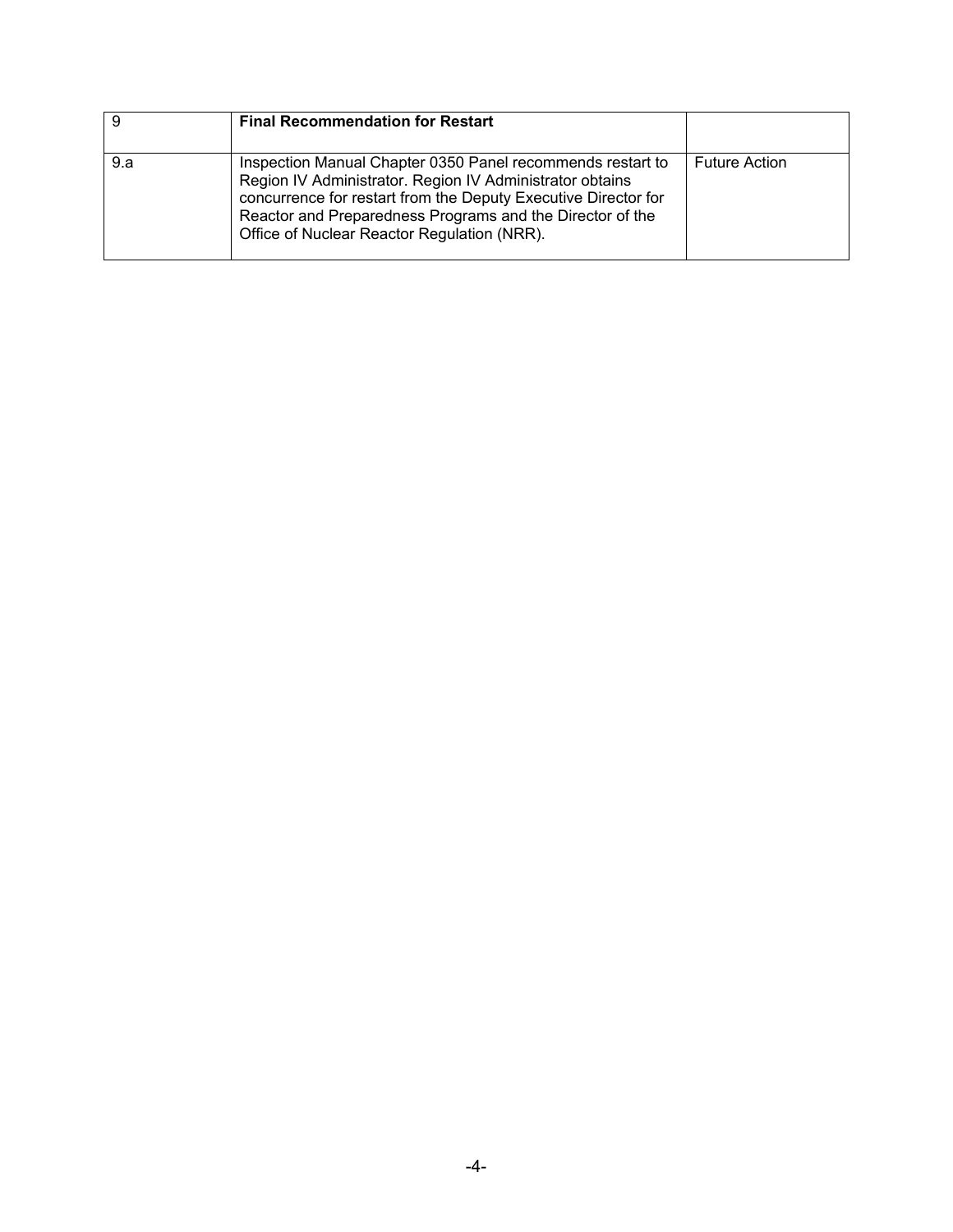## U.S. Nuclear Regulatory Commission Inspection Manual Chapter 0350 Panel Fort Calhoun Station Restart Checklist Basis Document

The Restart Checklist is a list of items that require resolution prior to restart. The purpose of the Restart Checklist is to verify the issues that resulted in the prolonged performance decline at Fort Calhoun Station are resolved. The Restart Checklist includes an assessment of each of the key attributes described in NRC Inspection Procedure (IP) 95003, "Supplemental Inspection for Repetitive Degraded Cornerstones, Multiple Degraded Cornerstones, Multiple Yellow Inputs or One Red Input."

This basis document provides details and clarification of the scope and breadth of the Restart Checklist items and the actions, at a minimum, that the NRC plans to take to verify Fort Calhoun Station adequately addressed the specific items. These actions that the NRC plans to perform were developed to ensure safe operation of the facility following restart. The Restart Checklist includes broad areas for resolution, including the following items that are described in NRC IP 95003:

- involve inspection findings that were determined to be of more than very low safety significance
- address a cited violation of the facility's license, technical specifications, or regulations
- concern a loss of ability to maintain and operate the facility in accordance with the design and licensing basis
- address a licensing action that is necessary to be completed prior to restart
- address a failure of licensee management controls to effectively address previous significant concerns to prevent their recurrence (for example, repetitive examples of inadequate root cause evaluations and corrective actions that affect risk-significant equipment and plant operation or both)

The outcomes of the Restart Checklist will provide the NRC a thorough assessment of the causes of the performance decline at Fort Calhoun Station, provide assurance that planned corrective actions are sufficient to address the root causes and contributing causes and to prevent their recurrence, and to verify that adequate qualitative or quantitative measures for determining the effectiveness of the corrective actions are in place. These assessments will be used by the NRC to independently determine if plant personnel, equipment, and processes are ready to support the safe restart and continued safe operation of Fort Calhoun Station.

This basis document is a living document and will be updated as necessary. Any additional significant performance deficiencies identified may be added to the Restart Checklist. Items not requiring resolution prior to restart will be evaluated during the NRC's review of the post-restart sustained improvement plan.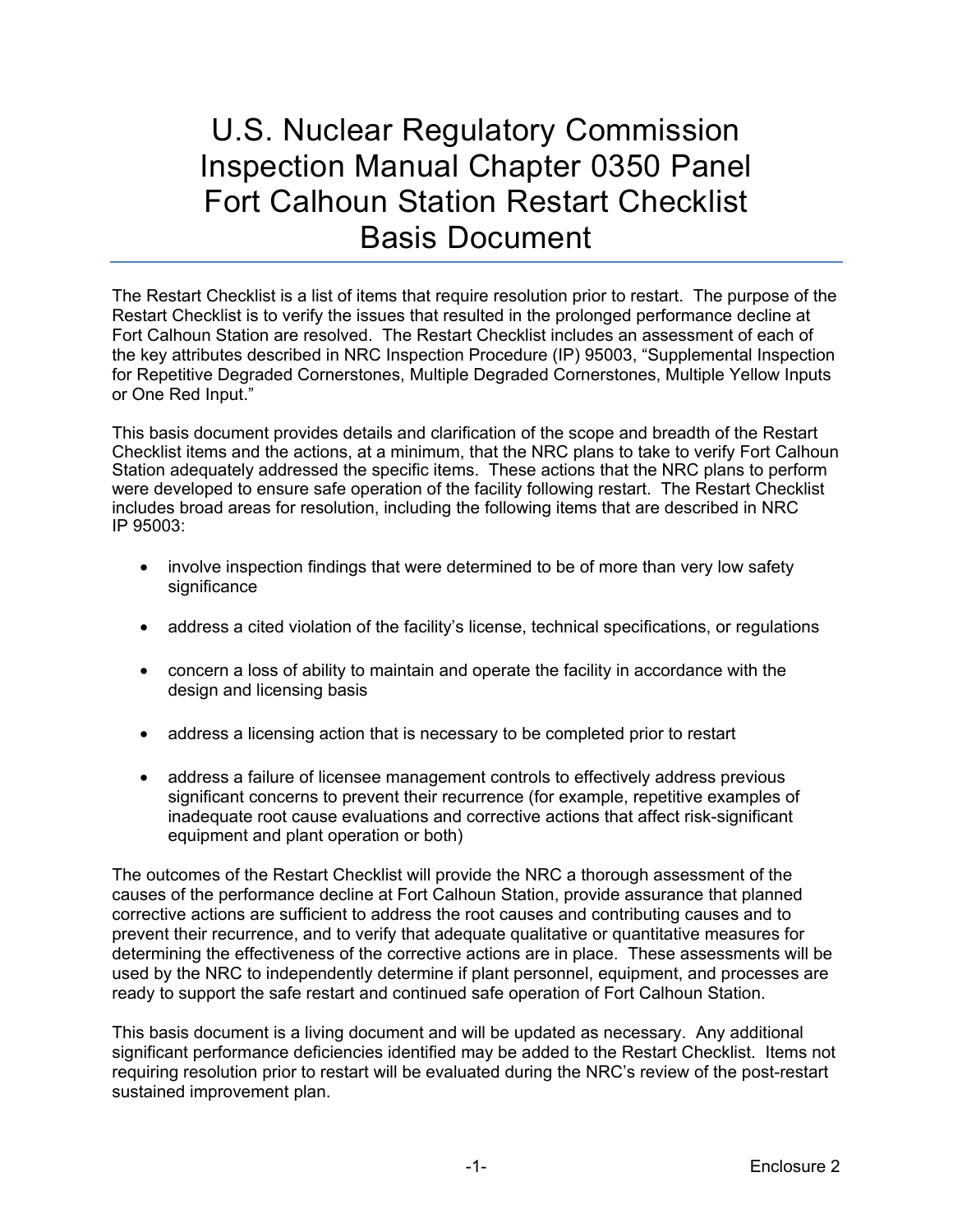This Restart Checklist Basis Document describes the areas to be addressed within each Restart Checklist section.

## **Section 1: Causes of Significant Performance Deficiencies and Assessment of Organizational Effectiveness**

Section 1 of the Restart Checklist contains those items necessary to develop a comprehensive understanding of the root causes of the performance deficiencies identified at Fort Calhoun Station for all greater than green findings. In addition, Section 1 includes the independent safety culture assessment with the associated root causes and findings. The integration of the assessments under Item 1.f will identify the fundamental aspects of organizational performance in the areas of organizational structure and engagement, values, standards, culture, and human behaviors that have resulted in the protracted performance decline and are critical for sustained performance improvement. Section 1 reviews will also include an assessment against appropriate NRC Inspection Procedure 95003 key attributes as described in Section 5.

As additional critical areas for improvement are identified during the root cause evaluations and other assessments, it may be necessary to supplement the Restart Checklist or the Restart Checklist Basis Document to reflect those new items.

## **Item 1.a Flooding Issue – Yellow Finding**

Item 1.a is included in the restart checklist for the failure of Fort Calhoun Station to maintain procedures and equipment that protects the plant from the effects of a design basis flood. These deficiencies resulted in a Yellow (substantial safety significance) finding as documented in NRC Inspection Report 05000285/2010007, (ML102800342). With respect to this finding the NRC will verify that the licensee adequately identifies the root and contributing causes of the risk significant issue; verify that the extent of condition and extent of causes of the risk significant issue are identified, and verify that the corrective actions adequately address the causes to preclude repetition. The following licensee actions will be reviewed by the NRC:

| <b>Item</b> | <b>Actions to be Verified Prior to Restart</b>        | <b>Status</b>                |
|-------------|-------------------------------------------------------|------------------------------|
| 1.a.1       | Flooding Yellow Finding root and contributing cause   | Closed                       |
|             | evaluation                                            | <b>Inspections Completed</b> |
|             |                                                       | <b>Future Report</b>         |
| 1.a.2       | Flooding Yellow Finding extent of condition and cause | Closed                       |
|             | evaluation                                            | <b>Inspections Completed</b> |
|             |                                                       | <b>Future Report</b>         |
| 1.a.3       | Flooding Yellow Finding corrective actions addressing | Closed                       |
|             | root and contributing causes                          | <b>Inspections Completed</b> |
|             |                                                       | <b>Future Report</b>         |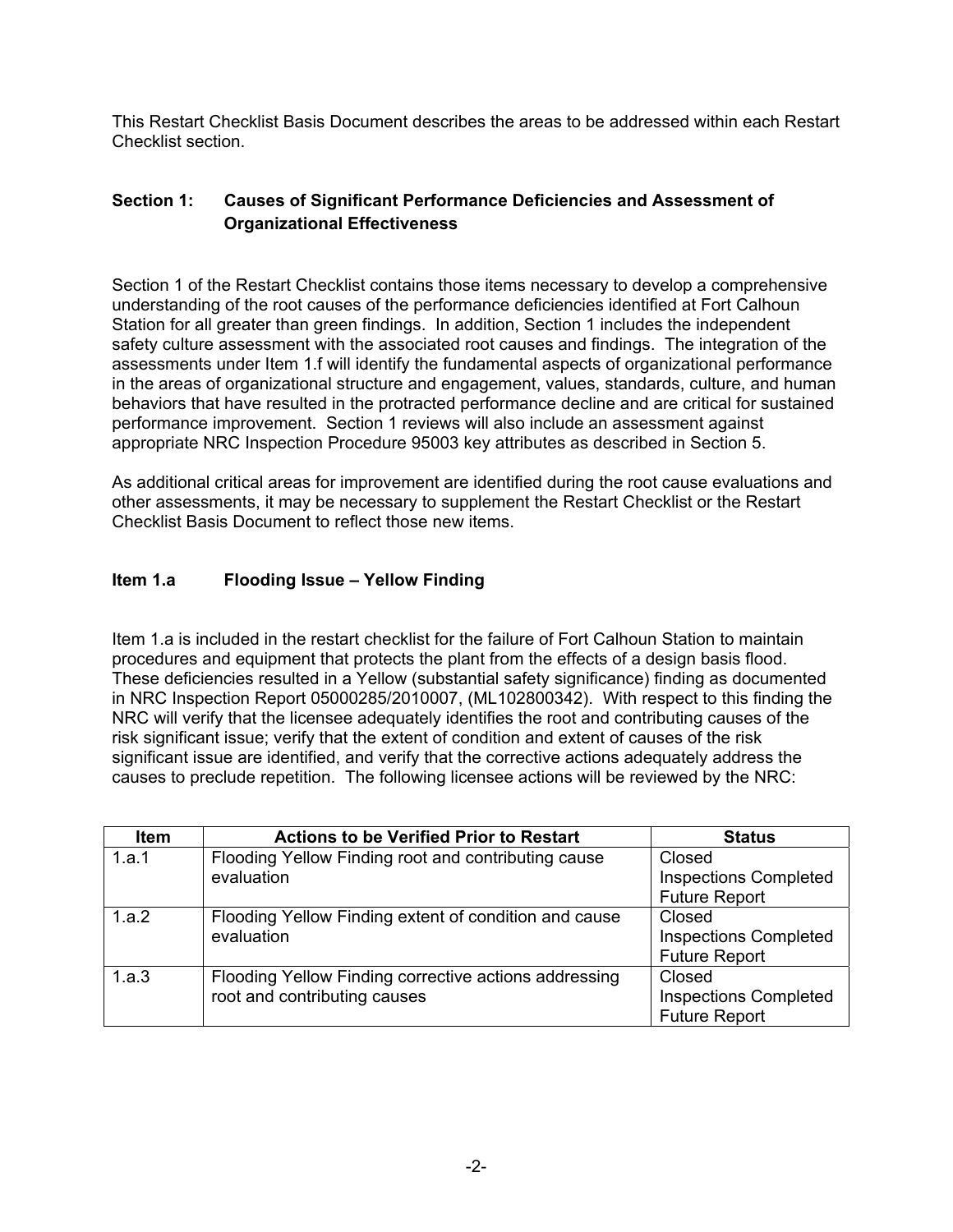The NRC will verify that the actions related to the Yellow Finding being implemented by the licensee are adequate to support plant restart. These items are listed in the Fort Calhoun Station Flooding and Recovery Action Plan, Revision 3, dated July 9, 2012, and consist of the following:

| <b>Action</b><br><b>Item</b> | <b>Actions to be Verified Prior to Restart</b>                      | <b>Status</b> |
|------------------------------|---------------------------------------------------------------------|---------------|
| <b>Number</b>                |                                                                     |               |
| 4.2.1.1                      | Review/observe all external flood barrier configurations and verify | Closed        |
|                              | that they have not been altered during flood response or outage     | IR 2013-008   |
|                              | activities                                                          | ML13197A261   |
| 4.2.1.2                      | Issue SO-G-124, Flood Barrier Impairment program                    | Closed        |
|                              |                                                                     | IR 2013-008   |
|                              |                                                                     | ML13197A261   |
| 4.2.1.3                      | Document external flood barrier impairments as applicable in        | Closed        |
|                              | accordance with SO-G-124                                            | IR 2013-008   |
|                              |                                                                     | ML13197A261   |
| 4.2.1.6                      | Identify flood barriers which will not have adequate qualification  | Closed        |
|                              | basis before leaving Cold Shutdown.                                 | IR 2013-008   |
|                              |                                                                     | ML13197A261   |

The following NRC open items are specifically related to the Yellow finding and therefore need to be evaluated prior to restart of the facility. For these specific items, the NRC will verify that the licensee has performed adequate root cause and extent of condition evaluations related to the associated deficiencies that protect the plant from the effects of a design basis flood. In addition, the NRC will verify that adequate corrective actions were identified associated with the licensee's root and contributing causes and extent of condition evaluations and that implementation of these corrective actions are either implemented or appropriately scheduled for implementation.

| <b>Item</b>    | <b>Description</b>                            | <b>Status</b>                |
|----------------|-----------------------------------------------|------------------------------|
| LER 2012-001   | Inadequate Flooding Protection Procedure      | Closed                       |
|                |                                               | <b>Inspections Completed</b> |
|                |                                               | <b>Future Report</b>         |
| LER 2012-019   | Traveling Screen Sluice Gates Found with Dual | Closed                       |
|                | Indication                                    | <b>Inspections Completed</b> |
|                |                                               | <b>Future Report</b>         |
| LER 2011-003   | Inadequate Flooding Protection Due to         | Closed                       |
|                | Ineffective Oversight                         | <b>Inspections Completed</b> |
|                |                                               | <b>Future Report</b>         |
| LER 2011-001   | Inadequate Flooding Protection Due to         | Closed                       |
|                | Ineffective Oversight                         | <b>Inspections Completed</b> |
|                |                                               | <b>Future Report</b>         |
| VIO 2012002-01 | Inadequate Procedures to Mitigate a Design    | Closed                       |
|                | <b>Basis Flood Event</b>                      | <b>Inspections Completed</b> |
|                |                                               | <b>Future Report</b>         |
|                |                                               |                              |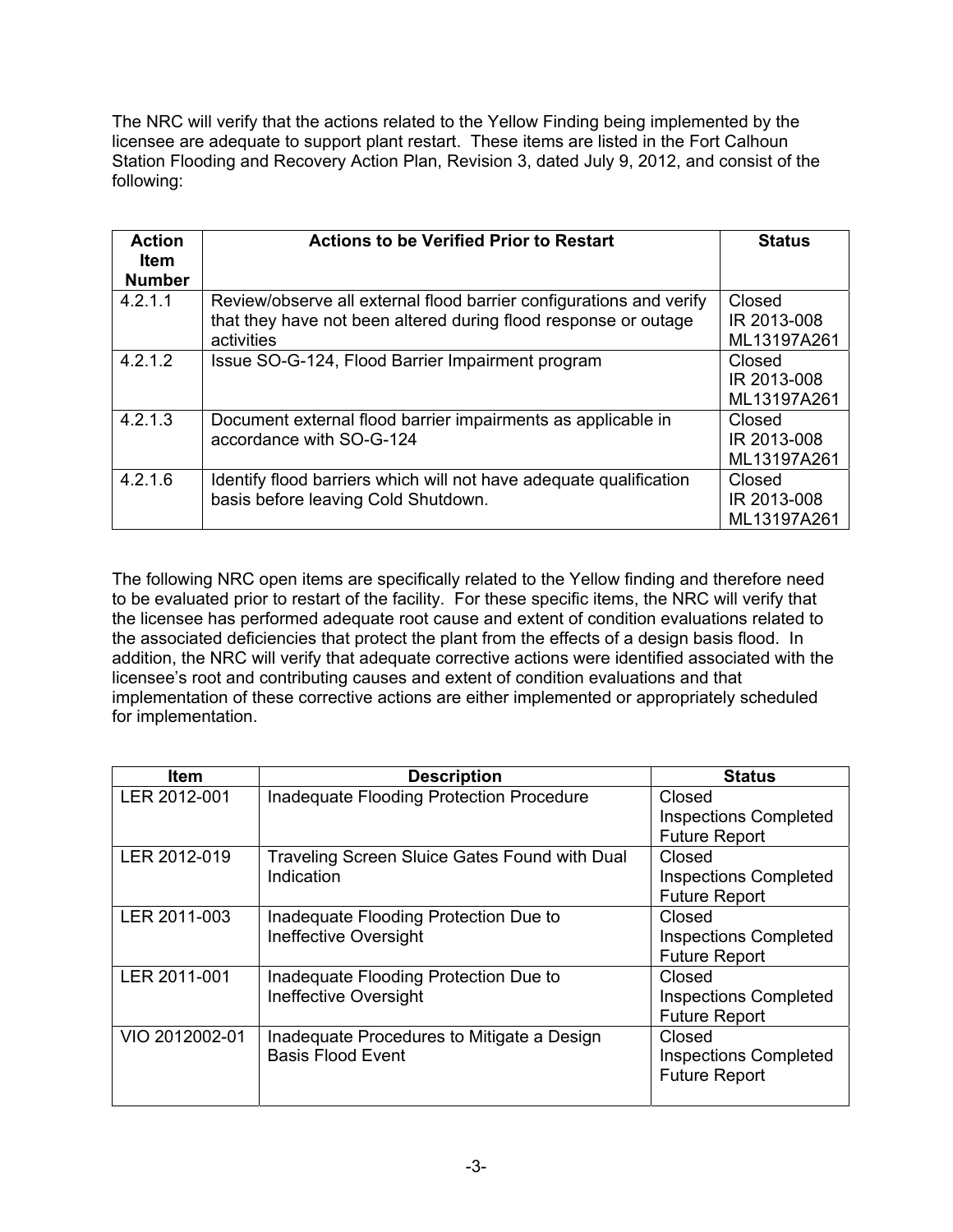| VIO 2012002-02 | Failure to Classify Intake Structure Sluice Gates<br>as Safety Class III  | Closed<br><b>Inspections Completed</b><br><b>Future Report</b> |
|----------------|---------------------------------------------------------------------------|----------------------------------------------------------------|
| VIO 2012002-03 | Failure to Meet Design Basis Requirements for<br>Design Basis Flood Event | Closed<br><b>Inspections Completed</b><br><b>Future Report</b> |
| VIO 2010007-01 | <b>Failure to Maintain External Flood Procedures</b>                      | Closed<br><b>Inspections Completed</b><br><b>Future Report</b> |

Although not a specific plant restart action, the NRC will review the following long term actions planned to be implemented by the licensee.

| <b>Action</b><br><b>Item</b><br><b>Number</b> | <b>Description</b>                                                | <b>Status</b>   |
|-----------------------------------------------|-------------------------------------------------------------------|-----------------|
| 4.4.3.1                                       | Gather flood response lessons learned through the Condition       | Post Restart    |
|                                               | Report (CR) reviews to determine if procedure or strategy changes | Item            |
|                                               | should be implemented                                             |                 |
| 4.4.3.2                                       | Review flood design basis and determine if the 2011 flood event   | Reviews in      |
|                                               | provides additional information that should drive design basis    | Progress        |
|                                               | changes                                                           |                 |
| 4.4.3.3                                       | Implement procedure and strategy changes as indicated by the      | Reviews in      |
|                                               | lessons learned review conducted                                  | <b>Progress</b> |

## **Item 1.b Reactor Protection System Contactor Failure – White Finding**

Item 1.b is included in the restart checklist for the failure of Fort Calhoun Station to correct a degraded contactor, which subsequently failed, in the reactor protection system (RPS). This deficiency resulted in a White (low to moderate safety significance) finding as documented in NRC Inspection Report 05000285/2011007 (ML 112000064). With respect to this finding the NRC will verify that the licensee adequately identifies the root and contributing causes of the risk significant issue; verify that the extent of condition and extent of causes of the risk significant issue are identified, and verify that the corrective actions adequately address the causes to preclude repetition. The following licensee actions will be reviewed by the NRC:

| <b>Item</b> | <b>Actions to be Verified Prior to Restart</b>                                  | <b>Status</b>                     |
|-------------|---------------------------------------------------------------------------------|-----------------------------------|
| 1.b.1       | RPS White Finding root and contributing cause evaluation                        | <b>Reviews Near</b><br>Completion |
| 1.b.2       | RPS White Finding extent of condition and cause evaluation                      | <b>Reviews Near</b><br>Completion |
| 1.b.3       | RPS White Finding corrective actions addressing root and<br>contributing causes | <b>Reviews Near</b><br>Completion |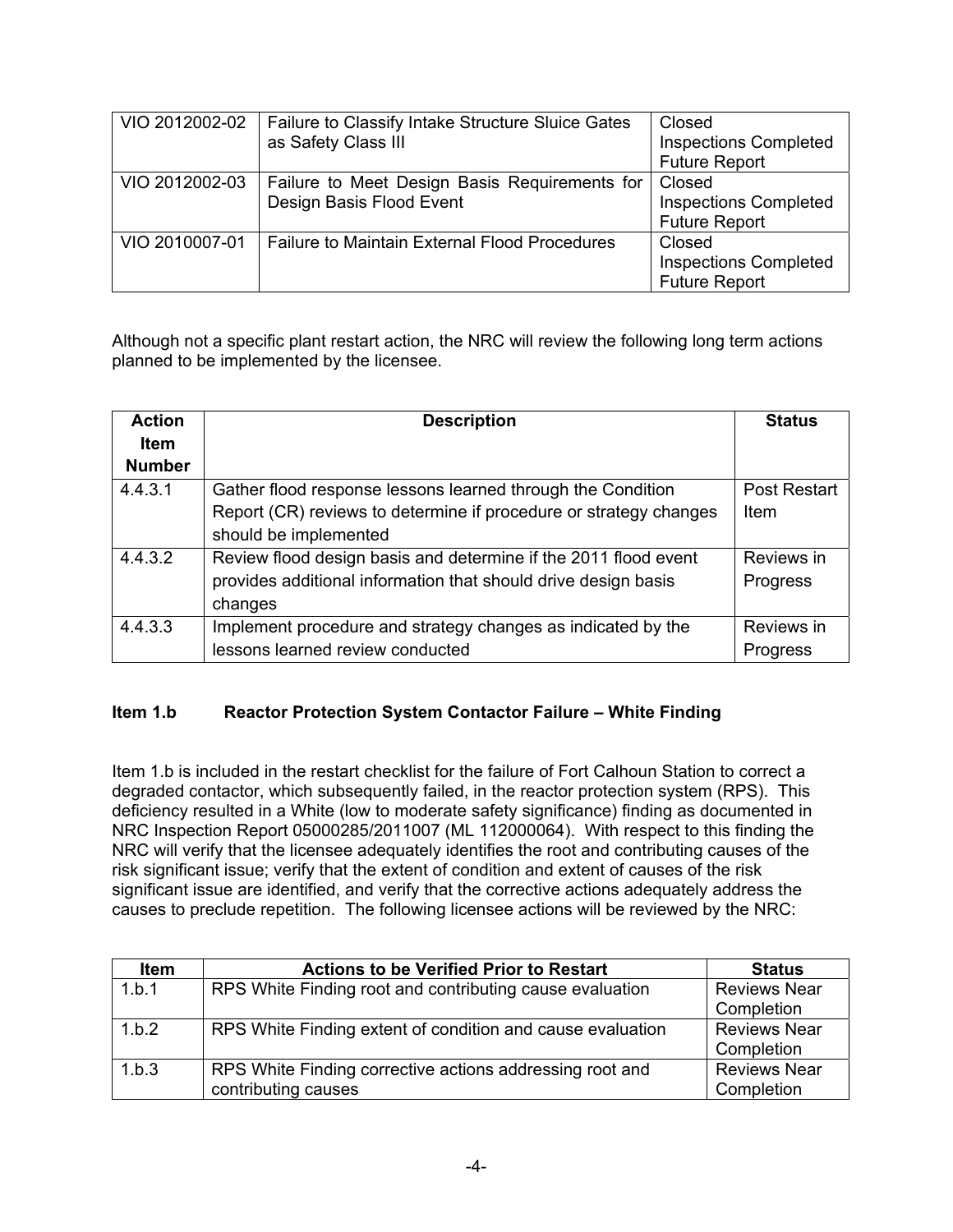The following NRC open item is specifically related to the White finding and therefore needs to be evaluated prior to restart of the facility.

| ltem | <b>Description</b>                                                                                                 | <b>Status</b> |
|------|--------------------------------------------------------------------------------------------------------------------|---------------|
|      | VIO 2011007-01   Failure to Correct a Degraded Contactor in the Reactor   Reviews Near<br><b>Protective System</b> | Completion    |

## **Item 1.c Electrical Bus Modification and Maintenance – Red Finding**

Item 1.c is included in the restart checklist for the failure to adequately design, modify, and maintain the electrical power distribution system, resulting in a fire in the safety-related 480 volt electrical switchgear. These deficiencies resulted in a Red (high safety significance) finding as documented in NRC Inspection Report 05000285/2012010 (ML 12101A193). With respect to this finding the NRC will verify that the licensee adequately identifies the root and contributing causes of the risk significant issue; verify that the extent of condition and extent of causes of the risk significant issue are identified, and verify that the corrective actions adequately address the causes to preclude repetition. The following licensee actions will be reviewed by the NRC:

| <b>Item</b> | <b>Actions to be Verified Prior to Restart</b>                 | <b>Status</b> |
|-------------|----------------------------------------------------------------|---------------|
| 1.c.1       | Electrical Fire Red Finding root and contributing cause        | Closed        |
|             | evaluation                                                     | IR 2013-013   |
|             |                                                                | To be issued  |
| 1.c.2       | Electrical Fire Red Finding extent of condition and cause      | Closed        |
|             | evaluation                                                     | IR 2013-013   |
|             |                                                                | To be issued  |
| 1.c.3       | Electrical Fire Red Finding corrective actions addressing root | Closed        |
|             | and contributing causes                                        | IR 2013-013   |
|             |                                                                | To be issued  |

In addition, the NRC will verify that the actions related to the Red Finding being implemented by the licensee are adequate to support plant restart. These items are listed in the Fort Calhoun Station Flooding and Recovery Action Plan, Revision 3, dated July 9, 2012, and consist of the following:

| <b>Action</b><br><b>Item</b><br><b>Number</b> | <b>Description</b>                                                                                        | <b>Status</b>                         |
|-----------------------------------------------|-----------------------------------------------------------------------------------------------------------|---------------------------------------|
| 1.3.1.1                                       | Rebuild the 1B4A load center                                                                              | Closed<br>IR 2013-013<br>To be issued |
| 1.3.1.2                                       | Provide documentation for the dedication of the rebuilt load<br>center in accordance with Contract 163495 | Closed<br>IR 2013-013<br>To be issued |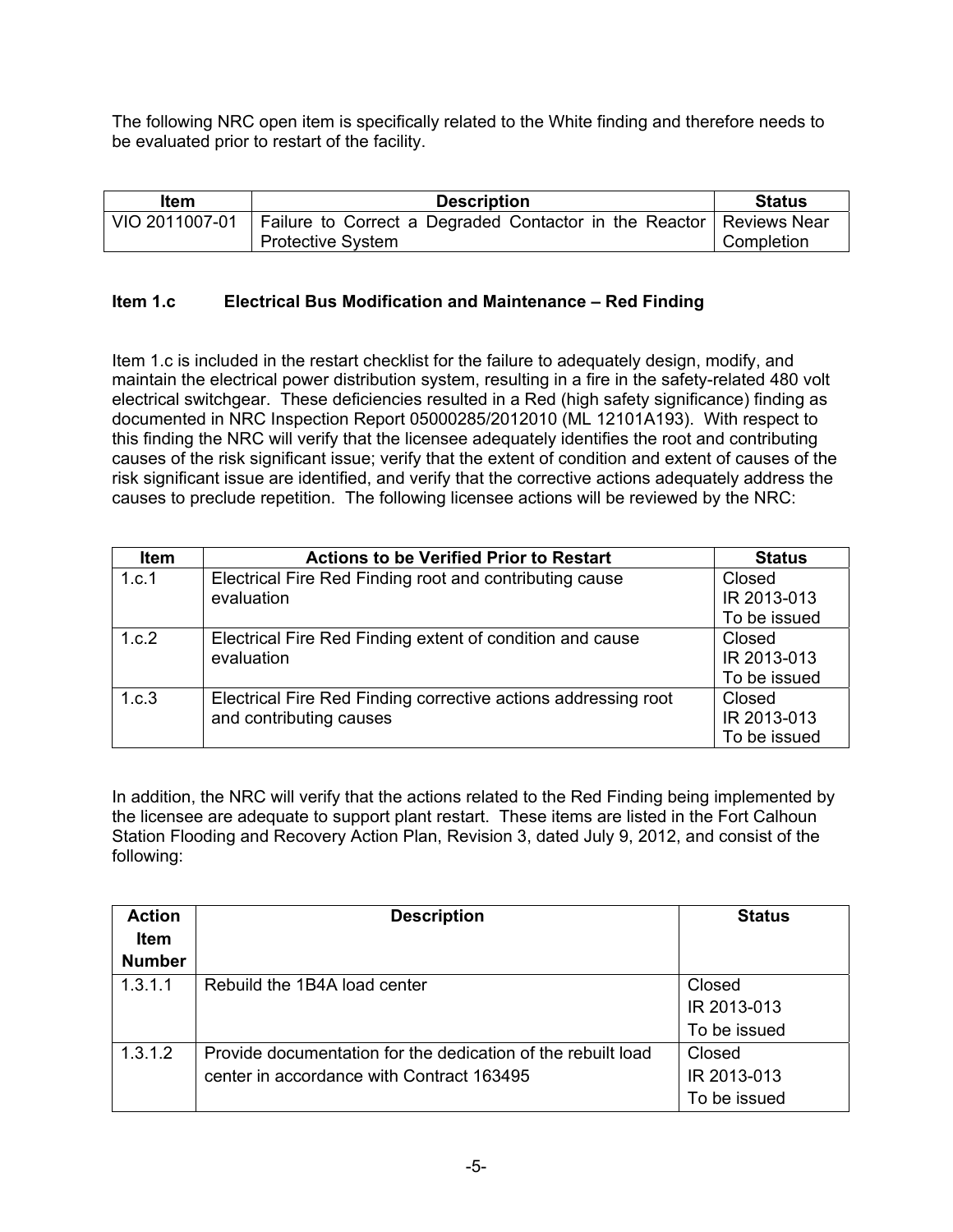| 1.3.1.3              | Complete Engineering Change 53257 and obtain Plant              | Closed              |
|----------------------|-----------------------------------------------------------------|---------------------|
|                      | Review Committee (PRC) approval to authorize the use of         | IR 2013-013         |
|                      | the rebuilt load center, 1B4A                                   | To be issued        |
| 1.3.1.4              | Test all cables that terminate in 1B4A load center              | Reviews in          |
|                      |                                                                 | Progress            |
| 1.3.1.5              | Repair or replace defective cables terminating in 1B4A load     | Reviews in          |
|                      | center                                                          | Progress            |
| 1.3.1.6              | Perform testing on the insulation of the cables that were       | Reviews in          |
|                      | potentially impacted by the fire located in the cable tray      | Progress            |
|                      | above 1B4A load center using Electric Power Research            |                     |
|                      | Institute (EPRI) technology                                     |                     |
| 1.3.1.7              | Complete Engineering Change 53517 that details the repair       | Closed              |
|                      | to the cable jackets for cables located in the cable tray above | IR 2013-013         |
|                      | 1B4A load center                                                | To be issued        |
| $\overline{1.3.1.8}$ | Repair or replace the cables located in the cable tray above    | Closed              |
|                      | load center 1B4A that have had jacket damage                    | IR 2013-013         |
|                      |                                                                 | To be issued        |
| 1.3.1.9              | Witness Factory Acceptance Testing of the new Square D          | Closed              |
|                      | circuit breakers that will be used in the 1B4A load center to   | IR 2013-002         |
|                      | replace the existing AK-25 breakers and the two Square D        | ML13092A286         |
|                      | input and bus tie breakers                                      |                     |
| 1.3.1.10             | Calibration of the internal relays and protection equipment for | Closed              |
|                      | Bus1B4A                                                         | IR 2013-013         |
|                      |                                                                 | To be issued        |
| 1.3.1.11             | Install new 4160 to 480 volt transformer T1B4A                  | Closed              |
|                      |                                                                 | IR 2013-002         |
|                      |                                                                 | ML13092A286         |
| 1.3.1.12             | Calibrate new Square D circuit breakers                         | <b>Reviews Near</b> |
|                      |                                                                 | Completion          |
| 1.3.1.14             | Clean equipment in the switchgear room that has been            | Reviews in          |
|                      | coated with by-products from the fire                           | Progress            |
| 1.3.1.15             | Provide any required Engineering Change for the non-            | Reviews in          |
|                      | segregated bus between 1B4A and 1B3A-4A                         | Progress            |
| 1.3.1.16             | Repair 1B4A to 1B3A-4A non-segregated bus section               | Reviews in          |
|                      |                                                                 | Progress            |
| 1.3.1.17             | Perform testing of all circuits associated with 1B4A load       | <b>Reviews Near</b> |
|                      | center                                                          | Completion          |
| 1.3.1.18             | Perform testing of all circuits associated with cabling not     | Reviews in          |
|                      | associated with the 1B4A load center (i.e. cables located in    | Progress            |
|                      | the cable tray above the load center)                           |                     |
| 1.3.1.19             | Submit, track, and seek approval of procedures that are         | Closed              |
|                      | changed as the result of EC 53257 and are required to be        | IR 2013-013         |
|                      | issued before the System Acceptance Process.                    | To be issued        |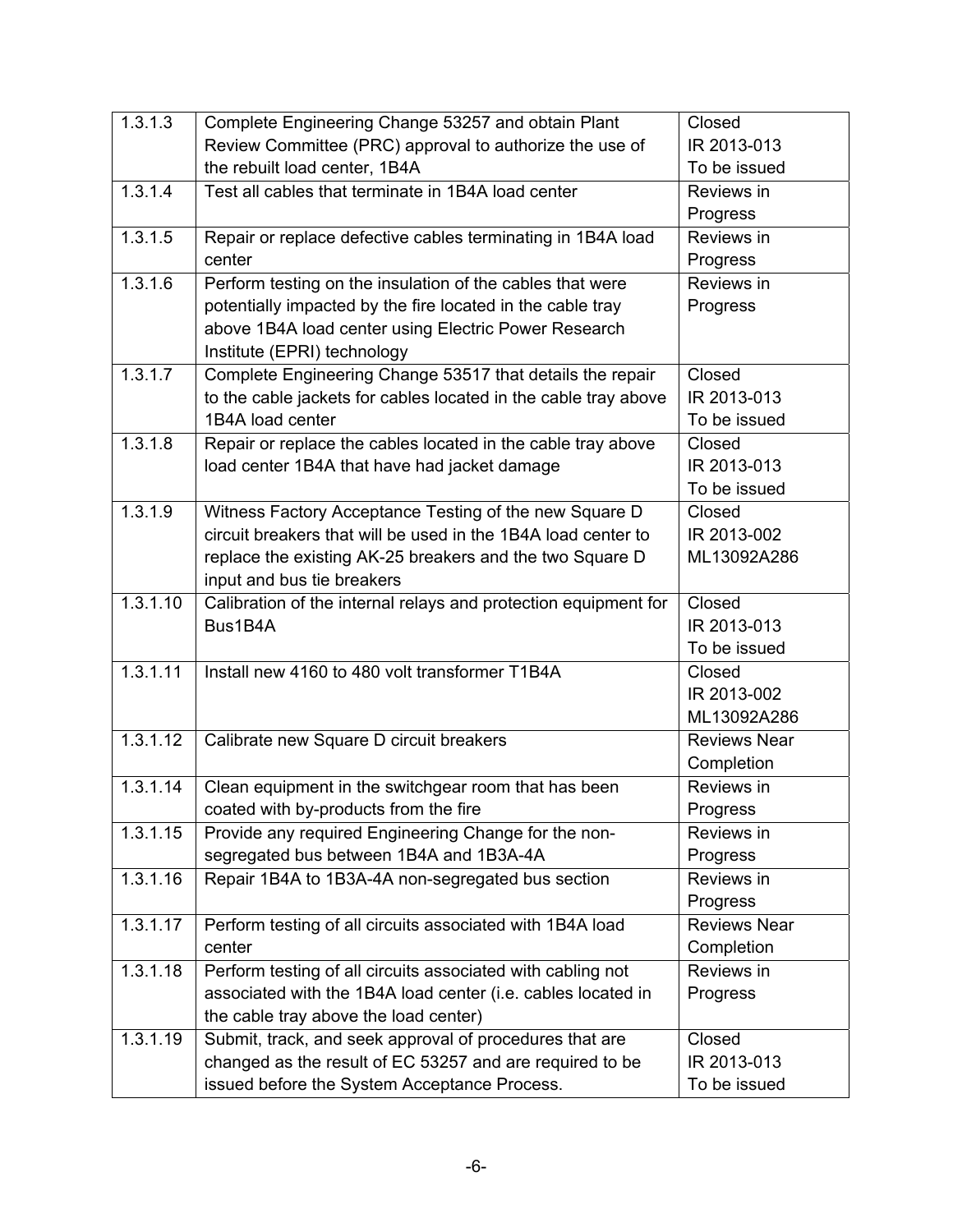| 1.3.1.21 | Declare bus 1B4A Operable                                 | <b>Reviews Near</b> |
|----------|-----------------------------------------------------------|---------------------|
|          |                                                           | Completion          |
| 1.3.1.22 | <b>Temporary Modification restoration</b>                 | Closed              |
|          |                                                           | IR 2013-002         |
|          |                                                           | ML13092A286         |
| 1.3.1.23 | Extent of Condition repair requirements. Provide repair   | Closed              |
|          | requirements for extent of condition.                     | IR 2013-013         |
|          |                                                           | To be issued        |
| 1.3.1.24 | Implement the requirements supplied by System Engineering | Closed              |
|          | regarding the extent of condition.                        | IR 2013-013         |
|          |                                                           | To be issued        |

The following NRC open items are specifically related to the Red finding and therefore need to be evaluated prior to restart of the facility. For these specific items the NRC will verify that the licensee has performed adequate root cause and extent of condition evaluations related to the failure of the 1B4A breaker and associated electrical fire in the vital switchgear. In addition, the NRC will verify that adequate corrective actions were identified associated with the licensee's root and contributing causes and extent of condition evaluations and that implementation of these corrective actions are either implemented or appropriately scheduled for implementation.

| <b>NRC</b> Item | <b>Description</b>                                      | <b>Status</b>       |
|-----------------|---------------------------------------------------------|---------------------|
| VIO 2012010-01  | Failure to Ensure that the 480 VAC Electrical Power     | <b>Reviews Near</b> |
|                 | Distribution System Design Requirements were            | Completion          |
|                 | Implemented and Maintained                              |                     |
| VIO 2012007-01  | Failure to Provide Adequate Post-Fire Safe Shutdown     | Reviews in          |
|                 | Actions in the Switchgear Rooms                         | <b>Progress</b>     |
| VIO 2012007-02  | <b>Failure to Maintain Command and Control Function</b> | Reviews in          |
|                 | During Fire Fighting Activities in the Protected        | Progress            |
|                 | Area (PA)                                               |                     |
| VIO 2012004-04  | Failure to Ensure Breaker Coordination of 480 VAC       | <b>Reviews Near</b> |
|                 | Electrical Power Distribution System Was Maintained     | Completion          |
| URI 2011014-02  | Failure to Perform Adequate 10 CFR 50.59 Review         | Closed              |
|                 |                                                         | IR 2013-008         |
|                 |                                                         | ML13197A261         |
| URI 2011014-03  | Cause of Breaker 1B3A Trip Not Understood               | Closed              |
|                 |                                                         | IR 2012-004         |
|                 |                                                         | ML12276A456         |
| LER 2011-010    | Fire Causes a Circuit Breaker to Open Outside           | Closed              |
|                 | <b>Design Assumptions</b>                               | IR 2013-013         |
|                 |                                                         | To be issued        |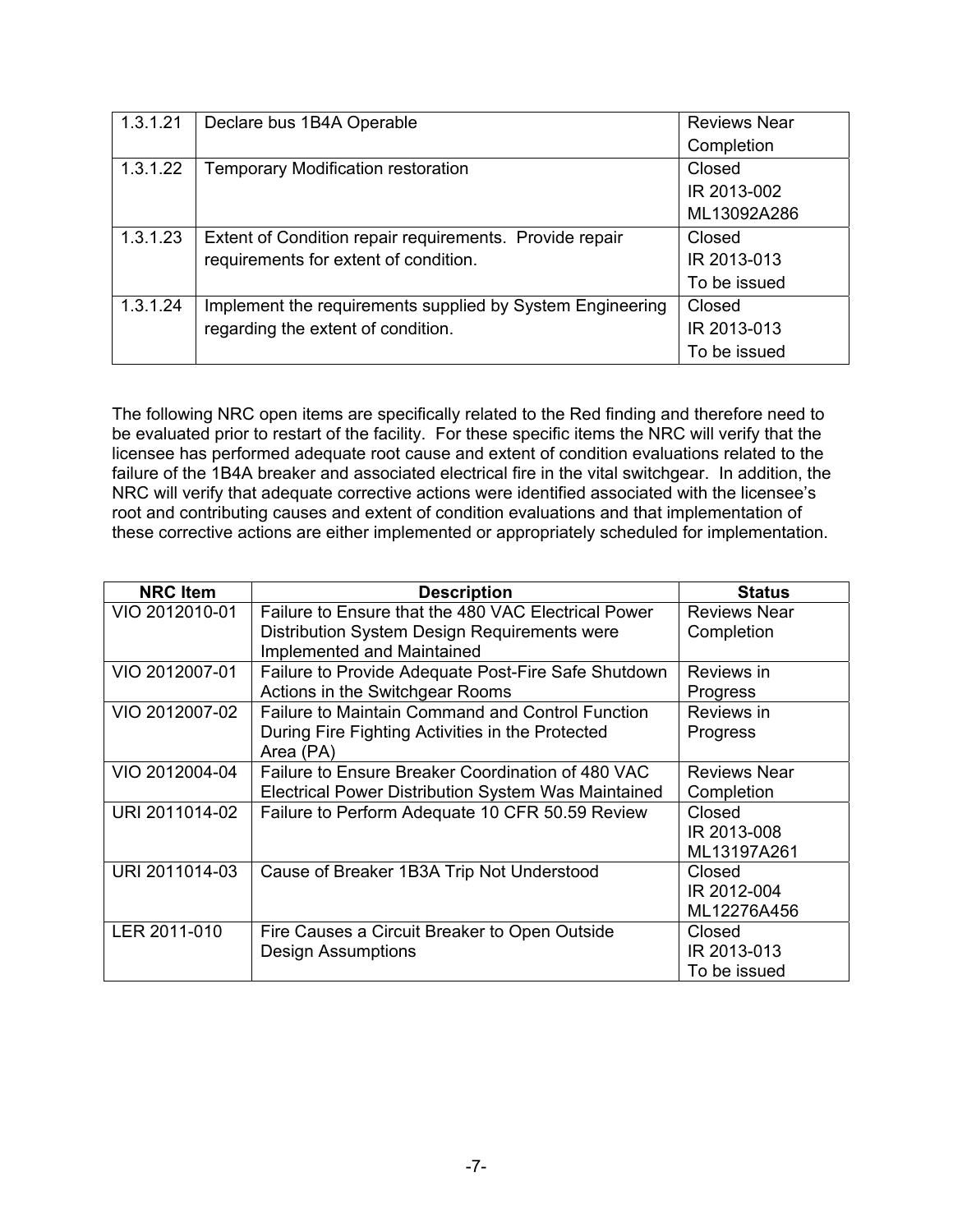## **Item 1.d Security – Greater than Green Findings**

Item 1.d is included in the restart checklist because of greater than green findings that adversely affected the security cornerstone. Information about these findings is located in NRC Inspection Reports 05000285/2011404 (ML 111460688) and 05000285/2011406 (ML 12108A186).

With respect to these findings, the NRC will verify that the licensee adequately identifies the root and contributing causes of the risk significant issues; verify that the extent of condition and extent of causes of the risk significant issues are identified, and verify that the corrective actions adequately address the causes to preclude repetition.

A description of the security findings and the specific licensee actions to be reviewed by the NRC are contained in a separate document which contains Security Related Information in accordance with 10 CFR 2.390(d)(1) and its disclosure to unauthorized individuals could present a security vulnerability and will not be made publicly available.

All the security-related items were closed in two inspection reports, 05000285/2013-405 ML13115A095 and 05000285/2013-407 ML13213A497.

## **Item 1.e Third Party Safety Culture Assessment**

Item 1.e is included in the restart checklist because the NRC recognizes the importance of nuclear plant licensees establishing and maintaining a strong safety culture—a work environment where management and employees are dedicated to putting safety first. In addition, nuclear power plants should have a work environment where employees are encouraged to raise safety concerns, and where concerns are promptly reviewed, given the proper priority based on their potential safety significance, and appropriately resolved with timely feedback to the originator of the concerns and to other employees.

The NRC will assess and inspect the results of the safety culture assessment performed by an organization independent of Fort Calhoun Station. The scope of the inspection related to safety culture will be based on the results of the validation of the licensee's third party safety culture assessment and root cause evaluation. The outcome of this item is an NRC graded safety culture assessment. With respect to the licensee's third party safety culture assessment the NRC will assess the following items:

| <b>Item</b> | <b>Actions to be Verified Prior to Restart</b>                   | <b>Status</b> |
|-------------|------------------------------------------------------------------|---------------|
| 1.e.1       | Verification of comprehensiveness of licensee third party safety | Closed        |
|             | culture assessment                                               | IR 2013-008   |
|             |                                                                  | ML13197A261   |
| 1.e.2       | Methods used by the third-party assessment team to collect and   | Closed        |
|             | analyze the data were adequate and appropriate                   | IR 2013-008   |
|             |                                                                  | ML13197A261   |
| 1.e.3       | Verification that licensee's assessment team members were        | Closed        |
|             | independent and qualified                                        | IR 2013-008   |
|             |                                                                  | ML13197A261   |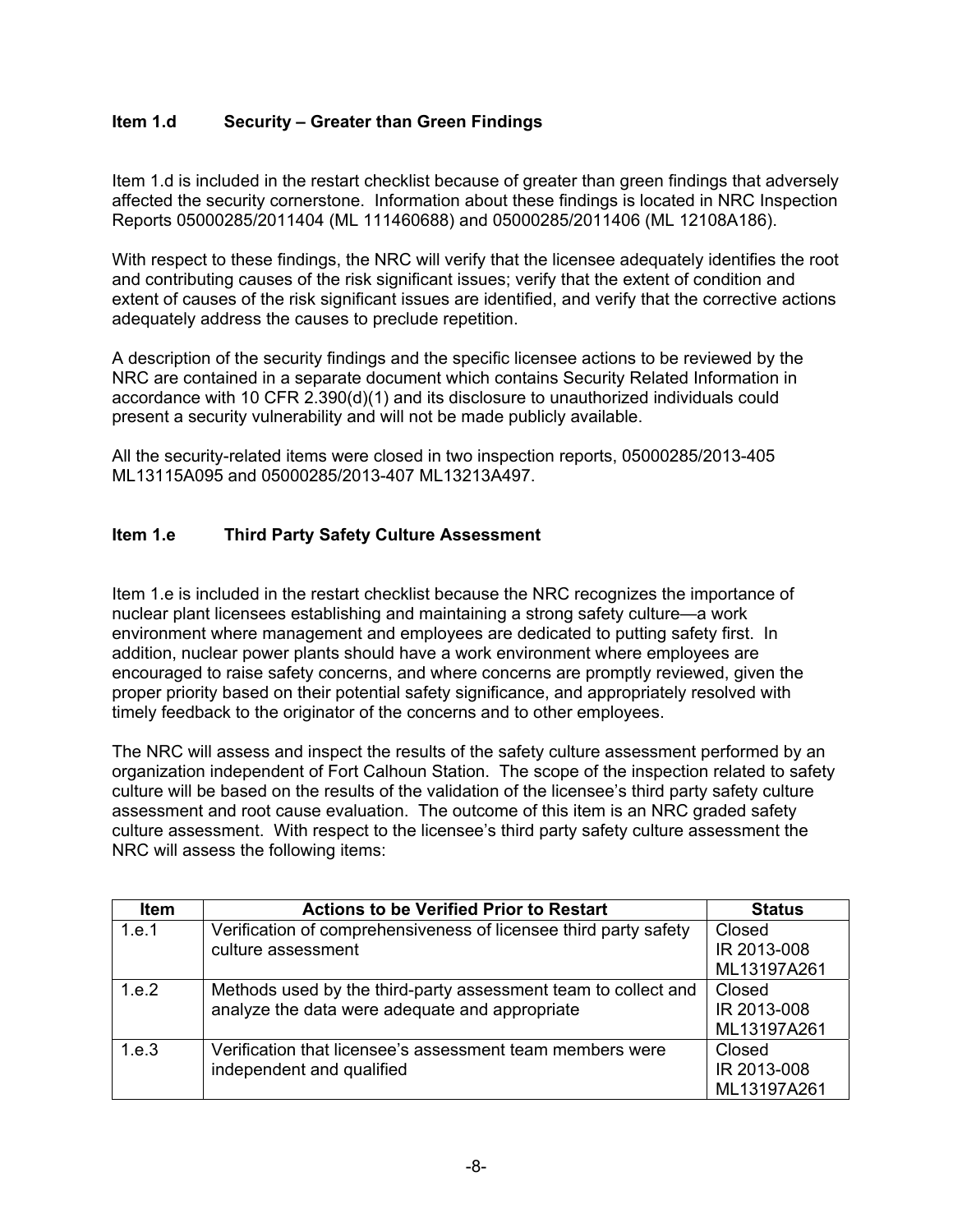| 1.e.4 | Licensee's activities to communicate results of the assessment<br>to various levels of management and staff | Closed<br>IR 2013-008<br>ML13197A261 |
|-------|-------------------------------------------------------------------------------------------------------------|--------------------------------------|
| 1.e.5 | Licensee's corrective actions to the assessment results                                                     | Closed<br>IR 2013-008<br>ML13197A261 |

If substantial weaknesses are identified with the licensee's third-party safety culture assessment or the NRC has low confidence in the validity of the licensee's results, the NRC will conduct an independent safety culture assessment in order to gain accurate insights on the contribution of weaknesses in safety culture components to licensee performance.

The site performed an integrated assessment and identified 15 Fundamental Performance Deficiencies (FPD's) that resulted in the overall performance decline at the station. Nuclear Safety Culture and Safety Conscience Work Environment were identified as areas for improvement. With respect to these Fundamental Performance Deficiencies the NRC will assess the following:

| Item   | <b>Actions to Be Verified Prior to Restart</b>       | <b>Status</b> |
|--------|------------------------------------------------------|---------------|
| 1.e.6  | Licensee Assessment of the Fundamental Performance   | Closed        |
|        | Deficiency associated with Nuclear Safety Culture    | IR 2013-008   |
|        |                                                      | ML13197A261   |
| 1.e.7  | Adequacy of extent of condition and extent of causes | Closed        |
|        |                                                      | IR 2013-008   |
|        |                                                      | ML13197A261   |
| 1.e.8  | Adequacy of corrective actions                       | Closed        |
|        |                                                      | IR 2013-008   |
|        |                                                      | ML13197A261   |
| 1.e.9  | Licensee Assessment of the Fundamental Performance   | Closed        |
|        | Deficiency associated with Safety Conscience Work    | IR 2013-008   |
|        | Environment                                          | ML13197A261   |
| 1.e.10 | Adequacy of extent of condition and extent of causes | Closed        |
|        |                                                      | IR 2013-008   |
|        |                                                      | ML13197A261   |
| 1.e.11 | Adequacy of corrective actions                       | Closed        |
|        |                                                      | IR 2013-008   |
|        |                                                      | ML13197A261   |

## **Item 1.f Integrated Organizational Effectiveness Assessment**

Item 1.f is included on the restart checklist because organizational effectiveness was identified as a potential key contributor to the overall station performance. Organizational effectiveness can impact multiple activities and programs across multiple functional areas at the facility.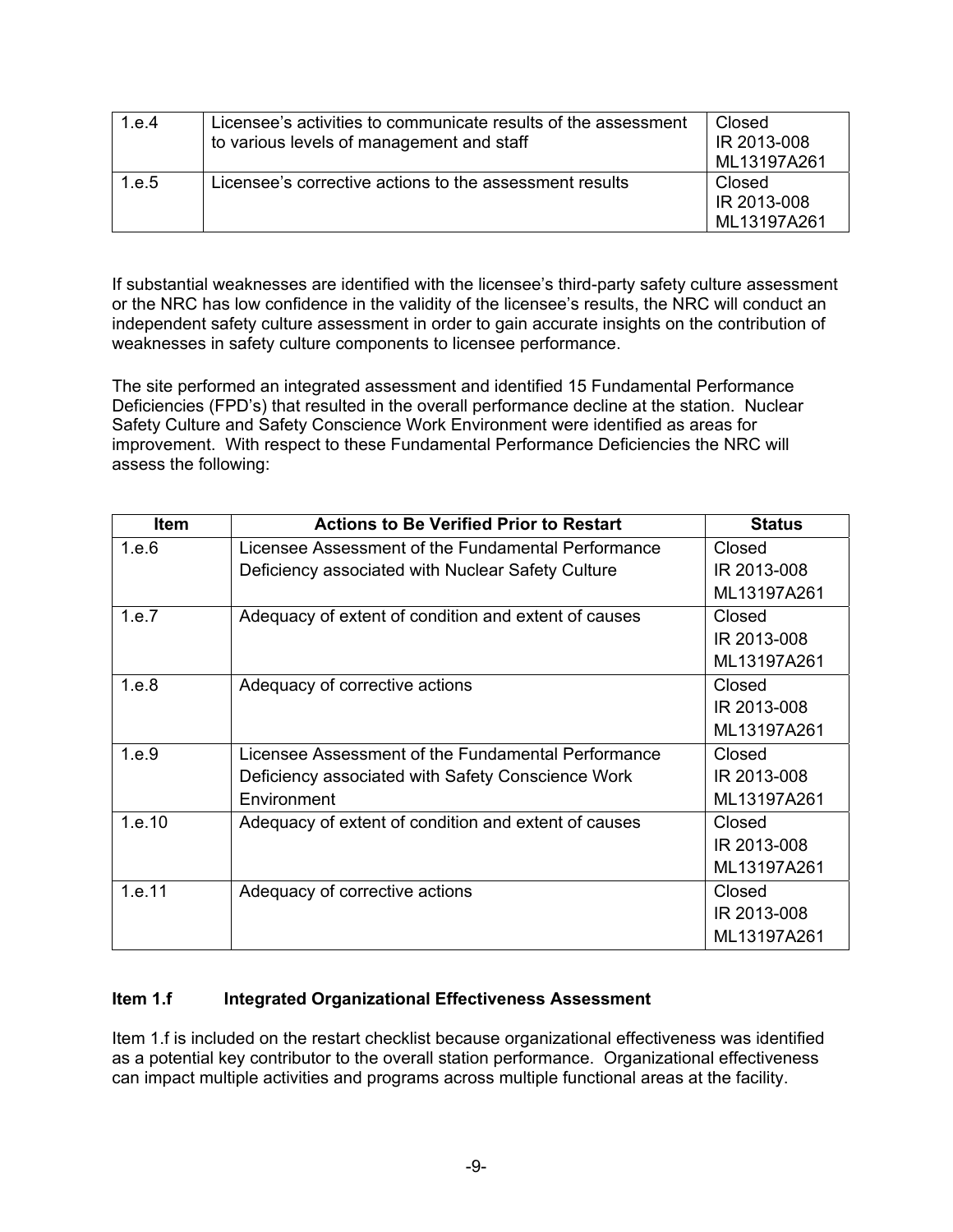At the completion of the assessments performed under Restart Checklist Items 1.a through 1.e, Fort Calhoun Station will integrate the outcomes of each of those assessments to determine what aspects of its organization and human performance need additional focus and improvement. The integration of the root cause and safety culture assessments under Item 1.f will identify those fundamental aspects of organizational performance in the areas of organizational structure and engagement, values, standards, culture and human behaviors that have resulted in the protracted performance decline, and are critical for sustained performance improvement. The licensee will perform this assessment using qualified individuals with independent oversight.

The NRC will review the licensee's assessments of organizational effectiveness and any connections to safety culture insights (from Item 1.e). The NRC will ensure that proper corrective actions are established and incorporated to resolve organizational effectiveness issues that adversely affected station performance.

| <b>Item</b> | <b>Actions to be Verified Prior to Restart</b>                 | <b>Status</b> |
|-------------|----------------------------------------------------------------|---------------|
| 1.f.1       | Verification of comprehensiveness of licensee Integrated       | Closed        |
|             | Organizational Effectiveness assessment                        | IR 2013-008   |
|             |                                                                | ML13197A261   |
| 1.f.2       | Methods used by assessment team to collect and analyze the     | Closed        |
|             | data were adequate and appropriate                             | IR 2013-008   |
|             |                                                                | ML13197A261   |
| 1.f.3       | Verification that licensee's assessment team members were      | Closed        |
|             | independent and qualified                                      | IR 2013-008   |
|             |                                                                | ML13197A261   |
| 1.f.4       | Licensee's activities to communicate results of the assessment | Closed        |
|             | to various levels of management and staff                      | IR 2013-008   |
|             |                                                                | ML13197A261   |
| 1.f.5       | Licensee's corrective actions to the assessment results        | Closed        |
|             |                                                                | IR 2013-008   |
|             |                                                                | ML13197A261   |

With respect to this item the NRC will review the following:

The site performed an integrated assessment and identified 15 FPD's that resulted in the overall performance decline at the station. These deficiencies included Leadership/ Organizational Effectiveness, Nuclear Safety Culture, Safety Conscious Work Environment, Corrective Action Program, Site Operational Focus, Resource Management, Processes for Meeting Regulatory Requirements, Equipment Reliability/Work Management, Engineering Design/Configuration Control, Performance Improvement, Procedure Quality/Procedure Management, Nuclear Oversight, Emergency Response Organization, and Security.

The licensee identified that the most significant FPD that resulted in performance decline at the station was Leadership/Organizational Effectiveness. Examples included lack of accountability throughout the organization; standards, policies, and administrative controls are outdated, ineffective, and sometimes ignored; programs such as the Corrective Action Program, Maintenance Rule Program, and Equipment Service Life Program, were not managed to a level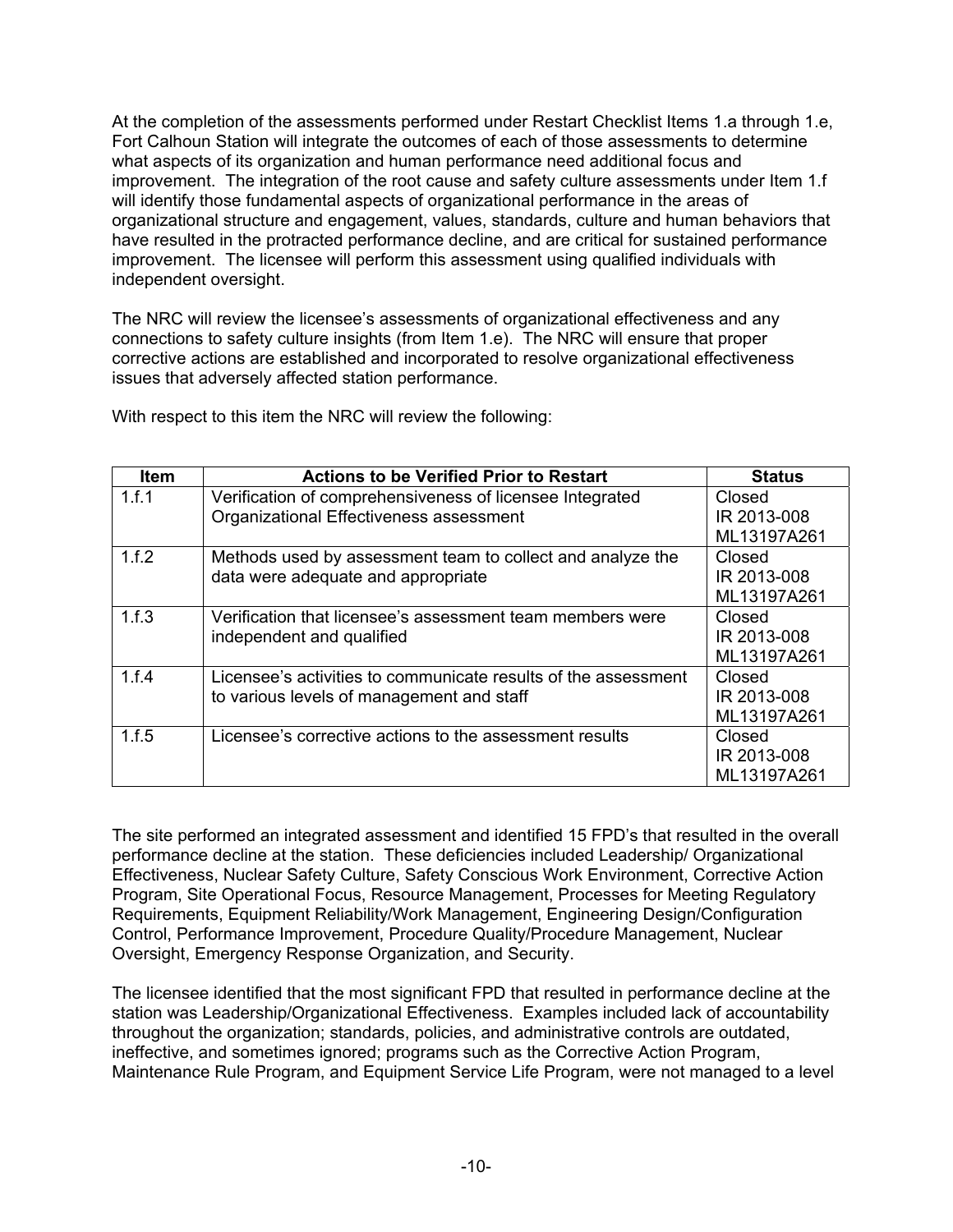ensuring station improvement. The NRC will review the adequacy of licensee actions regarding this FPD.

| <b>Item</b> | <b>Actions to Be Verified Prior to Restart</b>       | <b>Status</b> |
|-------------|------------------------------------------------------|---------------|
| 1.f.6       | Licensee Assessment of Leadership/Organizational     | Closed        |
|             | Effectiveness Fundamental Performance Deficiency     | IR 2013-008   |
|             |                                                      | ML13197A261   |
| 1.f.7       | Adequacy of extent of condition and extent of causes | Closed        |
|             |                                                      | IR 2013-008   |
|             |                                                      | ML13197A261   |
| 1.f.8       | Adequacy of corrective actions                       | Closed        |
|             |                                                      | IR 2013-008   |
|             |                                                      | ML13197A261   |

## **Item 1.g Safety System Functional Failures White Performance Indicator**

The Safety System Functional Failure Performance Indicator for the 3rd quarter of 2012 moved into the White region based on a number of events being identified, mainly during the licensee's discovery efforts to improve overall safety at the facility. This indicator reflects the number of events or conditions that alone prevented, or could have prevented, the fulfillment of the safety function of structures or systems in the previous four quarters. In the past four quarters, nine functional failures were identified and reported by the licensee.

With respect to these functional failures, the NRC will verify that the licensee adequately identifies the root and contributing causes; verify that the extent of condition and extent of causes are identified, and verify that the corrective actions adequately address the causes.

These events are already captured in this basis document as items that will be reviewed by the NRC. The following table provides a reference to the section in this document where these items are addressed:

| <b>Item</b>  | <b>Description</b>                                         | <b>Section</b> |
|--------------|------------------------------------------------------------|----------------|
| LER 2012-017 | <b>Containment Valve Actuators Design Temperature</b>      | 3.b.2          |
|              | Ratings Below those Required for Design Basis              |                |
|              | Accidents                                                  |                |
| LER 2012-015 | Electrical Equipment Impacted by High Energy Line          | 3.b.2          |
|              | <b>Break Outside Containment</b>                           |                |
| LER 2012-014 | Containment Beam 22 Loading Conditions Outside of the      | 2.d            |
|              | <b>Allowable Limits</b>                                    |                |
| LER 2012-011 | Emergency Diesel Inoperability Due to Bus Loads During     | 3.a            |
|              | a Loss of Offsite Power (LOOP)                             |                |
| LER 2012-009 | Inoperable Equipment Due to Lack of Environmental          | 3.b.2          |
|              | Qualifications                                             |                |
| LER 2012-005 | <b>Technical Specification Violation Due to Inadequate</b> | 5.d            |
|              | <b>Testing of Emergency Diesel Fuel Pumps</b>              |                |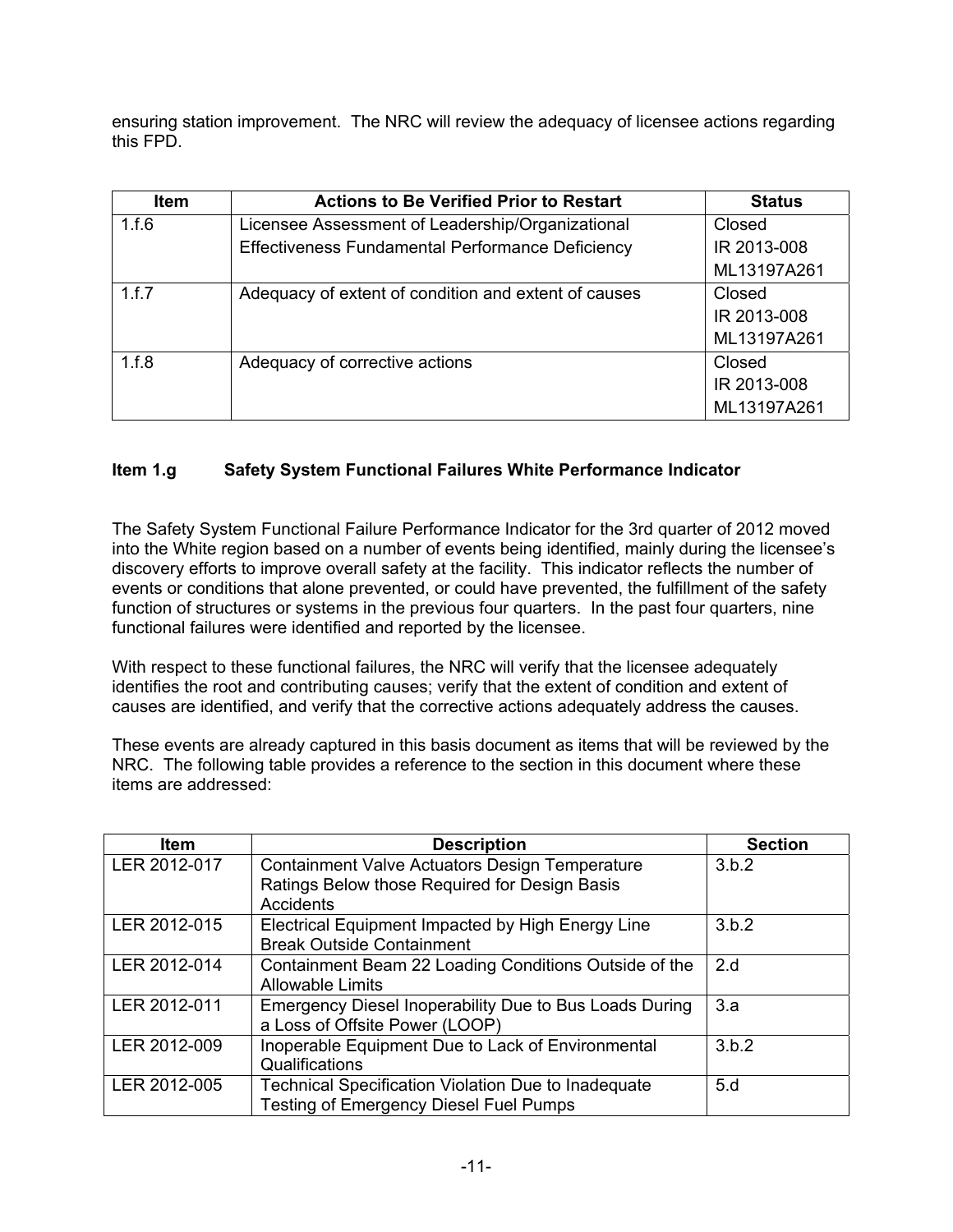| LER 2012-004 | Inadequate Analysis of Drift Affects Safety Related<br>Equipment    | 3.a |
|--------------|---------------------------------------------------------------------|-----|
| LER 2012-001 | Inadequate Flooding Protection Procedure                            | 1.a |
| LER 2011-010 | Fire Causes a Circuit Breaker to Open Outside Design<br>Assumptions | 1.c |

## **Section 2: Flood Restoration and Adequacy of Structures, Systems, and Components**

Section 2 of the Restart Checklist contains those items necessary to ensure that important structures, systems and components affected by the flood and safety significant structures, systems and components at Fort Calhoun Station are in appropriate condition to support safe restart and continued safe plant operation.

#### **Item 2.a Flood Recovery Plan Actions Associated with Facility and System Restoration**

Item 2.a is the NRC's independent evaluation of Fort Calhoun Station's Flood Recovery Plan. An overall flood recovery plan is important to ensure the station takes a comprehensive approach to restoring the facility structures, systems, and components to pre-flood conditions.

The NRC will verify that the following flood recovery actions being implemented by the licensee adequately address the physical restoration of the facility to design basis conditions that were in place prior to the 2011 flood. These items are listed in the Fort Calhoun Station Flooding and Recovery Action Plan, Revision 3, dated July 9, 2012, and consist of the following:

| <b>Action</b><br><b>Item</b> | <b>Actions to be Verified Prior to Restart</b>                                                                                            | <b>Status</b>                        |
|------------------------------|-------------------------------------------------------------------------------------------------------------------------------------------|--------------------------------------|
| <b>Number</b>                |                                                                                                                                           |                                      |
| 1.2.1.1                      | Determine if equipment in the intake structure and cells has<br>been damaged                                                              | Closed<br>IR 2013-003<br>ML13130A050 |
| 1.2.1.4                      | Return B.5.b materials to proper location                                                                                                 | Closed<br>IR 2012-005<br>ML12318A341 |
| 1.4.1.2                      | Inspect 13.8kV underground pad mount transmission and<br>distribution (T&D) switch SW1062                                                 | Closed<br>IR 2012-003<br>ML12226A630 |
| 1.4.1.3                      | Inspect and/or test T&D 13.8 kV transformer T1B-3C-1 (T&D<br>13TN43G)                                                                     | Closed<br>IR 2012-003<br>ML12226A630 |
| 1.4.1.4                      | Inspect manholes and ducts for MH01 through MH04 from<br>T&D switch SW1062 to transformer T1B-3C-1 to facilitate<br>pulling new 1/0 cable | Closed<br>IR 2012-003<br>ML12226A630 |
| 1.4.1.5                      | Inspect ducts associated with manholes MH1 through MH4<br>between T&D switch SW1062 to T&D transformer 13TN43G<br>and repair as necessary | Closed<br>IR 2012-003<br>ML12226A630 |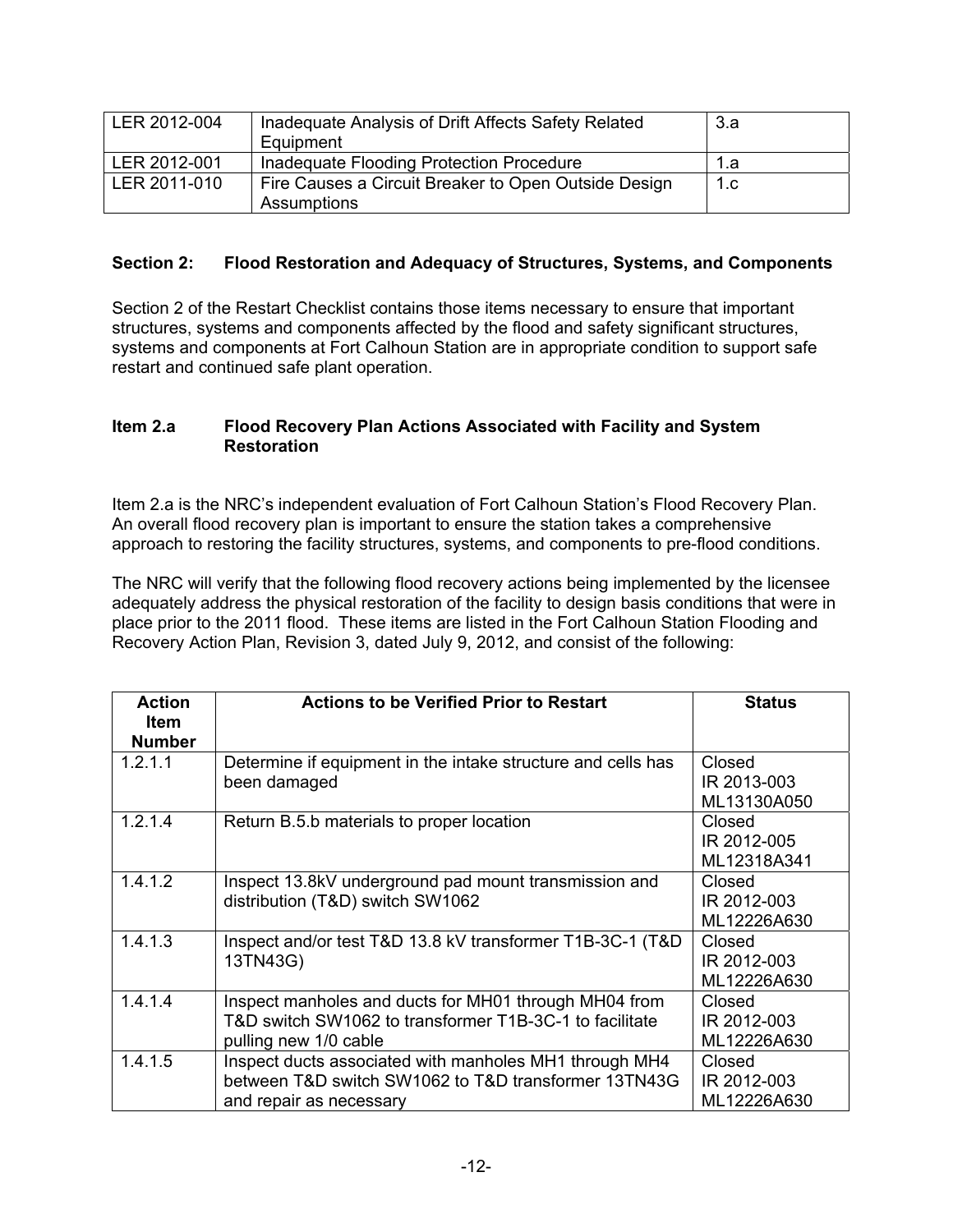| 1.4.1.6  | Inspect and/or test Circuit 231 from T&D switch SW1062 to<br>T&D transformer 13TN43G and repair as necessary                                                                                                                                                                      | Closed<br>IR 2012-003<br>ML12226A630  |
|----------|-----------------------------------------------------------------------------------------------------------------------------------------------------------------------------------------------------------------------------------------------------------------------------------|---------------------------------------|
| 2.1.1.2  | Repair any damaged or non-functional fire hydrants located<br>inside the protected area or connected to the main fire<br>protection header ring                                                                                                                                   | Closed<br>IR 2012-012<br>ML 13045B055 |
| 2.1.1.3  | Flush fire protection system piping connected to the fire<br>protection header ring which flowed river water during flood<br>mitigation actions                                                                                                                                   | Closed<br>IR 2012-005<br>ML12318A341  |
| 2.1.1.4  | Inspect all SO-G-103 fire barriers in plant buildings affected<br>by flood waters. Includes Pyrocrete barriers in Intake<br>Structure.                                                                                                                                            | Closed<br>IR 2012-003<br>ML12226A630  |
| 2.1.1.6  | Restore the exterior fire hose houses impacted by flooding<br>to functional condition                                                                                                                                                                                             | Closed<br>IR 2012-012<br>ML 13045B055 |
| 2.1.1.7  | Verify proper functioning of flood affected fire hose houses                                                                                                                                                                                                                      | Closed<br>IR 2012-012<br>ML 13045B055 |
| 2.1.1.8  | Complete Fire Protection (FP) System preventive<br>maintenance (PM) and surveillance test (ST) on flood<br>impacted equipment which was not accessible for inspection<br>and testing                                                                                              | Closed<br>IR 2013-003<br>ML13130A050  |
| 2.1.1.9  | Complete full flow testing of fire pumps                                                                                                                                                                                                                                          | Closed<br>IR 2012-005<br>ML12318A341  |
| 2.1.1.10 | Remove the plugs that were installed in the transformer pits<br>for drainage from the rocks                                                                                                                                                                                       | Closed<br>IR 2012-003<br>ML12226A630  |
| 2.3.1.1  | Assess whether wetted motors are to be tested for possible<br>use, refurbished or replaced. Motors that were wetted for a<br>short timeframe will be "Tested for Possible Use." Motors<br>that were wetted for an extended period of time will be<br>"Refurbished" or "Replaced." | Closed<br>IR 2012-005<br>ML12318A341  |
| 2.3.1.2  | Take oil sample from bearing housings of wetted motors.                                                                                                                                                                                                                           | Closed<br>IR 2012-005<br>ML12318A341  |
| 2.3.1.3  | Evaluate if water has gotten in contact with bearings.                                                                                                                                                                                                                            | Closed<br>IR 2012-005<br>ML12318A341  |
| 2.3.1.4  | Refurbish motor if water contamination is present in oil.<br>Replace motor in whole is an additional option.                                                                                                                                                                      | Closed<br>IR 2013-004<br>ML13164A359  |
| 2.3.1.5  | Perform visual and boroscope inspection of wetted motor<br>internals (to included termination box) looking for silt, pools<br>of water, corrosion, etc.                                                                                                                           | Closed<br>IR 2012-005<br>ML12318A341  |
| 2.3.1.6  | Evaluate visual inspection results for possible actions<br>(removal of moisture, cleaning, refurbishment of motor)                                                                                                                                                                | Closed<br>IR 2012-005<br>ML12318A341  |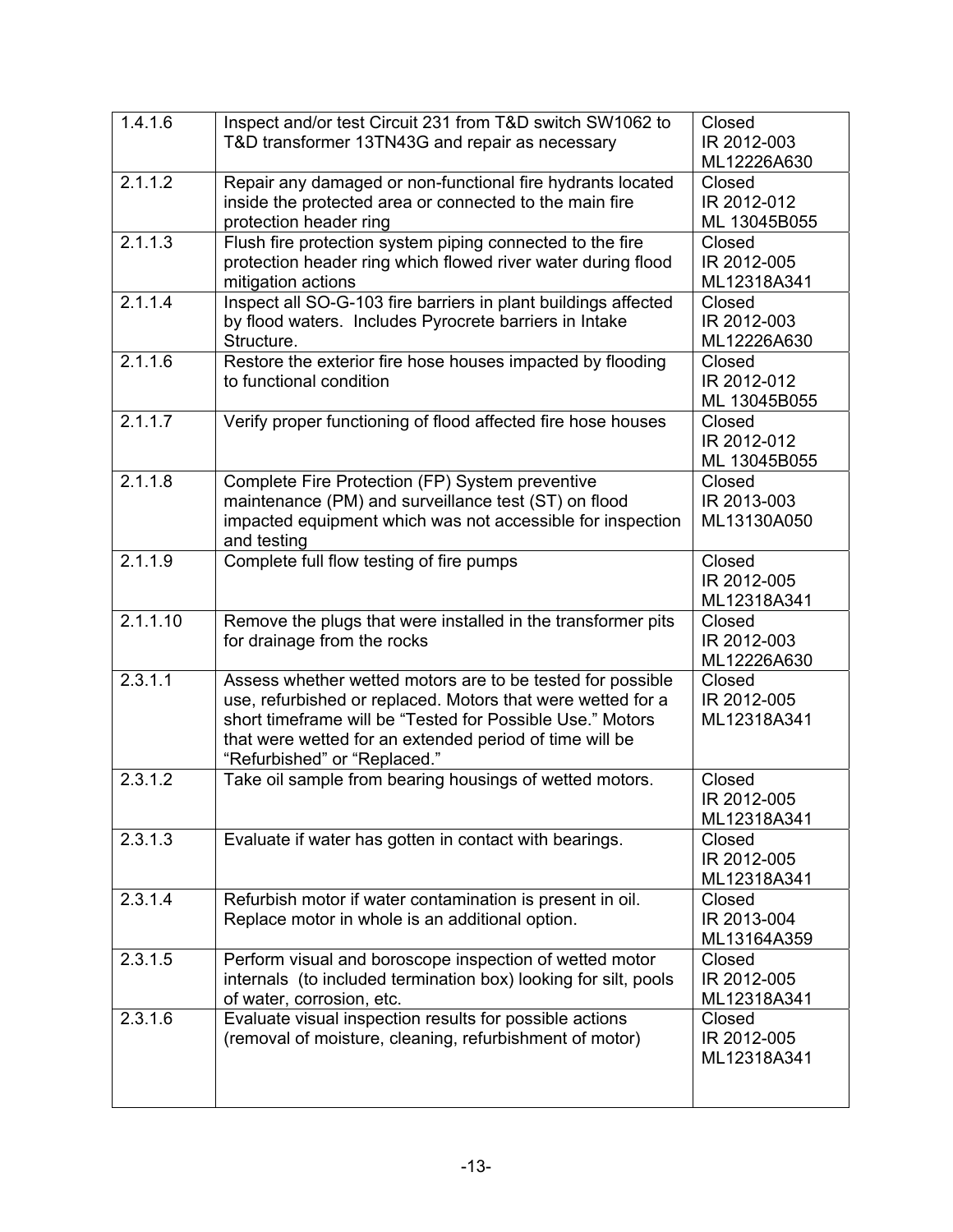| 2.3.1.7  | If bearing are in good condition and wetted motor is visibly in<br>good condition, static test motor | Closed<br>IR 2013-014 |
|----------|------------------------------------------------------------------------------------------------------|-----------------------|
|          |                                                                                                      | To be issued          |
| 2.3.1.8  | If static test results are SAT, motor can be started.                                                | <b>Reviews</b>        |
|          | Maintenance oversight of initial run. Vibration data to be<br>taken during initial run.              | Scheduled             |
| 2.3.1.9  | Remove wetted motor and prepare for shipment to vendor.                                              | Closed                |
|          |                                                                                                      | IR 2012-003           |
|          |                                                                                                      | ML12226A630           |
| 2.3.1.10 | Refurbish wetted motor                                                                               | Closed                |
|          |                                                                                                      | IR 2012-003           |
|          |                                                                                                      | ML12226A630           |
| 2.3.1.11 | Install refurbished motor                                                                            | Closed                |
|          |                                                                                                      | IR 2012-003           |
|          |                                                                                                      | ML12226A630           |
| 2.3.1.12 | Post Maintenance Testing of motor                                                                    | Closed                |
|          |                                                                                                      | IR 2012-003           |
|          |                                                                                                      | ML12226A630           |
| 2.3.1.13 | Ensure spare motor is available or order new motor                                                   | Closed                |
|          |                                                                                                      | IR 2012-004           |
|          |                                                                                                      | ML12276A456           |
| 2.3.1.14 | Remove degraded motor                                                                                | Closed                |
|          |                                                                                                      | IR 2012-004           |
|          |                                                                                                      | ML12276A456           |
| 2.3.1.15 | Install new motor                                                                                    | Closed                |
|          |                                                                                                      | IR 2012-004           |
|          |                                                                                                      | ML12276A456           |
| 2.3.1.16 | Post Maintenance Testing of motor                                                                    | Closed                |
|          |                                                                                                      | IR 2012-004           |
|          |                                                                                                      | ML12276A456           |
| 3.1.1.1  | Document review of all Engineering Programs                                                          | <b>Reviews</b>        |
|          |                                                                                                      | Scheduled             |
| 3.2.1.1  | Test Maintenance Rule Medium Voltage Power Cables                                                    | Closed                |
|          | subjected to wetting/ submergence                                                                    | IR 2013-004           |
|          |                                                                                                      | ML13164A359           |
| 3.2.1.2  | Test Maintenance Rule Low Voltage Power Cables                                                       | Closed                |
|          | subjected to wetting/ submergence                                                                    | IR 2012-005           |
|          |                                                                                                      | ML12318A341           |
| 3.2.1.3  | Test Maintenance Rule Low Voltage Control and                                                        | Closed                |
|          | Instrumentation Cables subjected to wetting/ submergence                                             | IR 2012-005           |
|          |                                                                                                      | ML12318A341           |
| 3.2.2.1  | Test or replace 13.8kV medium voltage cable for emergency                                            | Closed                |
|          | power feed and met tower feed                                                                        | IR 2013-002           |
|          |                                                                                                      | ML13092A286           |
| 3.2.2.2  | Inspect manholes and vaults for damage and integrity of                                              | Closed                |
|          | water seals at penetrations                                                                          | IR 2013-014           |
|          |                                                                                                      | To be issued          |
| 3.2.2.3  | Contingency cable replacement (if identified defective cable                                         | Closed                |
|          | during testing)                                                                                      | IR 2013-002           |
|          |                                                                                                      | ML13092A286           |
|          |                                                                                                      |                       |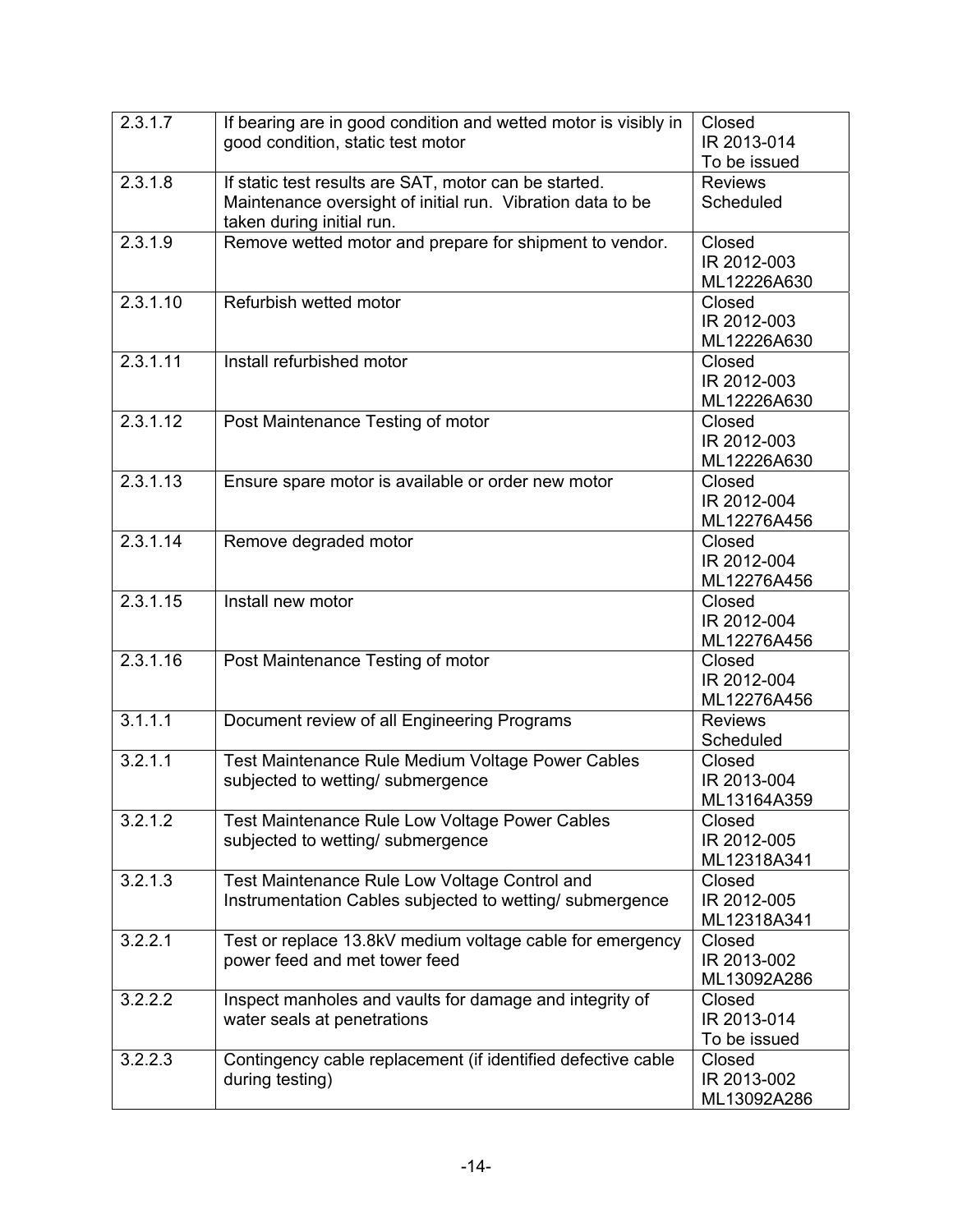| 3.2.2.4 | Testing of contingency cables installed after replacement (if<br>needed)                                                                                    | Closed<br>IR 2013-002<br>ML13092A286 |
|---------|-------------------------------------------------------------------------------------------------------------------------------------------------------------|--------------------------------------|
| 3.3.1.2 | Assess results of ground penetrating radar (GPR)                                                                                                            | Closed<br>IR 2013-005<br>ML13221A584 |
| 4.2.1.4 | Perform walkdown of all flood mitigation devices (i.e., berms,<br>sandbags, HESCO barriers, to determine if each device is to<br>be removed or is to remain | Closed<br>IR 2013-003<br>ML13130A050 |
| 4.2.1.5 | Initiate actions to remove flood mitigation devices which<br>have been determined to not be permanent fixtures                                              | Closed<br>IR 2013-003<br>ML13130A050 |
| 4.2.2.1 | Identify degraded flood barriers                                                                                                                            | Closed<br>IR 2013-004<br>ML13164A359 |
| 4.2.2.2 | Repair flood barriers as required                                                                                                                           | Closed<br>IR 2013-004<br>ML13164A359 |
| 4.2.2.4 | Prepare SO-G-124 documentation for all flood barriers which<br>do not have adequate qualification                                                           | Closed<br>IR 2013-004<br>ML13164A359 |
| 4.2.2.5 | Review restoration plans for each impaired flood barrier per<br>SO-G-124 form FC-1411                                                                       | Closed<br>IR 2013-004<br>ML13164A359 |
| 4.2.2.6 | Review impaired flood barriers as identified in accordance<br>with SO-G-124 form FC-1411                                                                    | Closed<br>IR 2013-004<br>ML13164A359 |
| 4.2.2.7 | Removal of all flood mitigation devices which have been<br>determined to not be permanent fixtures                                                          | <b>Reviews</b><br>Scheduled          |
| 4.3.2.1 | Completion of all ECs/restoration required for plant start-up                                                                                               | <b>Reviews</b><br>Scheduled          |

The NRC will verify that the licensee adequately addresses systems that were potentially affected by the flood of 2011. These activities will verify the capability of selected systems to fulfill their intended functions. These items are listed in the Fort Calhoun Station Flooding and Recovery Action Plan, Revision 3, dated July 9, 2012, and consist of the following:

| <b>Action</b><br><b>Item</b><br><b>Number</b> | <b>Actions to be Verified Prior to Restart</b>                                                                         | <b>Status</b>                        |
|-----------------------------------------------|------------------------------------------------------------------------------------------------------------------------|--------------------------------------|
| 2.2.1.1                                       | Assess the effects of the flood on the Auxiliary Cooling<br>System (ACS) and identify actions to restore the system.   | Closed<br>IR 2013-004<br>ML13164A359 |
| 2.2.1.2                                       | Assess the effects of the flood on the Auxiliary Feedwater<br>System (AFW) and identify actions to restore the system. | Closed<br>IR 2012-011<br>ML12366A158 |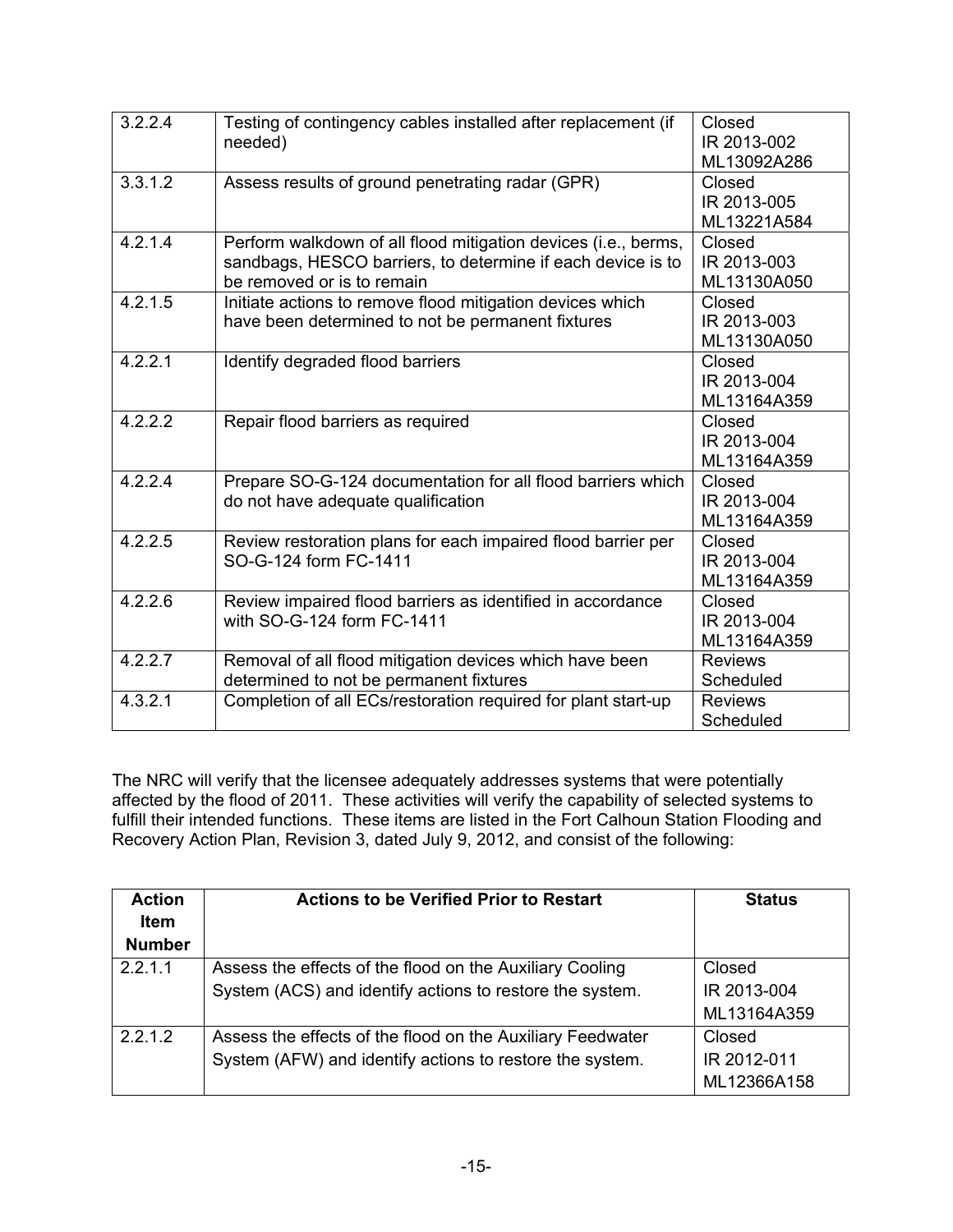| 2.2.1.3  | Assess the effects of the flood on the Auxiliary Instrumentation | Closed       |
|----------|------------------------------------------------------------------|--------------|
|          | System (AIS) and identify actions to restore the system.         | IR 2012-011  |
|          |                                                                  | ML12366A158  |
| 2.2.1.4  | Assess the effects of the flood on the Control Rod Drive         | Closed       |
|          | System (CRD) and identify actions to restore the system.         | IR 2012-011  |
|          |                                                                  | ML12366A158  |
| 2.2.1.5  | Assess the effects of the flood on the Chemical and Volume       | Closed       |
|          | Control System (CVC) and identify actions to restore the         | IR 2012-011  |
|          | system.                                                          | ML12366A158  |
| 2.2.1.6  | Assess the effects of the flood on the Circulating Water         | Closed       |
|          | System (CWS) and identify actions to restore the system.         | IR 2013-004  |
|          |                                                                  | ML13164A359  |
| 2.2.1.7  | Assess the effects of the flood on the Emergency Core            | Closed       |
|          | Cooling System (ECC) and identify actions to restore the         | IR 2012-011  |
|          | system.                                                          | ML12366A158  |
| 2.2.1.8  | Assess the effects of the flood on the Emergency Diesel          | Closed       |
|          | Generator System (EDG) and identify actions to restore the       | IR 2012-011  |
|          | system.                                                          | ML12366A158  |
| 2.2.1.9  | Assess the effects of the flood on the Electrical Distribution   | Closed       |
|          | System (EDS) and identify actions to restore the system.         | IR 2013-003  |
|          |                                                                  | ML13130A050  |
| 2.2.1.10 | Assess the effects of the flood on the Engineered Safety         | Closed       |
|          | Features System (ESF) and identify actions to restore the        | IR 2012-011  |
|          | system.                                                          | ML12366A158  |
| 2.2.1.11 | Assess the effects of the flood on the Fuel Handling             | Closed       |
|          | System (FHS) and identify actions to restore the system.         | IR 2012-011  |
|          |                                                                  | ML12366A158  |
| 2.2.1.12 | Assess the effects of the flood on the Fire Protection           | Closed       |
|          | System (FPS) and identify actions to restore the system.         | IR 2013-003  |
|          |                                                                  | ML13130A050  |
| 2.2.1.13 | Assess the effects of the flood on the Hoisting Equipment        | Closed       |
|          | System (HES) and identify actions to restore the system.         | IR 2012-011  |
|          |                                                                  | ML12366A158  |
| 2.2.1.14 | Assess the effects of the flood on the Instrument Air System     | Closed       |
|          | (IAS) and identify actions to restore the system.                | IR 2012-011  |
|          |                                                                  | ML12366A158  |
| 2.2.1.15 | Assess the effects of the flood on the Main Feedwater            | Closed       |
|          | System (MFW) and identify actions to restore the system.         | IR 2012-011  |
|          |                                                                  | ML12366A158  |
| 2.2.1.16 | Assess the effects of the flood on the Reactor Coolant           | Closed       |
|          | System (RCS) and identify actions to restore the system.         | IR 2012-012  |
|          |                                                                  | ML 13045B055 |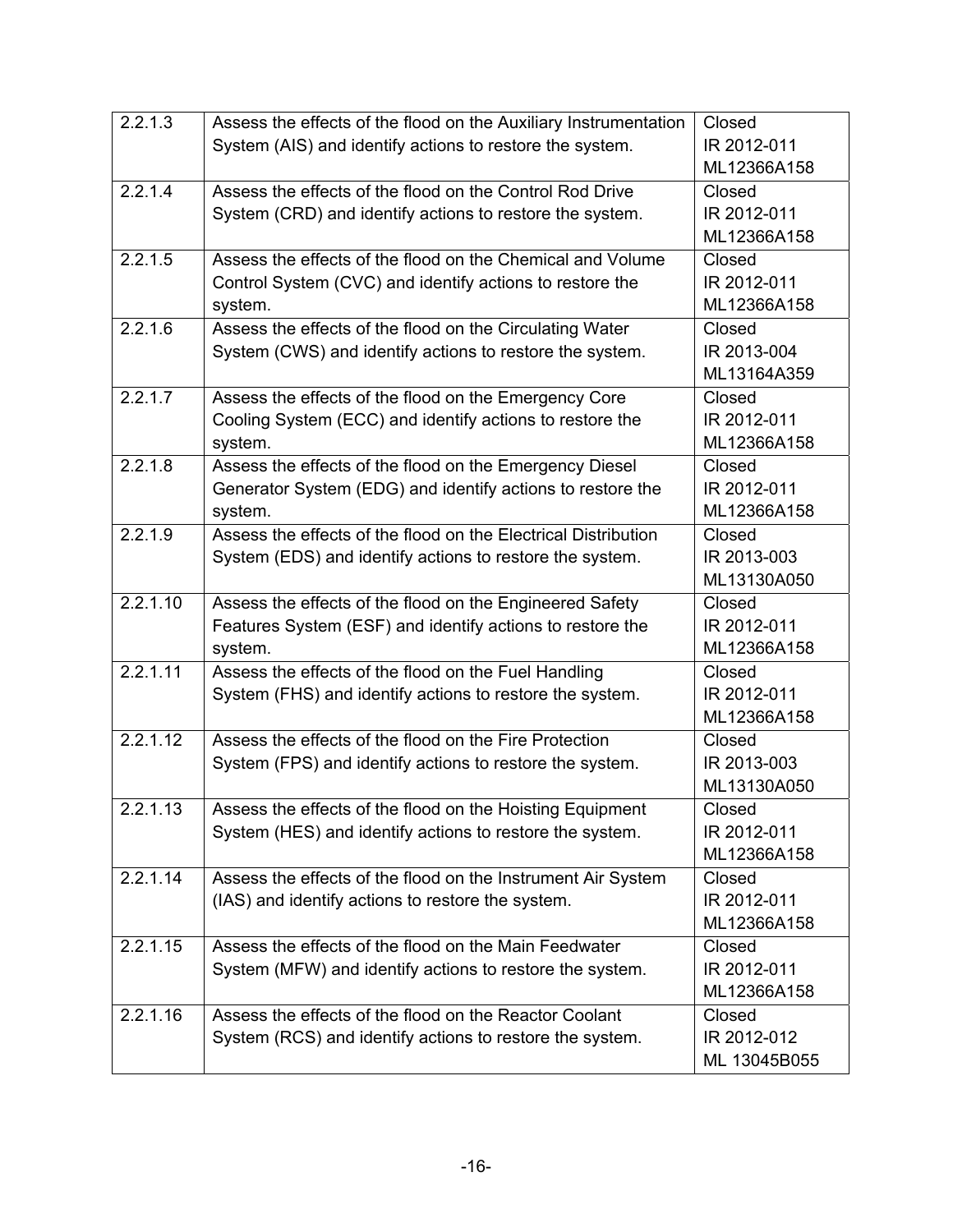| 2.2.1.17 | Assess the effects of the flood on the Radiation Monitoring   | Closed         |
|----------|---------------------------------------------------------------|----------------|
|          | System (RMS) and identify actions to restore the system.      | IR 2012-011    |
|          |                                                               | ML12366A158    |
| 2.2.1.18 | Assess the effects of the flood on the Reactor Protection     | Closed         |
|          | System (RPS) and identify actions to restore the system.      | IR 2012-012    |
|          |                                                               | ML 13045B055   |
| 2.2.1.19 | Assess the effects of the flood on the Spent Fuel Pool        | Closed         |
|          | System (SFP) and identify actions to restore the system.      | IR 2012-012    |
|          |                                                               | ML 13045B055   |
| 2.2.1.20 | Assess the effects of the flood on the Steam Generator        | Closed         |
|          | System (SGS) and identify actions to restore the system.      | IR 2012-012    |
|          |                                                               | ML 13045B055   |
| 2.2.1.21 | Assess the effects of the flood on the Sampling System (SLS)  | Closed         |
|          | and identify actions to restore the system.                   | IR 2012-012    |
|          |                                                               | ML 13045B055   |
| 2.2.1.22 | Assess the effects of the flood on the Structures             | <b>Reviews</b> |
|          | System (STR) and identify actions to restore the system.      | Scheduled      |
| 2.2.1.23 | Assess the effects of the flood on the Turbine Generator      | Closed         |
|          | System (TGS) and identify actions to restore the system.      | IR 2012-012    |
|          |                                                               | ML 13045B055   |
| 2.2.1.24 | Assess the effects of the flood on the Turbine Plant Cooling  | Closed         |
|          | System (TPC) and identify actions to restore the system.      | IR 2012-012    |
|          |                                                               | ML 13045B055   |
| 2.2.1.25 | Assess the effects of the flood on the Ventilating Air        | Closed         |
|          | Conditioning System (VAC) and identify actions to restore the | IR 2013-003    |
|          | system.                                                       | ML13130A050    |
| 2.2.1.26 | Assess the effects of the flood on the Waste Disposal         | Closed         |
|          | System (WDS) and identify actions to restore the system.      | IR 2012-012    |
|          |                                                               | ML 13045B055   |
| 2.2.1.27 | Assess the effects of the flood on the Demineralized Water/   | Closed         |
|          | Potable Water System (DW/PW) and identify actions to          | IR 2012-012    |
|          | restore the system.                                           | ML 13045B055   |
| 2.2.1.28 | Assess the effects of the flood on the Vents and Drains       | Closed         |
|          | System (VDS) and identify actions to restore the system. This | IR 2013-004    |
|          | will include Sanitary and Storm Drains.                       | ML13164A359    |
| 2.2.1.29 | Assess the effects of the flood on the Auxiliary Steam        | Closed         |
|          | System (AUS) and identify actions to restore the system. This | IR 2013-004    |
|          | will include the Auxiliary Boiler.                            | ML13164A359    |
| 2.2.1.30 | Assess the effects of the flood on the Meteorological         | Closed         |
|          | Monitoring System (MMS) and identify actions to restore the   | IR 2012-012    |
|          | system.                                                       | ML 13045B055   |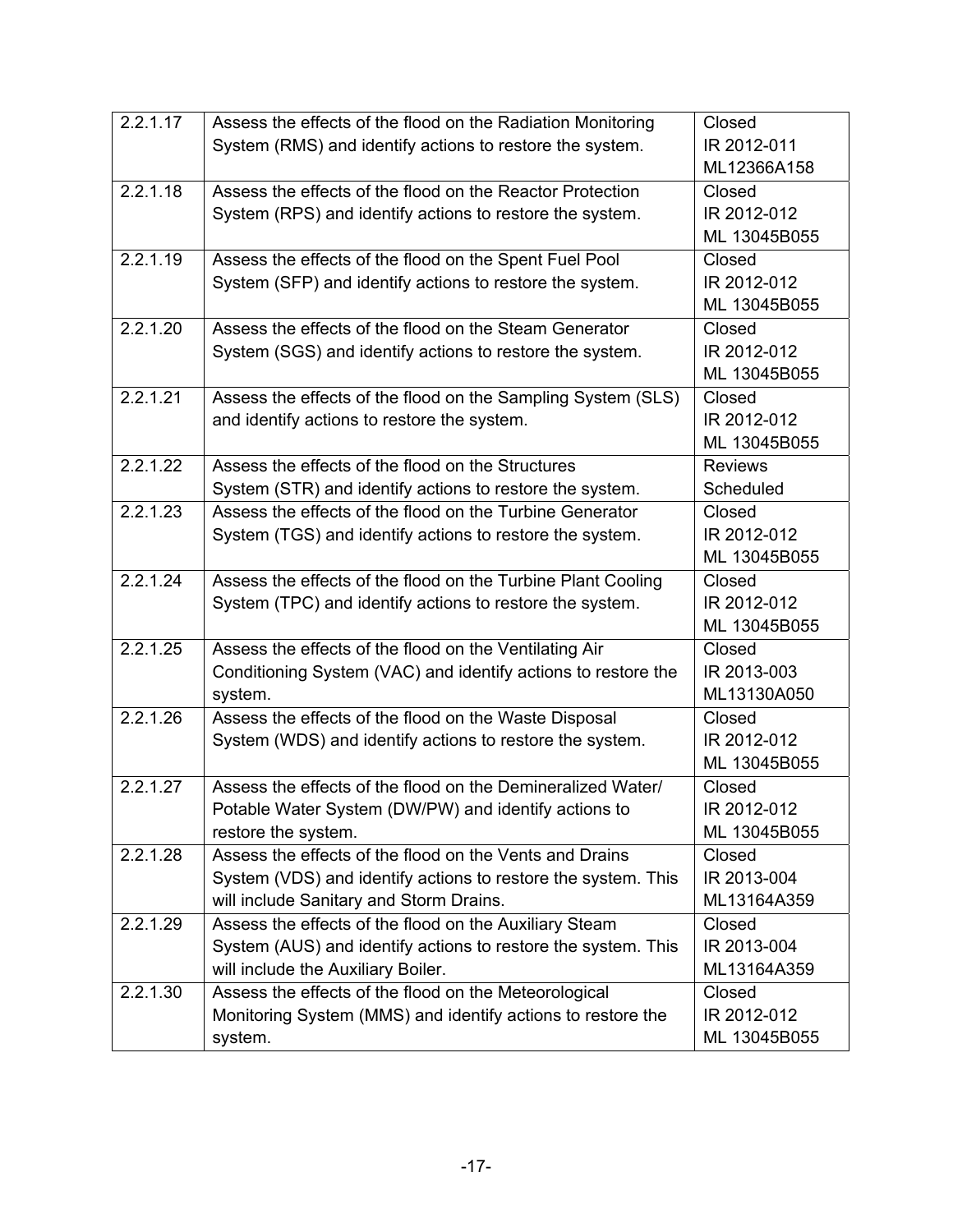| 2.2.1.31 | Assess the effects of the flood on the Plant Security     | Closed      |
|----------|-----------------------------------------------------------|-------------|
|          | Systems (SEC) and identify actions to restore the system. | IR 2013-407 |
|          |                                                           | ML13213A497 |
| 2.2.1.32 | Assess the effects of the flood on the Communications     | Closed      |
|          | Systems (COM) and identify actions to restore the system. | IR 2012-005 |
|          |                                                           | ML12318A341 |

Although not a specific plant restart action, the NRC will review the following long term actions planned to be implemented by the licensee.

| <b>Action</b> | <b>Actions to Be Reviewed</b>                               | <b>Status</b>     |
|---------------|-------------------------------------------------------------|-------------------|
| <b>Item</b>   |                                                             |                   |
| <b>Number</b> |                                                             |                   |
| 1.2.3.21      | Inspect tank and equipment on DI tank for damage            | Post Restart Item |
| 1.2.3.58      | Repair, replace and test B.5.b equipment as necessary       | Closed            |
|               |                                                             | IR2012-012        |
|               |                                                             | ML 13045B055      |
| 1.2.3.82      | Perform Independent Spent Fuel Storage Installation (ISFSI) | Post Restart Item |
|               | route load test                                             |                   |

## **Item 2.b System Readiness from Extended Shutdown**

Systems that have been shut down for prolonged periods may be subject to different environments than those experienced during power operations. The NRC will evaluate the effects of the extended shutdown, and verify that the structures, systems, and components are ready for plant restart and they conform to the licensing and design bases requirements.

#### **Item 2.b.1 System Health Reviews**

The purpose of this item is to validate structures, systems, and components are in satisfactory working order. The licensee plans to perform system health reviews on safety significant and maintenance rule systems.

The NRC will inspect the system health reviews conducted by Fort Calhoun Station. These include comprehensive system walkdowns and reviews of key information regarding system health (e.g. commitments, open and closed condition reports, open and closed work orders, preventative maintenance activities, modifications, operating experience, violations of NRC requirements, open change-initiating documents, open operational concerns, etc.)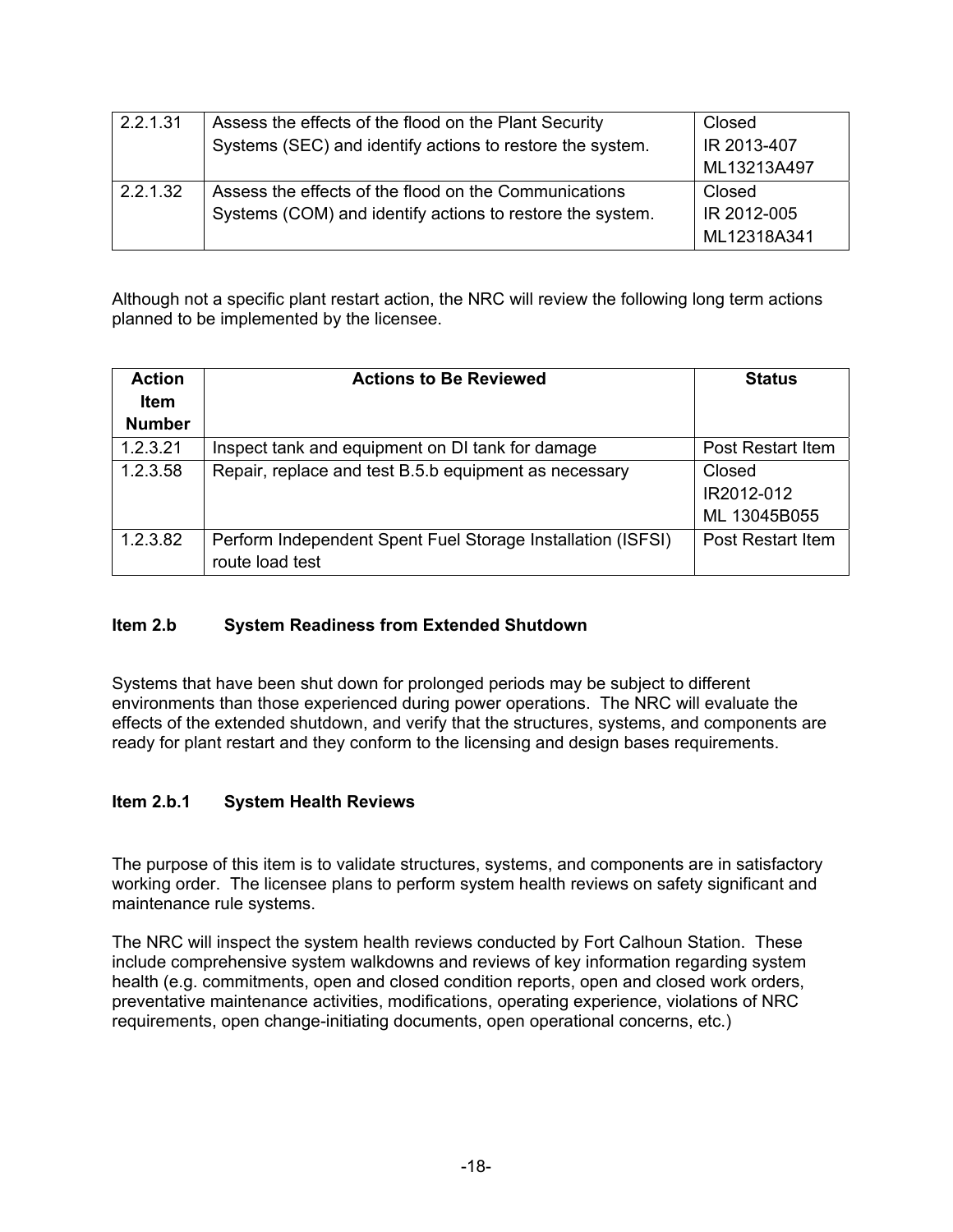| Item     | <b>Actions to Be Verified Prior to Restart</b>   | <b>Status</b>            |
|----------|--------------------------------------------------|--------------------------|
| 2.b.1.1  | <b>Auxiliary Cooling System</b>                  | <b>Reviews Scheduled</b> |
| 2.b.1.2  | <b>Auxiliary Feedwater System</b>                | <b>Reviews Scheduled</b> |
| 2.b.1.3  | Spent Fuel Pool System                           | Closed                   |
|          |                                                  | IR 2013-014              |
|          |                                                  | To be issued             |
| 2.b.1.4  | <b>Sampling System</b>                           | Closed                   |
|          |                                                  | IR 2013-014              |
|          |                                                  | To be issued             |
| 2.b.1.5  | Chemical and Volume Control System               | <b>Reviews Scheduled</b> |
| 2.b.1.6  | <b>Emergency Core Cooling System</b>             | <b>Reviews Scheduled</b> |
| 2.b.1.7  | <b>Hoisting Equipment System</b>                 | Closed                   |
|          |                                                  | IR 2013-014              |
|          |                                                  | To be issued             |
| 2.b.1.8  | Waste Disposal System                            | Closed                   |
|          |                                                  | IR 2013-014              |
|          |                                                  | To be issued             |
| 2.b.1.9  | <b>Control Rod Drive System</b>                  | Reviews Scheduled        |
| 2.b.1.10 | <b>Reactor Coolant System</b>                    | Closed                   |
|          |                                                  | IR 2013-014              |
|          |                                                  | To be issued             |
| 2.b.1.11 | Demineralized and Potable Water Systems          | Closed                   |
|          |                                                  | IR 2013-005              |
|          |                                                  | ML13221A584              |
| 2.b.1.12 | <b>Circulating Water System</b>                  | Closed                   |
|          |                                                  | IR 2013-005              |
|          |                                                  | ML13221A584              |
| 2.b.1.13 | <b>Emergency Diesel Generator</b>                | <b>Reviews Scheduled</b> |
| 2.b.1.14 | Ventilation, Heating and Air Conditioning System | <b>Reviews Scheduled</b> |
| 2.b.1.15 | Main Feedwater System                            | <b>Reviews Scheduled</b> |
| 2.b.1.16 | <b>Structures</b>                                | <b>Reviews Scheduled</b> |
| 2.b.1.17 | <b>Steam Generator System</b>                    | <b>Reviews Scheduled</b> |
| 2.b.1.18 | Steam Generator Blowdown Turbine Plant Cooling   | Closed                   |
|          |                                                  | IR 2013-014              |
|          |                                                  | To be issued             |
| 2.b.1.19 | Instrument Air System                            | Closed                   |
|          |                                                  | IR 2013-014              |
|          |                                                  | To be issued             |
| 2.b.1.20 | <b>Turbine Generator and Support Systems</b>     | Closed                   |
|          |                                                  | IR 2013-014              |
|          |                                                  | To be issued             |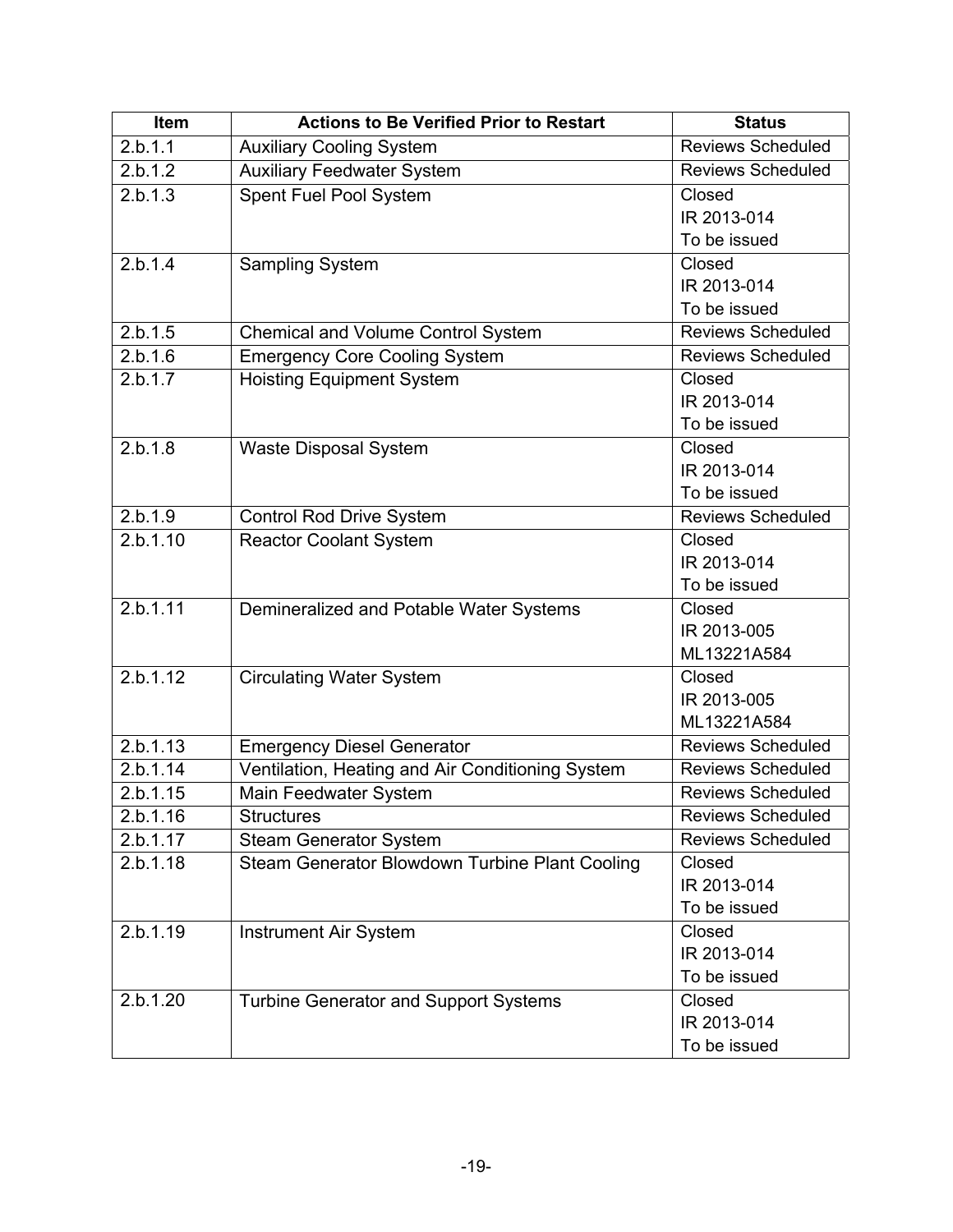| 2.b.1.21 | <b>Auxiliary Instrumentation System</b> | Closed                   |
|----------|-----------------------------------------|--------------------------|
|          |                                         | IR 2013-014              |
|          |                                         | To be issued             |
| 2.b.1.22 | <b>Electrical Distribution System</b>   | <b>Reviews Scheduled</b> |
| 2.b.1.23 | <b>Engineered Safeguards System</b>     | <b>Reviews Scheduled</b> |
| 2.b.1.24 | <b>Radiation Monitoring System</b>      | <b>Reviews Scheduled</b> |
| 2.b.1.25 | <b>Fuel Handling System</b>             | Closed                   |
|          |                                         | IR 2013-014              |
|          |                                         | To be issued             |
| 2.b.1.26 | <b>Reactor Protective System</b>        | <b>Reviews Scheduled</b> |
| 2.b.1.27 | <b>Fire Protection System</b>           | Closed                   |
|          |                                         | IR 2013-005              |
|          |                                         | ML13221A584              |

#### **Item 2.b.2 Detailed Review of Alternating and Direct Current Electrical Distribution, High Pressure Safety Injection System, Emergency Diesel Generator System, and Reactor Protection System**

Fort Calhoun Station will perform a comprehensive review to evaluate and verify the capability of selected systems to fulfill their intended safety functions as defined by the licensing and design basis and identify broad-based safety, organizational, and performance issues. The review is structured consistent with NRC Inspection Procedure 95003 (Sections 02.03 and 03.03), and is accomplished by review in the six key attributes.

The selected systems for detailed review (vertical slice) as part of the Reactor Safety Strategic Performance Area were based on their high risk significance, input from system health reports, performance indicators, condition reports, and licensee event reports. Teams of Omaha Public Power District and independent external experts will perform the Reactor Safety Strategic Performance Area reviews.

Systems selected are:

- AC and DC Electrical Distribution Systems. These systems include the 4160V breakers, 480V breakers, batteries, and battery chargers. Electrical distribution systems at Fort Calhoun Station provide necessary power for Mitigating Systems. The AC and DC systems provide power to key pumps, motors, valves, and instruments required to monitor and respond to plant conditions. From the plant's probabilistic assessment, the AC and DC electrical systems account for a substantial portion of plant risk. The electrical distribution system was selected for self-assessment by the licensee based on both identified issues and their importance to safety.
- High Pressure Injection System. This system is important to provide mitigation for postulated accident conditions in the reactor plant. This review will assess and validate key aspects of the suction and discharge pathways, system alignments, power sources, and emergency actuation.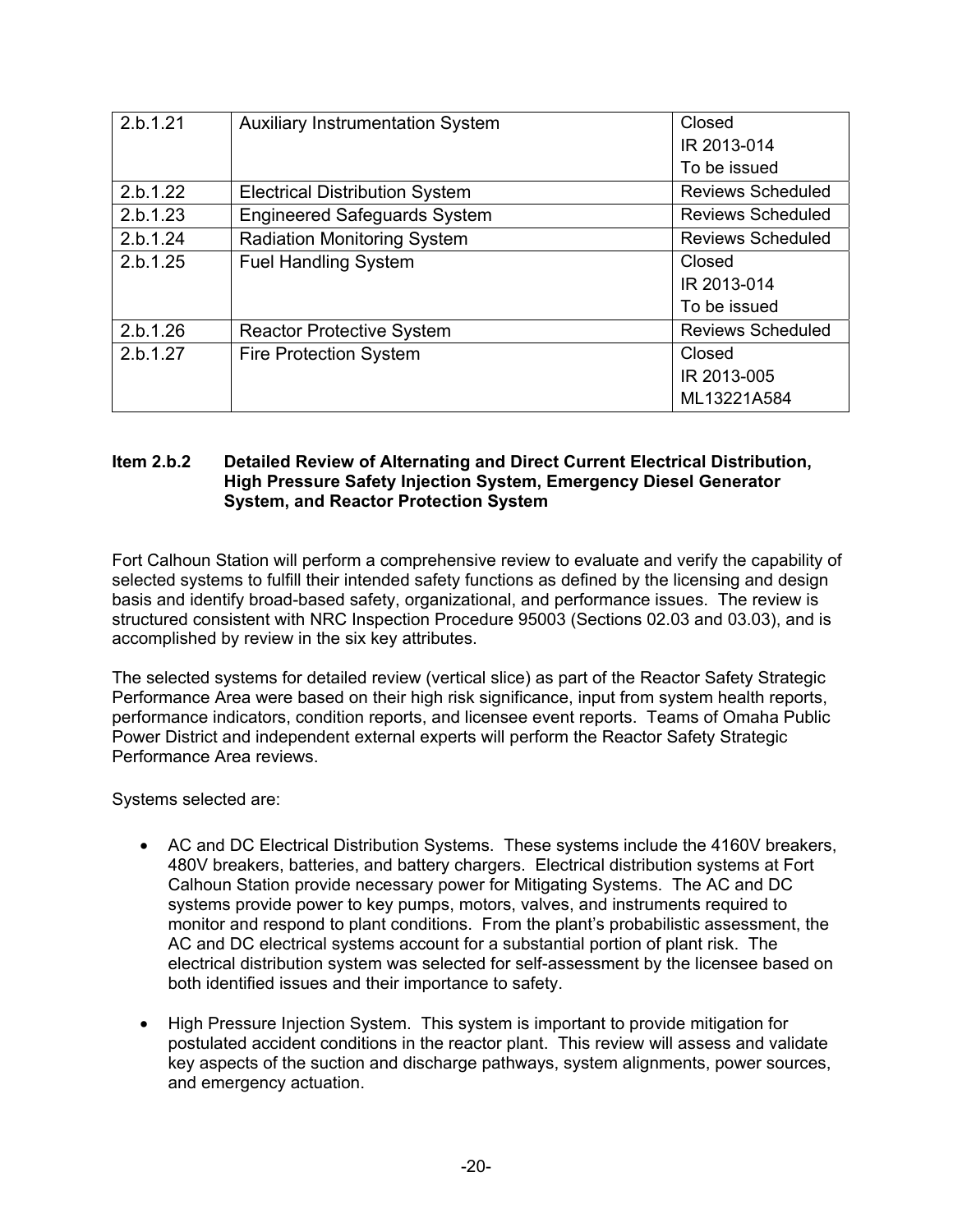- The Emergency Diesel Generator System (EDGS) furnishes a reliable source of 4160V AC power for safe plant shutdown and operation of engineered safeguards when the normal sources of off-site power are lost. The EDGs are safety related and are required to mitigate the consequences of events that have the potential to cause a release of radioactivity. The emergency diesel generator's function as an emergency power source during all phases of reactor operation.
- The Reactor Protection System (RPS) is designed to rapidly shut down the nuclear chain reaction prior to reaching a condition that could damage the reactor core.

The NRC will assess the adequacy for each of the licensee's detailed reviews and select samples for independent verification that the licensee properly assessed each system.

| <b>Item</b> | <b>Actions to Be Verified Prior to Restart</b>               | <b>Status</b>       |
|-------------|--------------------------------------------------------------|---------------------|
| 2.b.2.1     | Detailed review of Alternating and Direct Current Electrical | <b>Reviews Near</b> |
|             | <b>Distribution</b>                                          | Completion          |
| 2.b.2.2     | Detailed review of High Pressure Safety Injection System     | <b>Reviews Near</b> |
|             |                                                              | Completion          |
| 2.b.2.3     | Detailed review of Emergency Diesel Generating System        | <b>Reviews Near</b> |
|             |                                                              | Completion          |
| 2.b.2.4     | Detailed review of Reactor Protection System                 | <b>Reviews Near</b> |
|             |                                                              | Completion          |

## **Item 2.b.3 Impact of Sub-Surface Water on Soils and Structures**

Fort Calhoun Station was subjected to flood waters for several months. The licensee will perform an assessment to evaluate:

- functionality of site systems, structures, and components, (SSC's) affected by the flood;
- condition of subsurface soil; and
- floodwater impacts on subsurface SSC's

The NRC will verify that the following actions being implemented by the licensee adequately address the flooding impact of sub-surface water on soils and structures. These items are listed in the Fort Calhoun Station Flooding and Recovery Action Plan, Revision 3, dated July 9, 2012, and consist of the following:

| <b>Action Item</b><br><b>Number</b> | <b>Actions to be Verified Prior to Restart</b>                  | <b>Status</b>                        |
|-------------------------------------|-----------------------------------------------------------------|--------------------------------------|
| 1.2.1.3                             | Repair any structural damage identified in the intake structure | Closed<br>IR 2013-005<br>ML13221A584 |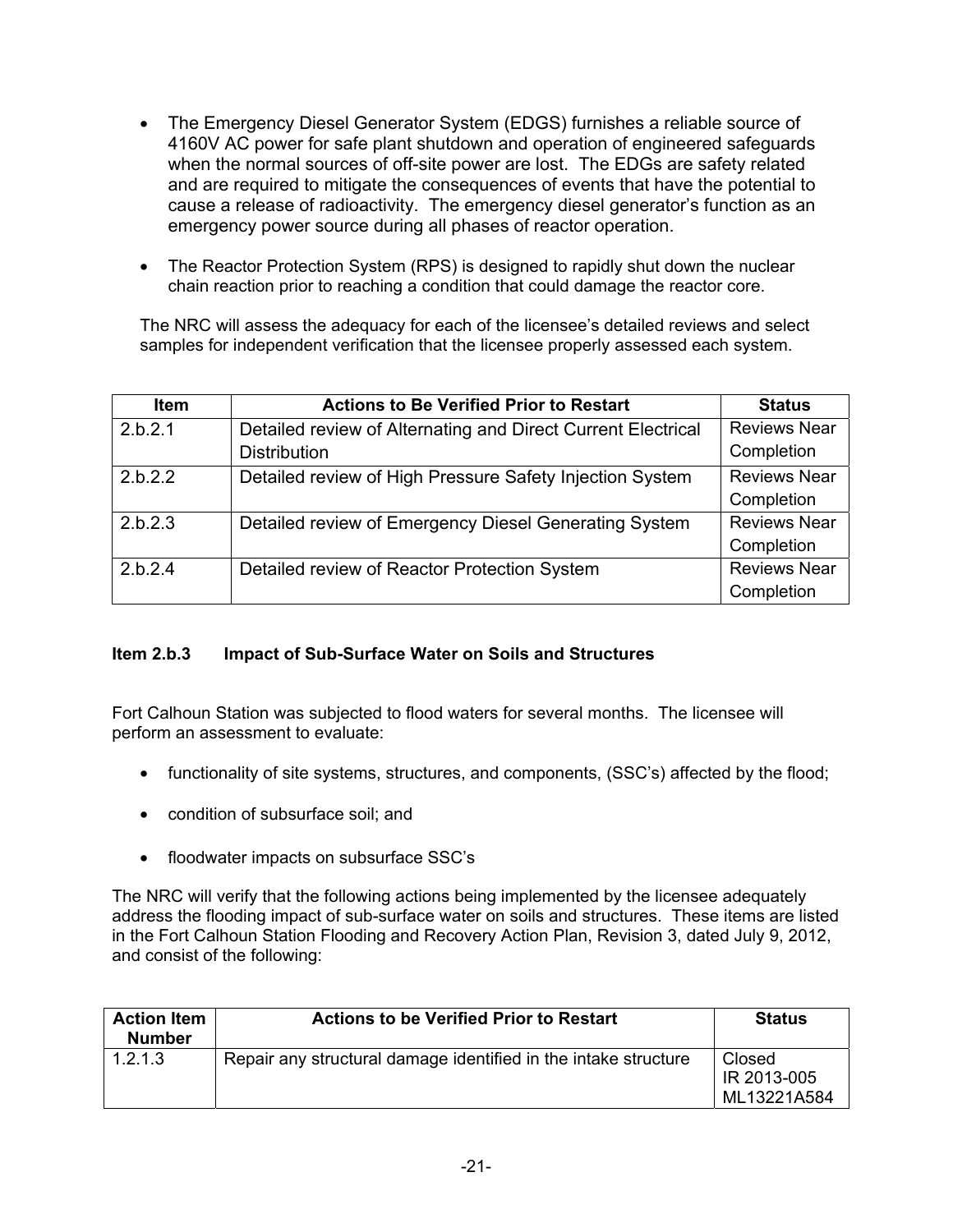| 2.1.1.1  | Ensure underground FP piping is intact and no unacceptable          | Closed              |
|----------|---------------------------------------------------------------------|---------------------|
|          | voids are present near FP piping                                    | IR 2013-005         |
|          |                                                                     | ML13221A584         |
| 2.1.1.5  | Verify soil compaction and moisture content in areas of             | Closed              |
|          | underground fire protection main header ring and attached           | IR 2013-005         |
|          | piping is per NFPA requirements                                     | ML13221A584         |
| 3.3.1.1  | Inspect underground Raw Water, EDG Fuel Oil and Fire                | Closed              |
|          | Protection piping and tanks using GPR (Ground Penetrating           | IR 2013-005         |
|          | Radar)                                                              | ML13221A584         |
| 3.3.1.3  | Resolve any deficiencies affecting operability or functionality (if | Reviews Near        |
|          | needed)                                                             | Completion          |
| 4.1.1.12 | Review structure design features to assess potential for            | Closed              |
|          | damage due to flooding                                              | IR 2013-005         |
|          |                                                                     | ML13221A584         |
| 4.1.1.14 | Assess post-inundation condition of structures                      | Closed              |
|          |                                                                     | IR 2013-005         |
|          |                                                                     | ML13221A584         |
| 4.1.1.15 | Prepare remediation alternatives (if appropriate)                   | Closed              |
|          |                                                                     | IR 2013-005         |
|          |                                                                     | ML13221A584         |
| 4.1.1.16 | Create report of findings                                           | Closed              |
|          |                                                                     | IR 2013-005         |
|          |                                                                     | ML13221A584         |
| 4.1.1.17 | Review findings and recommendations with FCS and document           | Closed              |
|          | results                                                             | IR 2013-005         |
|          |                                                                     | ML13221A584         |
| 4.1.1.20 | Inspect Non-Class 1 Priority 1 Structures                           | Closed              |
|          |                                                                     | IR 2013-005         |
|          |                                                                     | ML13221A584         |
| 4.1.1.21 | Assess post-inundation condition of structures                      | Closed              |
|          |                                                                     | IR 2013-005         |
|          |                                                                     | ML13221A584         |
| 4.1.1.22 | Prepare remediation alternatives (if appropriate)                   | Closed              |
|          |                                                                     | IR 2013-005         |
|          |                                                                     | ML13221A584         |
| 4.1.1.23 | Create report of findings                                           | Closed              |
|          |                                                                     | IR 2013-005         |
|          |                                                                     | ML13221A584         |
| 4.1.1.24 | Review findings and recommendations with FCS and document           | Closed              |
|          | results                                                             | IR 2013-005         |
|          |                                                                     | ML13221A584         |
| 4.1.1.25 | <b>Post-Flood River Channel Evaluation</b>                          | <b>Reviews Near</b> |
|          |                                                                     | Completion          |
| 4.1.1.30 | Verify no geotechnical or structural impact to Turbine Building     | Reviews Near        |
|          | and Auxiliary Building/Containment as a result of the 2011 flood    | Completion          |
| 4.1.1.32 | Remediation of the Turbine Building and Class 1 structure void      | Reviews Near        |
|          |                                                                     | Completion          |
| 4.1.2.2  | Verify no geotechnical or structural impact to site structures      | Closed              |
|          |                                                                     | IR 2013-005         |
|          |                                                                     | ML13221A584         |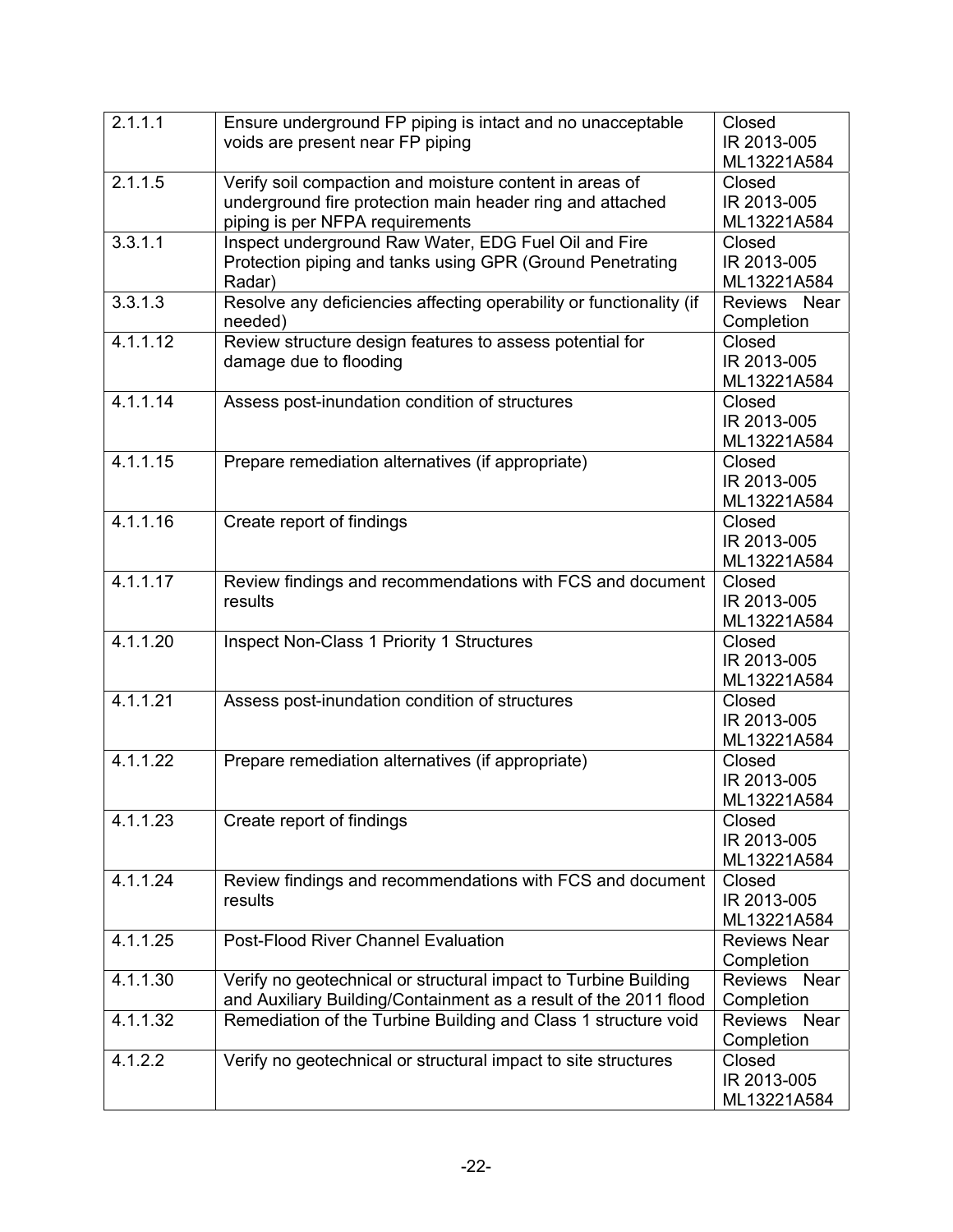| 4.1.3.10 | Remediation of the loose soils area under the Turbine Building   Reviews Near |                   |  |
|----------|-------------------------------------------------------------------------------|-------------------|--|
|          | and Class 1 structures if required                                            | <b>Completion</b> |  |

Although not a specific plant restart action, the NRC will review the following long term actions planned to be implemented by the licensee.

| <b>Action</b><br><b>Item</b><br><b>Number</b> | <b>Actions to be Reviewed</b>            | <b>Status</b>                        |
|-----------------------------------------------|------------------------------------------|--------------------------------------|
| 1.2.3.57                                      | Repair ISFSI as necessary (structural)   | Closed<br>IR 2013-005<br>ML13221A584 |
| 1.2.3.79                                      | Repair the ISFSI haul route as necessary | Closed<br>IR 2013-005<br>ML13221A584 |

#### **Item 2.c Qualification of Containment Electrical Penetrations**

During the course of discovery activities, Fort Calhoun Station staff identified that certain containment electrical penetrations contain materials that could degrade under the post-accident radiation profile inside containment. This issue was entered into the licensee's Corrective Action Program.

With respect to this issue, the NRC will verify that the licensee adequately identifies the root and contributing causes of the issue; verify that the extent of condition and extent of causes of the issue are identified, and verify that the corrective actions adequately address the problem. The following licensee actions will be reviewed by the NRC:

| <b>Item</b>  | <b>Actions to be Verified Prior to Restart</b>              | <b>Status</b>       |
|--------------|-------------------------------------------------------------|---------------------|
| 2.c.1        | Containment electrical penetrations root and contributing   | Closed              |
|              | cause evaluation                                            | IR 2013-013         |
|              |                                                             | To be issued        |
| 2.c.2        | Containment electrical penetrations extent of condition and | <b>Reviews Near</b> |
|              | cause evaluation                                            | Completion          |
| 2.c.3        | Containment electrical penetrations corrective actions      | <b>Reviews Near</b> |
|              |                                                             | Completion          |
| LER 2012-002 | Inadequate Qualifications for Containment Penetrations      | Closed              |
|              | Renders Containment Inoperable                              | IR 2013-013         |
|              |                                                             | To be issued        |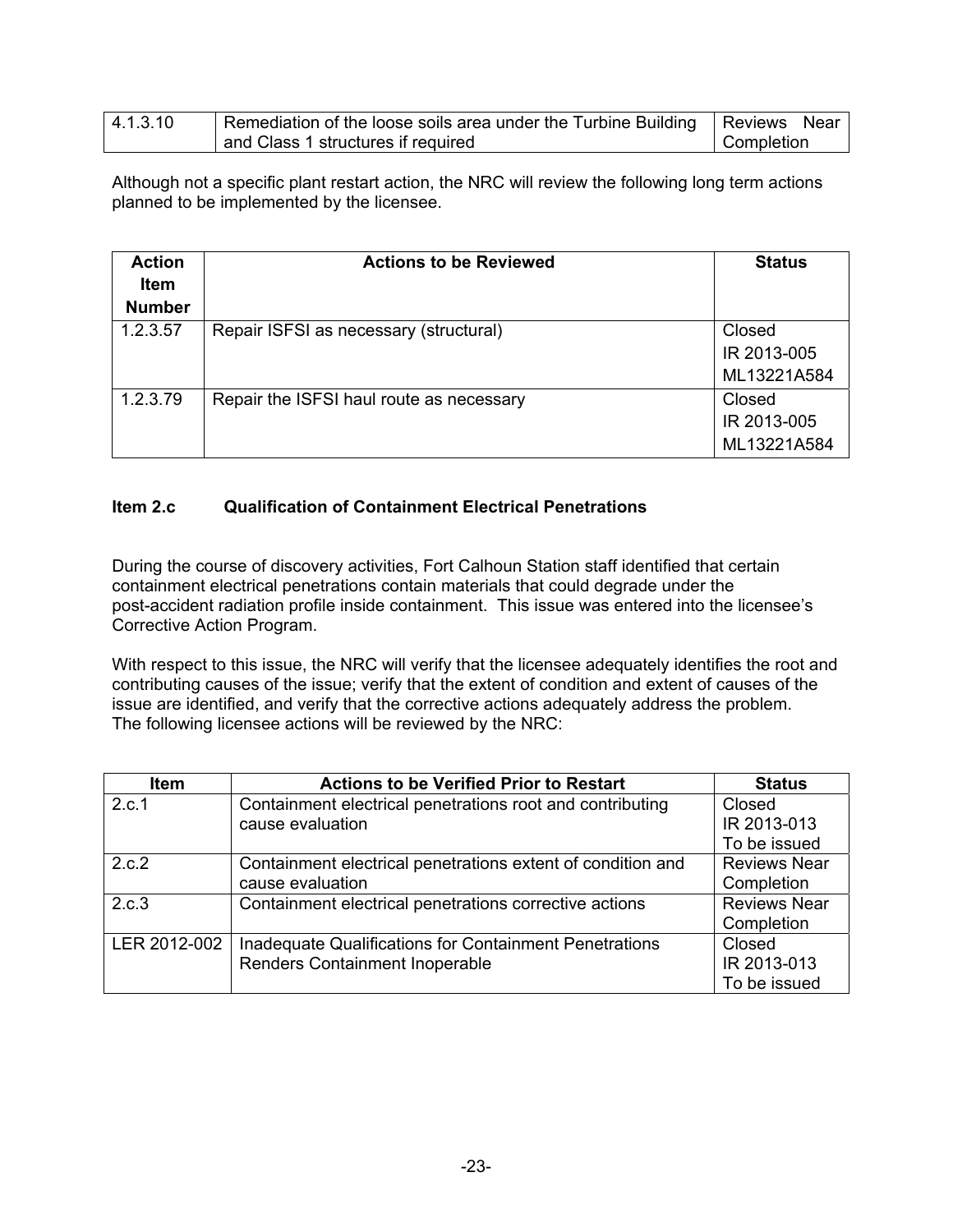## **Item 2.d Containment Internal Structure**

During the course of discovery activities, Fort Calhoun Station staff identified that certain containment internal structural members do not fully meet design specifications described in the licensing basis. The structural design of the containment internal structures is being re-analyzed by the licensee to assess the extent of condition and determine the scope of corrective actions.

With respect to this issue, the NRC will verify that the licensee adequately identifies the root and contributing causes of the issue; verify that the extent of condition and extent of causes of the issue are identified, and verify that the corrective actions adequately address the problem. The following licensee actions will be reviewed by the NRC:

| <b>Item</b> | <b>Actions to be Verified Prior to Restart</b>                  | <b>Status</b> |
|-------------|-----------------------------------------------------------------|---------------|
| 2.d.1       | Containment internal structure root and contributing cause      | Reviews in    |
|             | evaluation                                                      | Progress      |
| 2.d.2       | Containment internal structure extent of condition and cause    | Reviews in    |
|             | evaluation                                                      | Progress      |
| 2.d.3       | Containment internal structure corrective actions               | Reviews in    |
|             |                                                                 | Progress      |
| LER 2012-   | Containment Beam 22 Loading Conditions Outside of the Allowable | Reviews in    |
| 014         | Limits                                                          | Progress      |

#### **Section 3: Adequacy of Significant Programs and Processes**

Section 3 of the Restart Checklist addresses major programs and processes in place at Fort Calhoun Station. Section 3 reviews will also include an assessment of the adequacy of licensee reviews in context of NRC Inspection Procedure 95003 key attributes as described in Section 5.

#### **Item 3.a Corrective Action Program**

The Corrective Action Program and the use of industry Operating Experience at a nuclear power plant is a key element in ensuring the licensee's ability to effectively detect, correct, and prevent problems. Based upon problems with Corrective Action Program effectiveness the licensee is performing a comprehensive review of this program.

The NRC will assess the licensee's evaluations and associated improvement actions related to the Corrective Action Program. The NRC will also conduct independent inspections to validate whether the Corrective Action Program is appropriately functioning. Additionally, the NRC will verify that the licensee has established appropriate effectiveness measures to monitor the effectiveness of program improvements.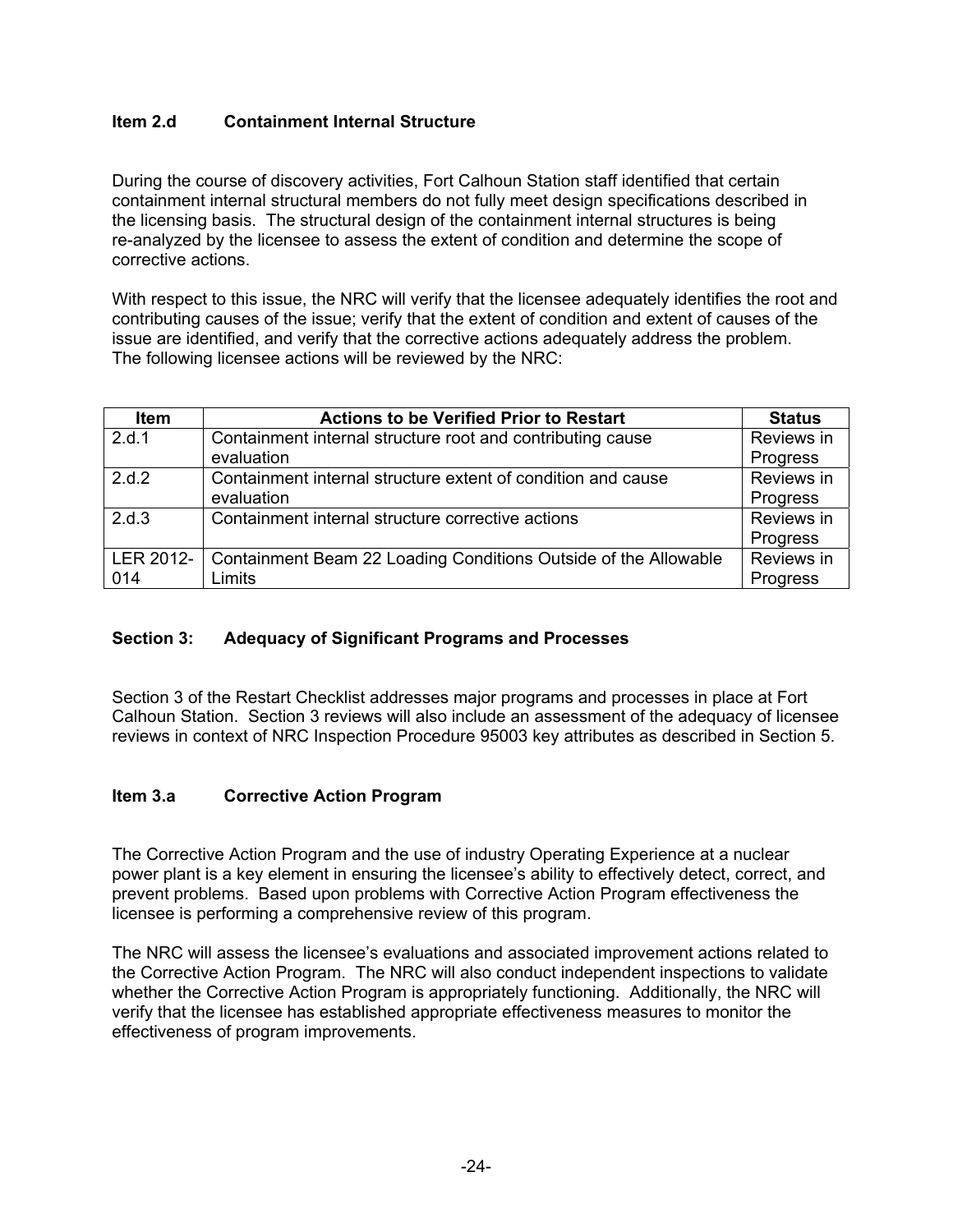| <b>Item</b> | <b>Actions to Be Verified Prior to Restart</b>        | <b>Status</b>       |
|-------------|-------------------------------------------------------|---------------------|
| 3.a.1       | Licensee Assessment of Corrective Action Program      | <b>Reviews Near</b> |
|             |                                                       | Completion          |
| 3.a.2       | Adequacy of extent of condition and extent of causes  | <b>Reviews Near</b> |
|             |                                                       | Completion          |
| 3.a.3       | Adequacy of corrective actions                        | <b>Reviews Near</b> |
|             |                                                       | Completion          |
| 3.a.4       | Adequacy of effectiveness measures to monitor program | <b>Reviews Near</b> |
|             | improvements                                          | Completion          |

The site performed an integrated assessment and identified 15 Fundamental Performance Deficiencies that resulted in the overall performance decline at the station. The Corrective Action Program was identified as one of these areas for improvement. Examples identified by the licensee included problems not being thoroughly evaluated to determine the causes; corrective actions lack clarity or don't correlate to the root and contributing causes, condition reports are assigned incorrect significance levels, and corrective actions are not completed in a timely manner. With respect to this FPD, the NRC will assess the following:

| <b>Item</b> | <b>Actions to Be Verified Prior to Restart</b>           | <b>Status</b>       |
|-------------|----------------------------------------------------------|---------------------|
| 3.a.5       | Licensee Assessment of the Fundamental Performance       | <b>Reviews Near</b> |
|             | Deficiency associated with the Corrective Action Program | Completion          |
| 3.a.6       | Adequacy of extent of condition and extent of causes     | <b>Reviews Near</b> |
|             |                                                          | Completion          |
| 3.a.7       | Adequacy of corrective actions                           | <b>Reviews Near</b> |
|             |                                                          | Completion          |

Licensee evaluations identified that the site Operating Experience Program is not effectively implemented to enhance the performance of the Station. The practice of learning from internal and external industry events has not been internalized. The screening process is not being consistently applied to preclude events. There are weaknesses in the training and qualification of individuals assigned to administer and implement the program. Program expectations are unclear and there is a lack of management oversight to ensure adequate implementation. To assess the licensee's actions in regards to these deficiencies the NRC will review the following:

| <b>Item</b> | <b>Actions to Be Verified Prior to Restart</b>       | <b>Status</b>       |
|-------------|------------------------------------------------------|---------------------|
| 3.a.8       | Licensee Assessment of Operating Experience Program  | <b>Reviews Near</b> |
|             |                                                      | Completion          |
| 3.a.9       | Adequacy of extent of condition and extent of causes | <b>Reviews Near</b> |
|             |                                                      | Completion          |
| 3.a.10      | Adequacy of corrective actions                       | <b>Reviews Near</b> |
|             |                                                      | Completion          |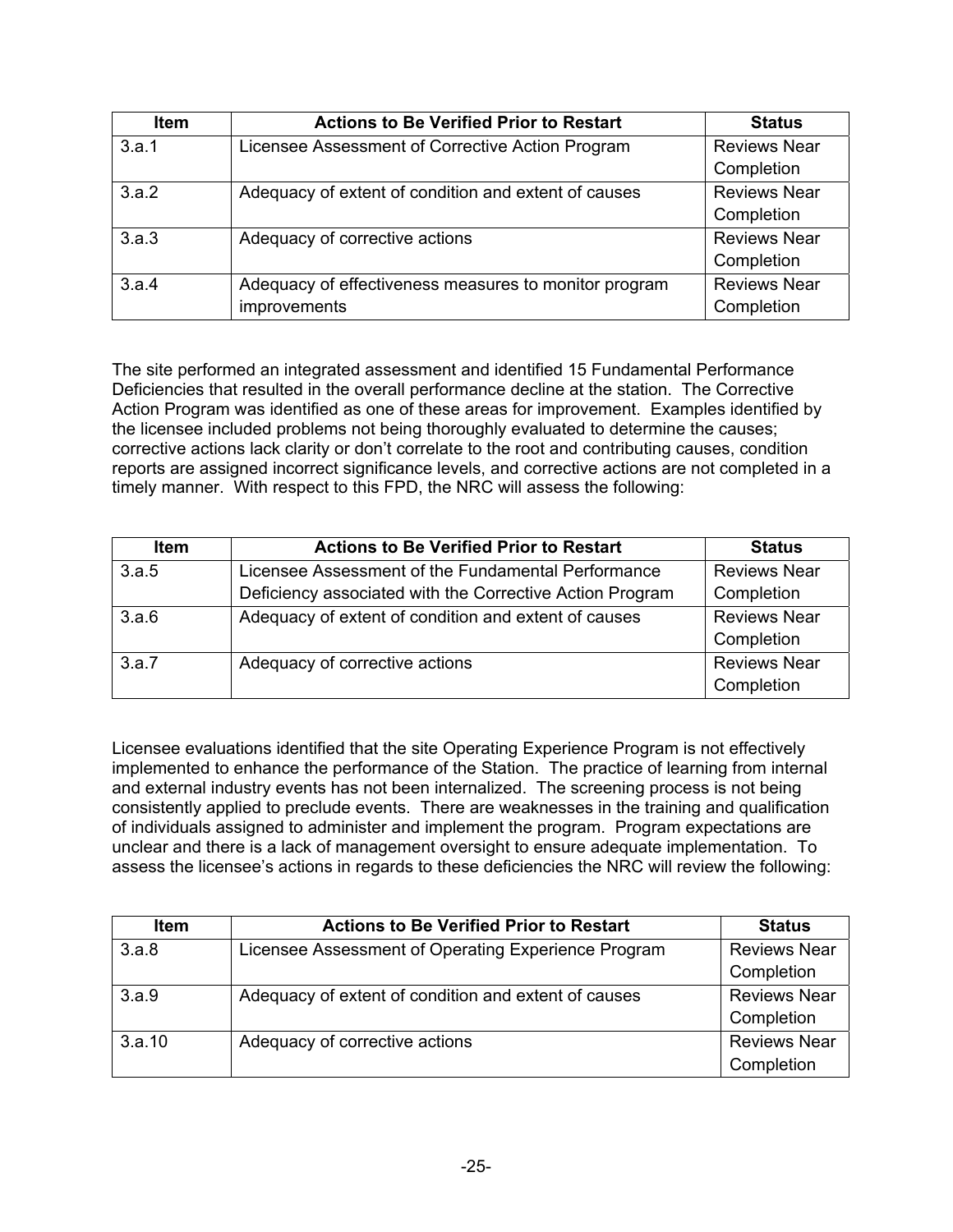| 3.a.11 | Adequacy of effectiveness measures to monitor program | Reviews Near |
|--------|-------------------------------------------------------|--------------|
|        | improvements                                          | Completion   |

Specific independent inspections will include assessing the Corrective Actions Program effectiveness in resolving the following previously identified non-cited violations of NRC requirements. The NRC will verify that adequate corrective actions were identified associated with the licensee's casual analysis and extent of condition evaluations and that implementation of corrective actions are either implemented or appropriately scheduled for implementation.

| <b>Item</b>    | <b>Description</b>                                                                                                                      | <b>Status</b>                        |
|----------------|-----------------------------------------------------------------------------------------------------------------------------------------|--------------------------------------|
| NCV 2012004-01 | Failure to report an event to the NRC within 60 days for<br>an operation prohibited by Technical Specifications                         | Closed<br>IR 2013-008<br>ML13197A261 |
| VIO 2011006-02 | Inadequate Corrective Actions to Ensure Reliability of<br>Raw Water Pump Power                                                          | <b>Reviews Near</b><br>Completion    |
| NCV 2011006-06 | Failure to Implement an Adequate Trending Program                                                                                       | <b>Reviews Near</b><br>Completion    |
| NCV 2011004-01 | Failure to Incorporate Design Information into Procedures                                                                               | Closed<br>IR 2013-008<br>ML13197A261 |
| NCV 2011002-02 | Failure to Determine the Cause of the Out Of Tolerance<br><b>Condition Regarding Reactor Protection System Channel</b><br>A Trip Unit 6 | Closed<br>IR 2013-008<br>ML13197A261 |
| NCV 2011002-03 | Failure to Submit a Timely Licensee Event Report                                                                                        | Closed<br>IR 2013-008<br>ML13197A261 |
| NCV 2011002-04 | Failure to Verify Design Adequacy of Refueling Water<br><b>Tank Vortex Eliminator</b>                                                   | Closed<br>IR 2013-008<br>ML13197A261 |
| NCV 2010002-01 | Inadequate Reportability Guidance                                                                                                       | Closed<br>IR 2013-008<br>ML13197A261 |
| NCV 2010003-01 | Failure to Provide Adequate Limiting Condition for<br>Operation for High River Level                                                    | <b>Reviews Near</b><br>Completion    |
| NCV 2010003-05 | Failure to Submit a Required Licensee Event Report                                                                                      | Closed<br>IR 2013-008<br>ML13197A261 |
| NCV 2010004-02 | Failure to Submit a Required Licensee Event Report                                                                                      | Closed<br>IR 2013-008<br>ML13197A261 |
| NCV 2010004-04 | Failure to Translate Calculation into Calibration<br>Procedure                                                                          | Closed<br>IR 2013-008<br>ML13197A261 |

Specific independent inspections will include assessing the Corrective Actions Program effectiveness in resolving the issues submitted in the following Licensee Event Reports.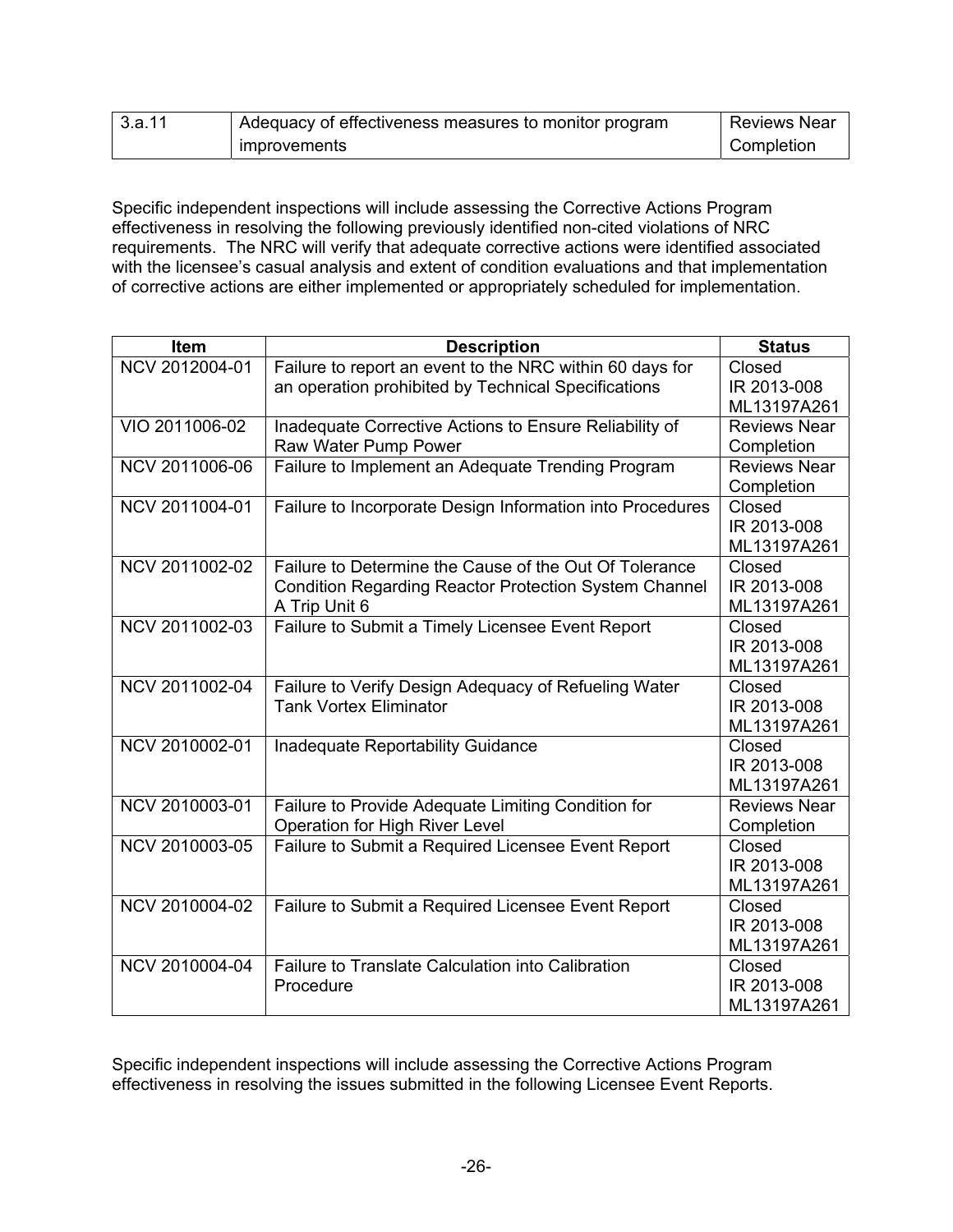| Item         | <b>Description</b>                                           | <b>Status</b>       |
|--------------|--------------------------------------------------------------|---------------------|
| LER 2012-011 | Emergency Diesel Inoperability Due to Bus Loads During a     | Closed              |
|              | <b>LOOP</b>                                                  | IR 2013-005         |
|              |                                                              | ML13221A584         |
| LER 2012-010 | Seismic Qualification of Instrument Racks                    | Reviews in          |
|              |                                                              | Progress            |
| LER 2012-007 | <b>Failure of Pressurizer Heater Sheath</b>                  | <b>Reviews Near</b> |
|              |                                                              | Completion          |
| LER 2012-006 | Operation of Component Cooling Pumps Outside                 | <b>Reviews Near</b> |
|              | <b>Manufacturers Recommendation</b>                          | Completion          |
| LER 2012-004 | Inadequate Analysis of Drift Affects Safety Related          | <b>Reviews Near</b> |
|              | Equipment                                                    | Completion          |
| LER 2012-003 | Non-Conservative Error in Calculation for Alternate Hot Leg  | Closed              |
|              | Injection Results in Hot Leg Injection Results in Unanalyzed | IR 2013-08          |
|              | Condition                                                    | ML13197A261         |

Because the overall health of a licensee's corrective action program is key to sustaining operational safety the NRC will not only be performing routine inspections of this program, but will also perform a Team inspection following the guidance in NRC Inspection Procedure 71152, "Problem Identification and Resolution". This inspection will focus on ensuring that the corrective action program is effectively being implemented and addressing those items related to design, human performance, procedure quality, equipment performance, configuration control, emergency response, occupational radiation safety, and public radiation safety. These items are defined as "Key Attributes" in NRC Inspection Procedure 95003. Additionally, the NRC will follow up on the resolution of specific equipment issues that are known to exist.

| Item   | <b>Description</b>                              | <b>Status</b>              |
|--------|-------------------------------------------------|----------------------------|
| 3.a.12 | Perform NRC Team Problem Identification and     | <b>Reviews Near</b>        |
|        | Resolution inspection                           | Completion                 |
| 3.a.13 | Raw Water Pump C high vibrations                | <b>Reviews in Progress</b> |
| 3.a.14 | Reactor cavity leakage                          | <b>Reviews in Progress</b> |
| 3.a.15 | Effects on equipment impacted by reactor cavity | <b>Reviews in Progress</b> |
|        | leakage                                         |                            |

## **Item 3.b Equipment Design Qualifications**

This item of the Restart Checklist verifies that plant components are maintained within their licensing and design basis. Additionally, this item provides monitoring of the capability of the selected components and operator actions to perform their functions. As plants age, modifications may alter or disable important design features making the design bases difficult to determine or obsolete. The plant risk assessment model assumes the capability of safety systems and components to perform their intended safety function successfully.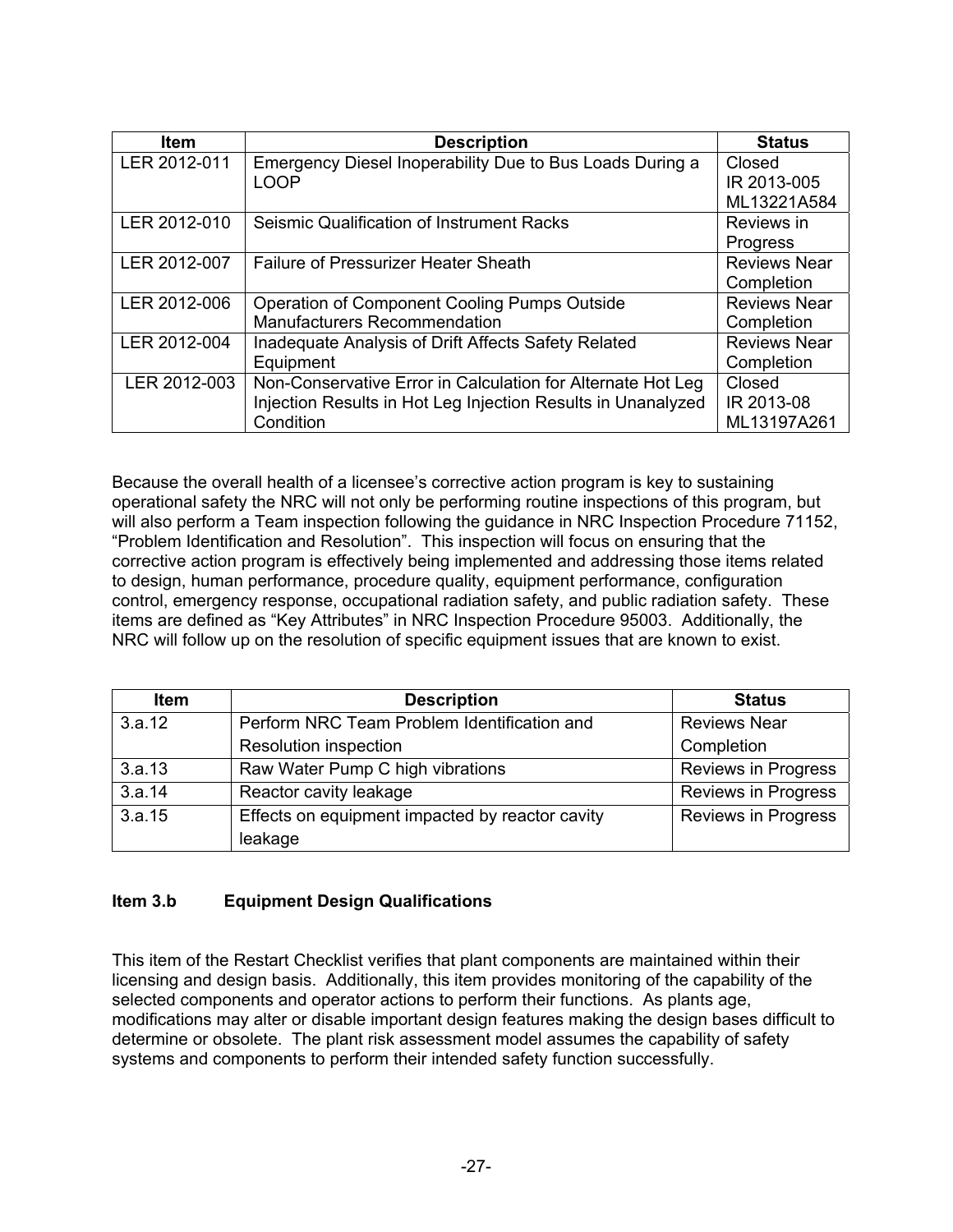The NRC will verify that the following actions being implemented by the licensee adequately address equipment design concerns. These items are listed in the Fort Calhoun Station Flooding and Recovery Action Plan, Revision 3, dated July 9, 2012, and consist of the following:

| <b>Action</b> | <b>Actions to be Verified Prior to Restart</b>              | <b>Status</b>       |
|---------------|-------------------------------------------------------------|---------------------|
| <b>Item</b>   |                                                             |                     |
| <b>Number</b> |                                                             |                     |
| 4.6.1.1       | Address concerns identified with the Reactor Coolant Pump   | Closed              |
|               | oil collection system                                       | IR 2013-014         |
|               |                                                             | To be issued        |
| 4.6.1.2       | Address non-conservative 161 kV minimum voltage to support  | Reviews in          |
|               | operation of a main feedwater pump in a Safety Injection    | Progress            |
|               | Actuation Signal (SIAS)-only scenario (CR 2011-6725)        |                     |
| 4.6.1.3       | Provide analysis of Steam Generator accident ring (CR 2011- | <b>Reviews Near</b> |
|               | 6825)                                                       | Completion          |

The following NRC items are specifically related to maintaining systems, structures, and components within their licensing and design basis. For these specific items the NRC will verify that the licensee has performed adequate casual analysis and extent of condition evaluations related to the issues. The NRC will verify that adequate corrective actions were identified associated with the licensee's casual analysis and extent of condition evaluations and that implementation of corrective actions are either implemented or appropriately scheduled for implementation. These assessments will provide the NRC insights regarding the licensee's ability to effectively resolve equipment design qualification problems.

| <b>Item</b>        | <b>Description</b>                                       | <b>Status</b>  |
|--------------------|----------------------------------------------------------|----------------|
| LER 2012-020       | Raw Water Pump Anchors                                   | Closed IR      |
|                    |                                                          | 2013-012       |
|                    |                                                          | ML13144A772    |
| LER 2012-016       | Unanalyzed Charging System Socket Welds to the           | Reviews in     |
|                    | <b>Reactor Coolant System</b>                            | Progress       |
| LER 2012-013       | Inadequate Calculation of Uncertainty Results in a       | <b>Reviews</b> |
|                    | <b>Technical Specification Violation</b>                 | Scheduled      |
| <b>NCV 2011003</b> | Failure to Adequately Design a Reactor Coolant Pump      | Closed         |
|                    | Lube Oil Collection System                               | IR 2013-014    |
|                    |                                                          | To be issued   |
| LER 2013-003       | Unanalyzed Condition Due to Possible Run-Out of          | Reviews in     |
|                    | High Pressure Safety Injection Pump                      | Progress       |
| LER 2013-004       | <b>Inverters Potentially Inoperable During Emergency</b> | <b>Reviews</b> |
|                    | <b>Diesel Generator Operation</b>                        | Scheduled      |
| LER 2013-001       | Relay Backing Plate Fasteners Discovered to be at        | <b>Reviews</b> |
|                    | Less than Specified Torque                               | Scheduled      |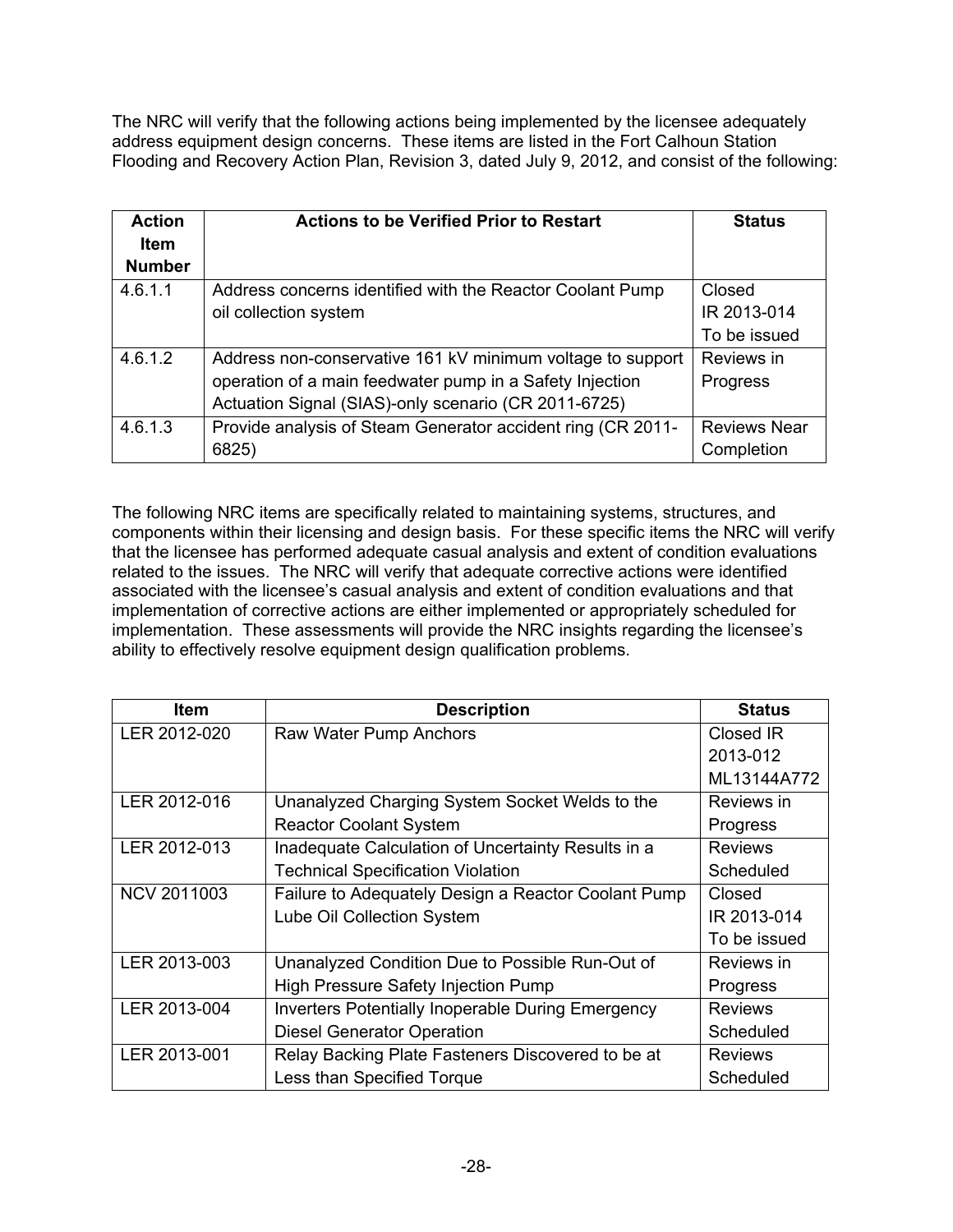| LER 2013-006 | Low Pressure Safety Injection and Containment Spray   Reviews in |          |
|--------------|------------------------------------------------------------------|----------|
|              | Pumps Mechanical Seals                                           | Progress |

## **Item 3.b.1 Safety Related Parts Program**

A number of instances have been identified where non-safety-related parts have been installed into safety-related applications. Fort Calhoun Station will perform reviews to identify conditions where a non-safety-related component or subcomponent were improperly used in a safetyrelated application.

The NRC will assess the licensee's equipment design quality classifications review for inconsistent quality classifications. Additionally, the NRC will assess the licensee's review of the use of non-safety-related parts in safety-related applications. This will ensure proper design attributes have been incorporated and implemented.

| <b>Item</b> | <b>Actions to Be Verified Prior to Restart</b>       | <b>Status</b>       |
|-------------|------------------------------------------------------|---------------------|
| 3.b.1.1     | Licensee Assessment of equipment design quality      | <b>Reviews Near</b> |
|             | classifications                                      | Completion          |
| 3.b.1.2     | Adequacy of extent of condition and extent of causes | <b>Reviews Near</b> |
|             |                                                      | Completion          |
| 3.b.1.3     | Adequacy of corrective actions                       | <b>Reviews Near</b> |
|             |                                                      | Completion          |

## **Item 3.b.2 High Energy Line Break Program and Equipment Qualifications**

Fort Calhoun Station recently reviewed high energy line break calculations and identified examples of inadequate documentation and calculations associated with high energy line break effects in some areas. The NRC will assess and inspect the high energy line break analyses and documents to ensure the plant is within their license and design basis for high energy line break effects.

The NRC will also inspect the licensee's qualifications and documentation to certify equipment for harsh environments. These equipment qualifications are required by regulations (e.g., 10 CFR 50.49).

The NRC will verify that the following actions being implemented by the licensee adequately address high energy line break and equipment qualification concerns. These items are listed in the Fort Calhoun Station Flooding and Recovery Action Plan, Revision 3, dated July 9, 2012, and consist of the following: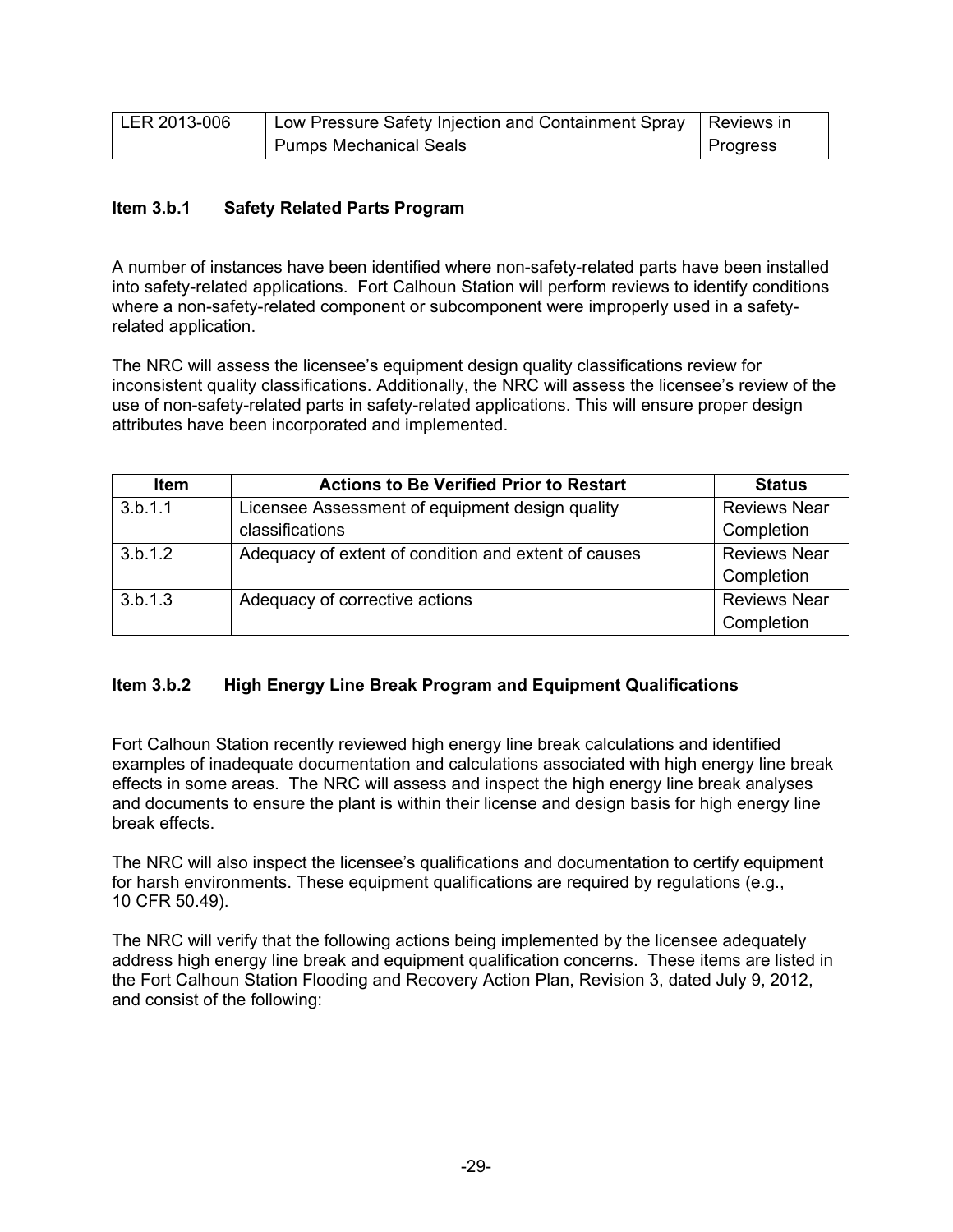| <b>Action</b> | <b>Actions to be Verified Prior to Restart</b>          | <b>Status</b>              |
|---------------|---------------------------------------------------------|----------------------------|
| <b>Item</b>   |                                                         |                            |
| <b>Number</b> |                                                         |                            |
| 3.b.2.1       | Licensee assessment of high energy line break program   | <b>Reviews in Progress</b> |
|               | and equipment qualifications                            |                            |
| 3.b.2.2       | Adequacy of extent of condition and extent of causes    | <b>Reviews in Progress</b> |
| 3.b.2.3       | Adequacy of corrective actions                          | Reviews in Progress        |
| 4.5.1.8       | Complete Equipment Environmental Qualification (EEQ)    | Reviews in Progress        |
|               | Harsh Environment analysis for Room 13 crack in Steam   |                            |
|               | Generator Blowdown system                               |                            |
| 4.5.1.9       | Develop plan to address Room 13 EEQ harsh               | Reviews in Progress        |
|               | environment qualification of electrical equipment       |                            |
| 4.5.1.10      | Initiate actions to resolve Room 13 EEQ harsh           | Reviews in Progress        |
|               | environment qualification of equipment which must be    |                            |
|               | addressed prior to leaving cold shutdown                |                            |
| 4.5.1.11      | Resolve Room 13 EEQ harsh environment qualification of  | Reviews in Progress        |
|               | equipment which must be addressed prior to leaving cold |                            |
|               | shutdown                                                |                            |
| 4.5.1.12      | Perform analysis to address HCV-1385/1386 Main Steam    | <b>Reviews in Progress</b> |
|               | Line Break/Feedwater isolation concern (CR 2011-6757)   |                            |
| 4.5.1.13      | Implement resolution of HCV-1385/1386 Main Steam Line   | <b>Reviews in Progress</b> |
|               | Break/Feedwater isolation concern                       |                            |
| 4.5.1.14      | Perform High Energy Line Break (HELB) analysis of       | Reviews in Progress        |
|               | Auxiliary Steam piping in the auxiliary building        |                            |
| 4.5.1.15      | Implement resolution of Auxiliary Steam piping in the   | Reviews in Progress        |
|               | auxiliary building                                      |                            |

The following NRC open items are specifically related to high energy line break and equipment qualification concerns. For these specific items the NRC will verify that the licensee has performed adequate root cause and extent of condition evaluations related to the failures resulting in the event. In addition, the NRC will verify that adequate corrective actions were identified associated with the licensee's root and contributing causes and extent of condition evaluations and that implementation of these corrective actions are either implemented or appropriately scheduled for implementation.

| <b>Item</b>  | <b>Description</b>                                | <b>Status</b> |
|--------------|---------------------------------------------------|---------------|
| LER 2012-017 | Containment Valve Actuators Design Temperature    | Reviews in    |
|              | Ratings Below those Required for Design Basis     | Progress      |
|              | Accidents                                         |               |
| LER 2012-015 | Electrical Equipment Impacted by High Energy Line | Reviews in    |
|              | <b>Break Outside Containment</b>                  | Progress      |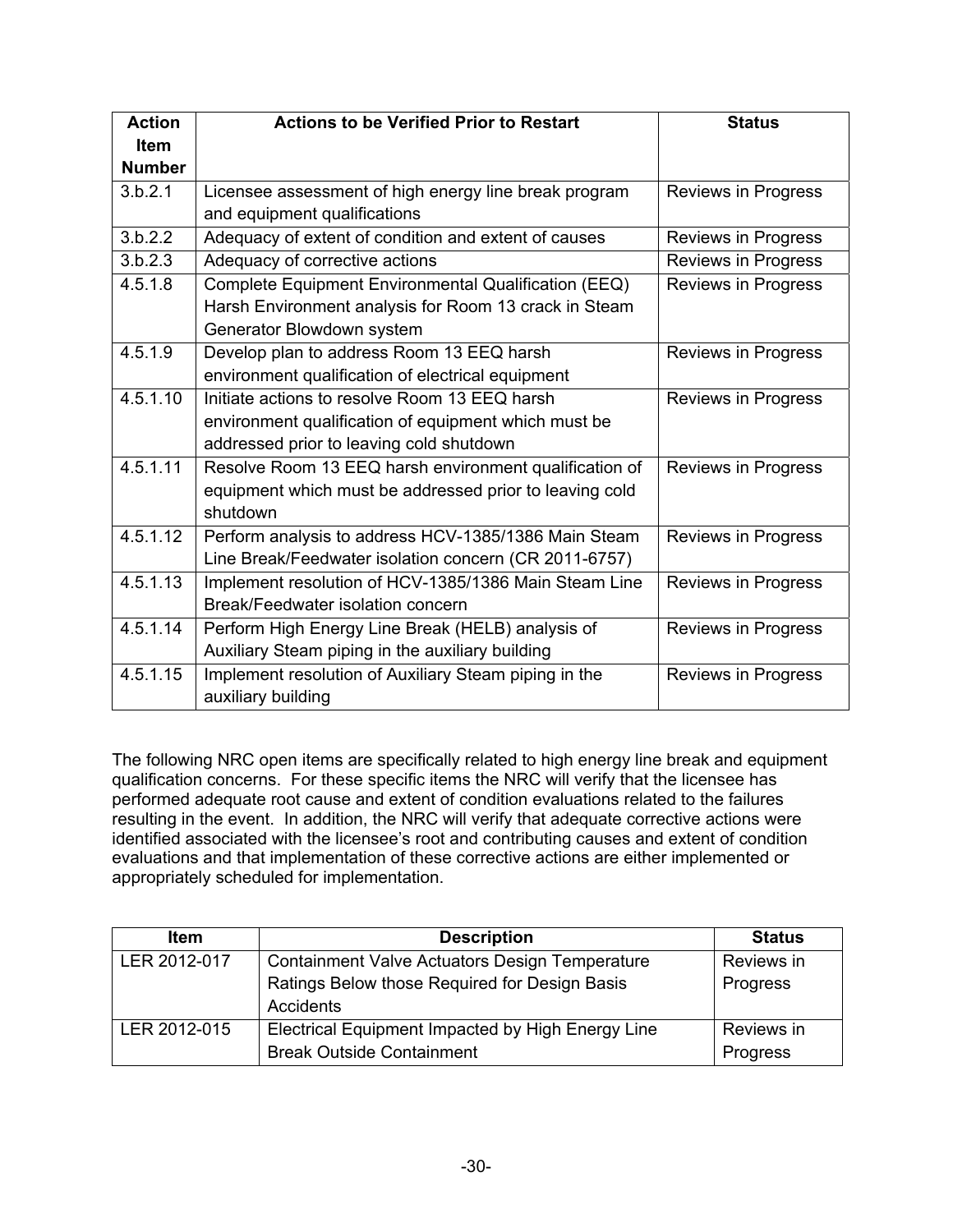| LER 2012-009 | Inoperable Equipment Due to Lack of Environmental | Closed      |
|--------------|---------------------------------------------------|-------------|
|              | Qualifications                                    | IR 2013-005 |
|              |                                                   | ML13221A584 |

## **Item 3.c Design Changes and Modifications**

Modifications to risk-significant structures, systems, and components can adversely affect their availability, reliability, or functional capability. Modifications to one system may also affect the design bases and functioning of interfacing systems. Similar modifications to several systems could introduce potential for common cause failures that affect plant risk. A temporary modification may result in a departure from the design basis and system success criteria. Modifications performed during increased risk configurations could place the plant in an unsafe condition.

This item assesses the effectiveness of the licensee's implementation of changes to facility structures, systems, and components, risk significant normal and emergency operating procedures, test programs, evaluations required by 10 CFR 50.59, and the updated final safety analysis report. The NRC will inspect to provide assurance that changes have been appropriately implemented.

The NRC will verify that the following actions being implemented by the licensee adequately address design changes and modifications to the facility. These items are listed in the Fort Calhoun Station Flooding and Recovery Action Plan, Revision 3, dated July 9, 2012, and consist of the following:

| <b>Action</b> | <b>Actions to be Verified Prior to Restart</b>       | <b>Status</b>              |
|---------------|------------------------------------------------------|----------------------------|
| <b>Item</b>   |                                                      |                            |
| <b>Number</b> |                                                      |                            |
| 4.5.1.1       | Review of EC 53202; FW-10 Steam Line HELB            | Reviews in Progress        |
|               | Modification                                         |                            |
| 4.5.1.2       | Final Station Modification Acceptance Review Team    | Reviews in Progress        |
|               | (SMART) Review of EC 53202; FW-10 Steam Line HELB    |                            |
|               | Modification                                         |                            |
| 4.5.1.3       | Plant Review Committee review of EC 53202; FW-10     | Reviews in Progress        |
|               | <b>Steam Line HELB Modification</b>                  |                            |
| 4.5.1.4       | Develop Construction Work Orders for EC 53202; FW-10 | <b>Reviews in Progress</b> |
|               | Steam Line HELB Modification                         |                            |
| 4.5.1.5       | Complete installation of EC 53202; FW-10 Steam Line  | Reviews in Progress        |
|               | <b>HELB Modification</b>                             |                            |
| 4.5.1.6       | Prepare EC 52662; Add a new Pipe Support on the      | Reviews in Progress        |
|               | SGBD vertical line above FW-1020                     |                            |
| 4.5.1.7       | Install EC 52662; Add a new Pipe Support on the SGBD | Reviews in Progress        |
|               | vertical line above FW-1020                          |                            |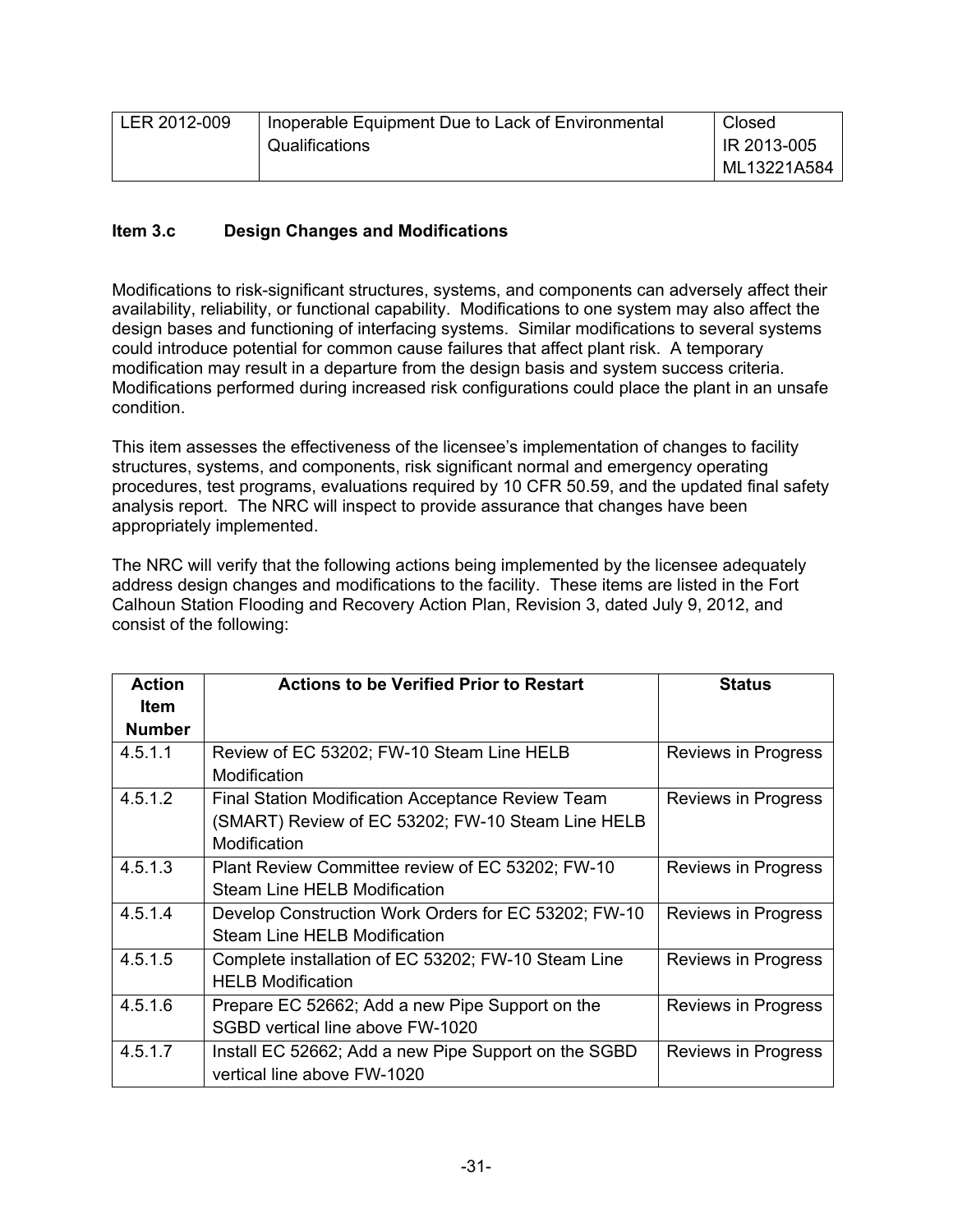## **Item 3.c.1 Vendor Modification Control**

The NRC inspections and licensee evaluations have identified that vendor modification packages do not consistently ensure critical characteristics are identified and properly addressed. Additionally, examples exist that demonstrate an engineering overreliance on vendor knowledge and skill and the failure to provide the appropriate level of oversight for vendor related activities.

The NRC will evaluate the adequacy of the licensee's assessment of the vendor modification control processes, the thoroughness of their extent of condition and causal analysis, and adequacy of corrective actions being implemented to address the deficiencies.

| <b>Item</b> | <b>Actions to Be Verified Prior to Restart</b>       | <b>Status</b>            |
|-------------|------------------------------------------------------|--------------------------|
| 3.c.1.1     | Licensee assessment of vendor modification control   | <b>Reviews Scheduled</b> |
|             | processes                                            |                          |
| 3.c.1.2     | Adequacy of extent of condition and extent of causes | <b>Reviews Scheduled</b> |
| 3.c.1.3     | Adequacy of corrective actions                       | <b>Reviews Scheduled</b> |

## **Item 3.c.2 10 CFR 50.59 Screening and Safety Evaluations**

The NRC inspections indicated that several changes to the facility were not properly screened or evaluated per the requirements 10 CFR 50.59. Plant and procedure modifications will be reviewed to determine if modifications required a 10 CFR 50.59 review. The licensee also determined that the 50.59 Program is not being effectively implemented consistently and is performing a root cause analysis. The NRC will evaluate the adequacy of the licensee's assessment, the thoroughness of their extent of condition and causal analysis, and the adequacy of identified corrective actions to ensure proper treatment of changes to the facility.

| <b>Item</b> | <b>Actions to Be Verified Prior to Restart</b>       | <b>Status</b>       |
|-------------|------------------------------------------------------|---------------------|
| 3.c.2.1     | Licensee Assessment of the 50.59 process             | Closed              |
|             |                                                      | IR 2013-008         |
|             |                                                      | ML13197A261         |
| 3.c.2.2     | Adequacy of extent of condition and extent of causes | <b>Reviews Near</b> |
|             |                                                      | Completion          |
| 3.c.2.3     | Adequacy of corrective actions                       | <b>Reviews Near</b> |
|             |                                                      | Completion          |

The following NRC items are specifically related to 10 CFR 50.59 concerns. For these specific items the NRC will verify that the licensee has performed adequate root cause and extent of condition evaluations related to the event. In addition, the NRC will verify that adequate corrective actions were identified associated with the licensee's root and contributing causes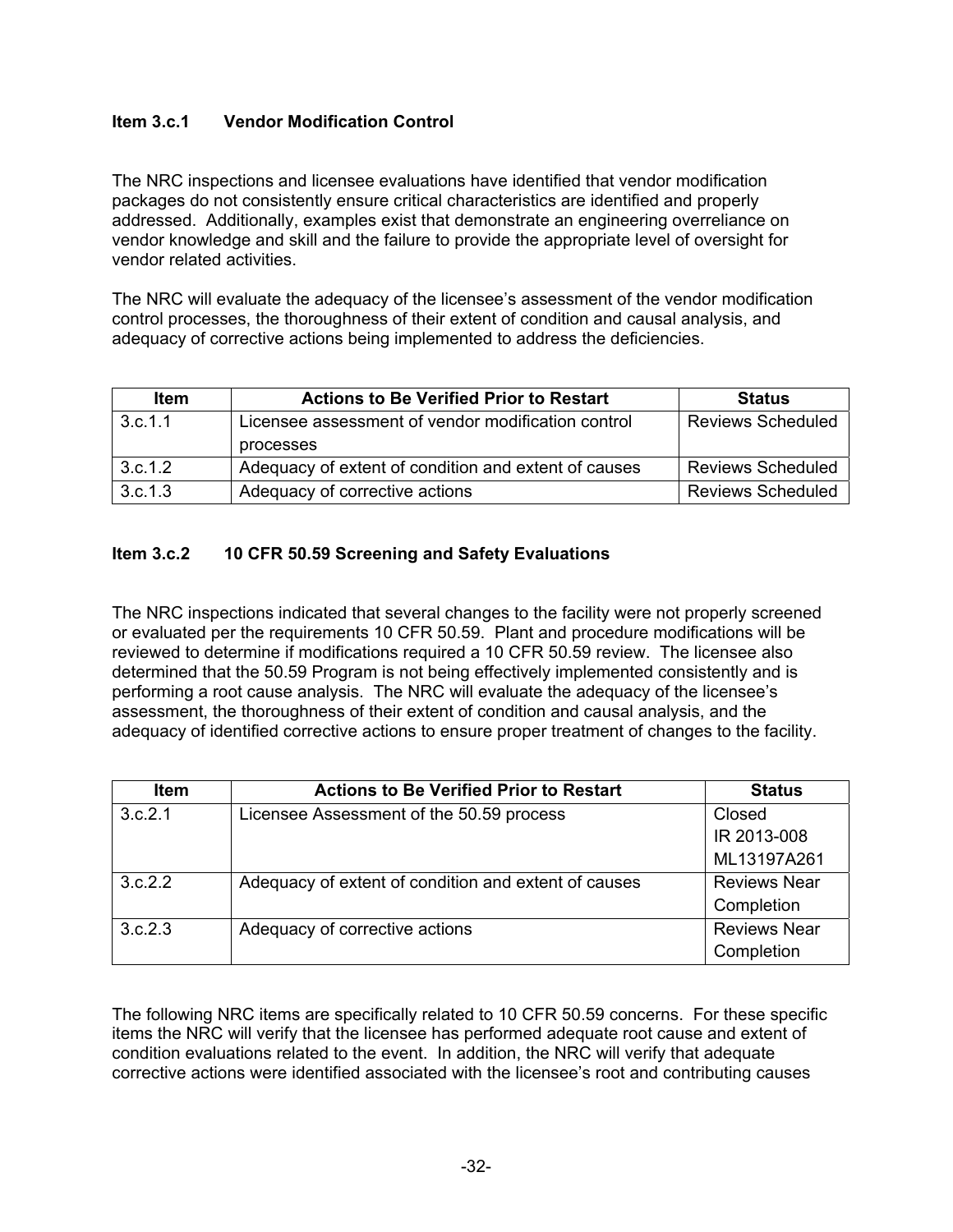and extent of condition evaluations and that implementation of these corrective actions are either implemented or appropriately scheduled for implementation.

| ltem           | <b>Description</b>                              | <b>Status</b> |
|----------------|-------------------------------------------------|---------------|
| URI 2011014-02 | Failure to Perform Adequate 10 CFR 50.59 Review | Closed        |
|                |                                                 | IR 2013-008   |
|                |                                                 | ML13197A261   |
| NCV 2010004-05 | Failure to Perform a 10 CFR 50.59 Evaluation    | Closed        |
|                |                                                 | IR 2013-008   |
|                |                                                 | ML13197A261   |

#### **Item 3.d Maintenance Programs**

Inadequate maintenance activities that are not detected prior to returning the equipment to service can result in a significant increase in unidentified risk for the subject system.

The Maintenance Rule (10 CFR 50.65) requires licensees to monitor the performance or condition of structures, systems and components within the scope of the rule against licenseeestablished goals to provide reasonable assurance that these structures, systems, and components are capable of fulfilling their intended functions. These goals are to be commensurate with safety and, where practical, should take into account industry-wide operating experience.

The site performed an integrated assessment and identified 15 Fundamental Performance Deficiencies that resulted in the overall performance decline at the station. Equipment Reliability/Work Management was identified as one of the areas for improvement. Examples identified by the licensee included intolerance to equipment failures has not been established; engineering and maintenance strategies are not focused on critical components; long term strategies have not been developed for age related degradation; the maintenance rule function to monitor the performance of plant equipment has not been effectively implemented. With respect to this FPD, the NRC will assess the following:

| <b>Item</b> | <b>Actions to Be Verified Prior to Restart</b>       | <b>Status</b>              |
|-------------|------------------------------------------------------|----------------------------|
| 3.d.1       | Licensee Assessment of the Fundamental               | <b>Reviews in Progress</b> |
|             | Performance Deficiency associated with Equipment     |                            |
|             | <b>Reliability/Work Management</b>                   |                            |
| 3.d.2       | Adequacy of extent of condition and extent of causes | <b>Reviews in Progress</b> |
| 3.d.3       | Adequacy of corrective actions                       | <b>Reviews in Progress</b> |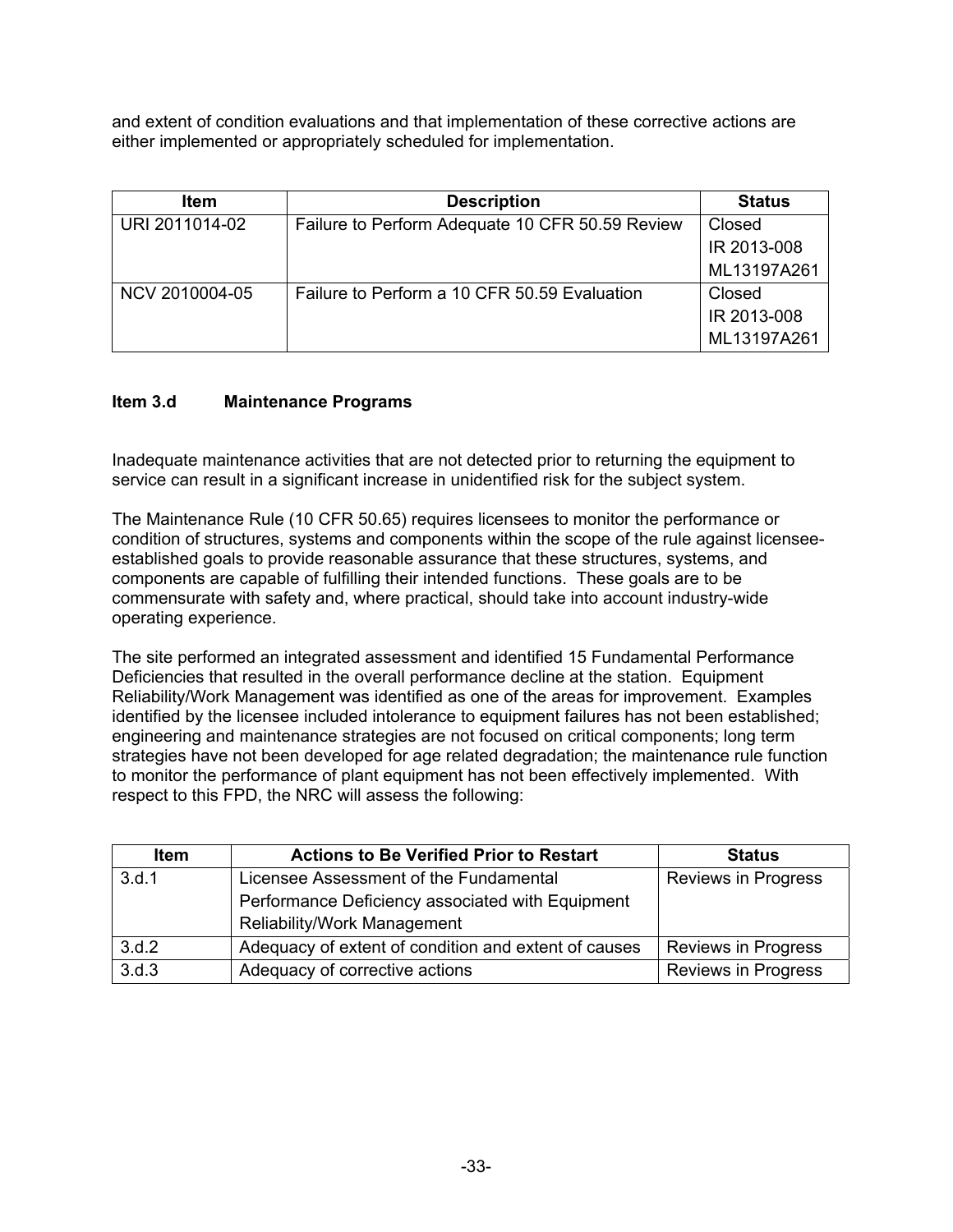## **Item 3.d.1 Vendor Manuals and Vendor Informational Control Programs**

The NRC inspections and licensee evaluations identified that vendor manuals and information have not been adequately maintained, which resulted in adverse conditions at Fort Calhoun Station. The licensee will perform a review to identify and incorporate updates to vendor manual technical documentation. This review applies to all equipment and components classified as a Critical Quality Element (safety-related).

Changes in vendor guidance will be evaluated to determine what impact, if any, the new information has on scheduled work, work completed since the last vendor manual update was made, and changes to plant documentation.

The NRC will evaluate the effectiveness of the licensee's incorporation of vendor information into applicable plant procedures and design documents to ensure proper maintenance and operation of facility equipment.

| <b>Item</b> | <b>Actions to Be Verified Prior to Restart</b>       | <b>Status</b> |
|-------------|------------------------------------------------------|---------------|
| 3.d.1.1     | Licensee Assessment of Vendor Informational Control  | Closed        |
|             | Program                                              | IR 2013-008   |
|             |                                                      | ML13197A261   |
| 3.d.1.2     | Adequacy of extent of condition and extent of causes | Closed        |
|             |                                                      | IR 2013-008   |
|             |                                                      | ML13197A261   |
| 3.d.1.3     | Adequacy of corrective actions                       | Closed        |
|             |                                                      | IR 2013-008   |
|             |                                                      | ML13197A261   |

The following NRC item is specifically related to vendor manual and vendor information control concerns. For this specific item the NRC will verify that the licensee has performed adequate casual analysis and extent of condition evaluations related to the issue. In addition, the NRC will verify that adequate corrective actions were identified associated with the causes and extent of condition evaluations and that implementation of these corrective actions are either implemented or appropriately scheduled for implementation.

| <b>Item</b>    | <b>Description</b>                                                                             | <b>Status</b>                        |
|----------------|------------------------------------------------------------------------------------------------|--------------------------------------|
| NCV 2011006-05 | Failure to Establish Adequate Measures to Maintain<br>Vendor Manual Design Control Information | Closed<br>IR 2013-008<br>ML13197A261 |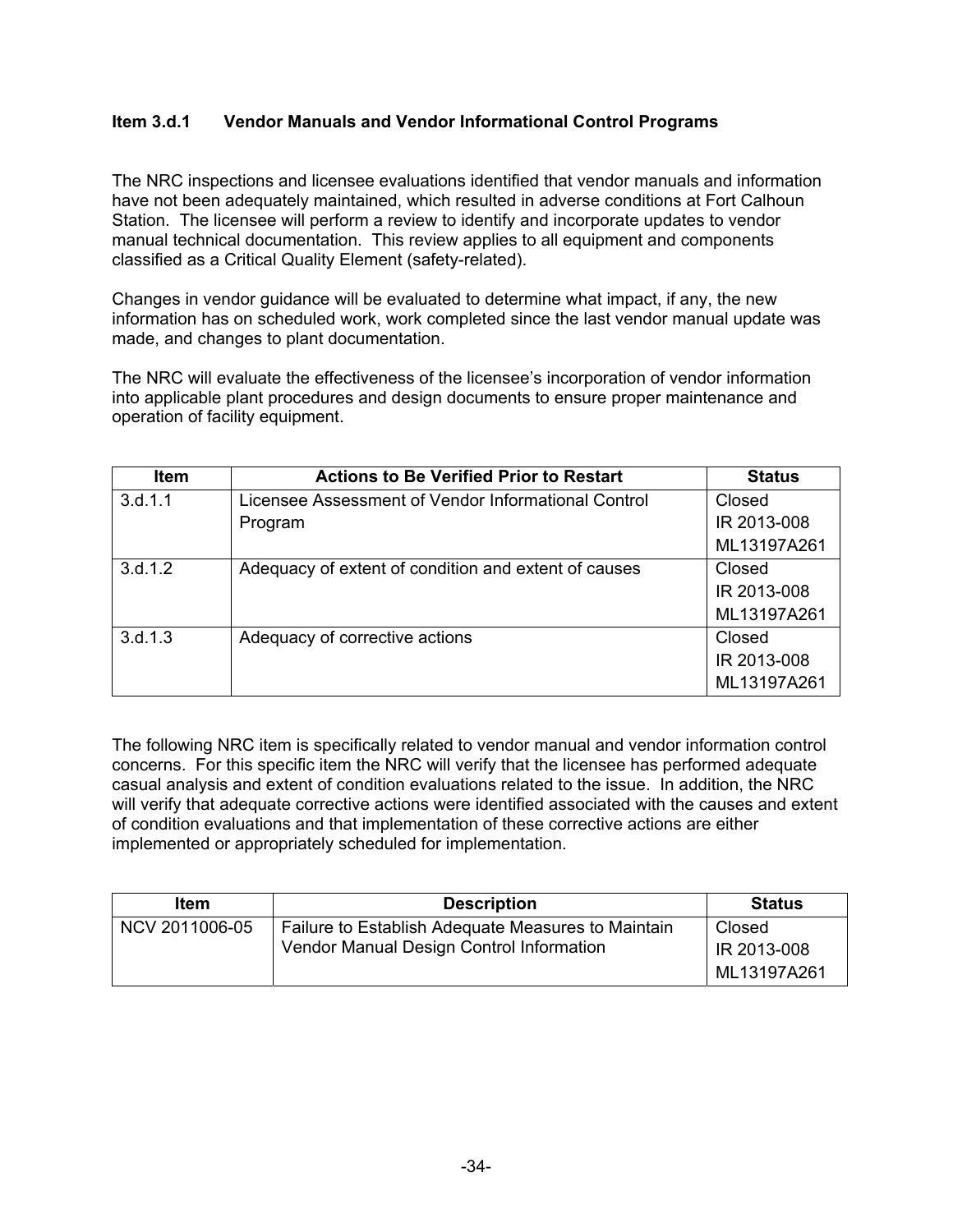## **Item 3.d.2 Equipment Service Life**

NRC inspections determined that the licensee opted to keep some plant equipment in service beyond the vendor recommended service life or standard industry guidelines. Operating equipment past the recommended replacement timeline has resulted in age-related failures at Fort Calhoun Station. In response, the licensee will perform an assessment to evaluate the service life of safety-related plant equipment and the effectiveness of programs used to implement service life requirements. The NRC will inspect and assess the adequacy of this evaluation and the associated corrective actions.

| Item    | <b>Actions to Be Verified Prior to Restart</b>        | <b>Status</b> |
|---------|-------------------------------------------------------|---------------|
| 3.d.2.1 | Licensee Assessment of equipment service life program | Closed        |
|         |                                                       | IR 2013-013   |
|         |                                                       | To be issued  |
| 3.d.2.2 | Adequacy of extent of condition and extent of causes  | Closed        |
|         |                                                       | IR 2013-013   |
|         |                                                       | To be issued  |
| 3.d.2.3 | Adequacy of corrective actions                        | Closed        |
|         |                                                       | IR 2013-013   |
|         |                                                       | To be issued  |

The NRC will verify that the following actions being implemented by the licensee adequately address equipment service life issues at the facility. These items are listed in the Fort Calhoun Station Flooding and Recovery Action Plan, Revision 3, dated July 9, 2012, and consist of the following:

| <b>Action</b> | <b>Actions to be Verified Prior to Restart</b>                   | <b>Status</b> |
|---------------|------------------------------------------------------------------|---------------|
| <b>Item</b>   |                                                                  |               |
| <b>Number</b> |                                                                  |               |
| 3.4.1.1       | Replace Non-RPS CQE (reactor protection system critical quality  | Closed        |
|               | equipment) power supplies that will be beyond their              | IR 2013-013   |
|               | recommended service life                                         | To be issued  |
| 3.4.2.1       | Establish High Impact Team with a Charter                        | <b>Closed</b> |
|               |                                                                  | IR 2013-002   |
|               |                                                                  | ML13092A286   |
| 3.4.2.2       | Identify all CQE power supplies; priority will be on RPS CQE     | <b>Closed</b> |
|               | power supplies and then non-RPS CQE power supplies               | IR 2013-013   |
|               |                                                                  | To be issued  |
| 3.4.2.3       | Determine the installation date for FCS CQE power supplies;      | Closed        |
|               | these dates will be used to define those CQE power supplies that | IR 2013-013   |
|               | are beyond their service life                                    | To be issued  |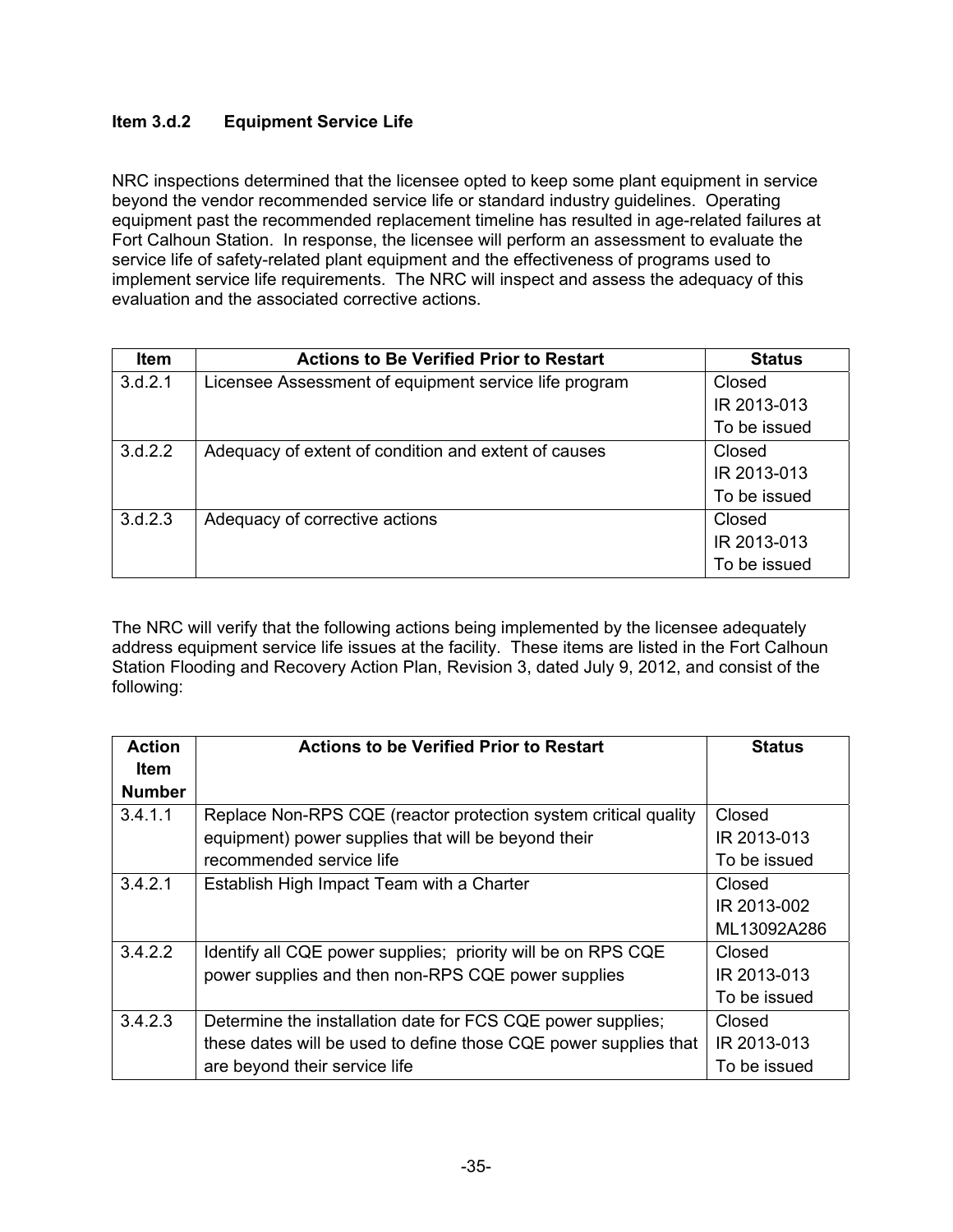| 3.4.2.4  | Conduct an industry and FCS specific analysis of historical        | Closed       |
|----------|--------------------------------------------------------------------|--------------|
|          | performance for CQE power supplies; determine the                  | IR 2013-013  |
|          | effectiveness of the current Equipment Reliability (ER) Strategies | To be issued |
|          | at the FCS component level                                         |              |
| 3.4.2.5  | Conduct an analysis of the current FCS ER Strategy for power       | Closed       |
|          | supplies; contact vendors, review industry documentation,          | IR 2013-013  |
|          | benchmark other plants                                             | To be issued |
| 3.4.2.6  | Determine the recommended service life for CQE power supplies      | Closed       |
|          | based on analyses performed earlier in this action plan.           | IR 2013-013  |
|          | These service lives will be based on: (1) manufacturer and         | To be issued |
|          | model; (2) qualified life testing; (3) vendor recommendations and  |              |
|          | communication with vendors; (4) remnant life based on stress       |              |
|          | testing of removed power supplies; (5) industry and FCS specific   |              |
|          | historical performance; and (6) actual duty cycle and service      |              |
|          | condition where these power supplies are installed                 |              |
| 3.4.2.7  | Conduct a failure modes and effects analysis on each power         | Closed       |
|          | supply to ensure the impact of failures is understood              | IR 2013-013  |
|          |                                                                    | To be issued |
| 3.4.2.8  | Document the time based replacement strategy and basis for         | Closed       |
|          | CQE and RPS power supplies.                                        | IR 2013-013  |
|          | This strategy and basis will provide the tasks to be performed     | To be issued |
|          | and the basis for the scope and frequency of those tasks. This     |              |
|          | action is being completed before start up to ensure each power     |              |
|          | supply has been analyzed and a recommended service life            |              |
|          | defined                                                            |              |
| 3.4.2.9  | Define those power supplies that are beyond their service life.    | Closed       |
|          | This will include power supplies that will be beyond their service | IR 2013-013  |
|          | life before the next planned refueling outage                      | To be issued |
| 3.4.2.10 | Replace RPS CQE power supplies beyond their service life           | Closed       |
|          |                                                                    | IR 2013-013  |
|          |                                                                    | To be issued |
| 3.4.2.11 | Replace Non-RPS CQE power supplies that will be beyond their       | Closed       |
|          | recommended service life                                           | IR 2013-013  |
|          |                                                                    | To be issued |

The following NRC open item is specifically related equipment service life concerns and therefore will be reviewed by the NRC prior to restart of the facility. For this specific item the NRC will verify that the licensee has performed adequate casual analysis and extent of condition evaluations related to the failures. In addition, the NRC will verify that adequate corrective actions were identified associated with the causes and extent of condition evaluations and that implementation of these corrective actions are either implemented or appropriately scheduled for implementation.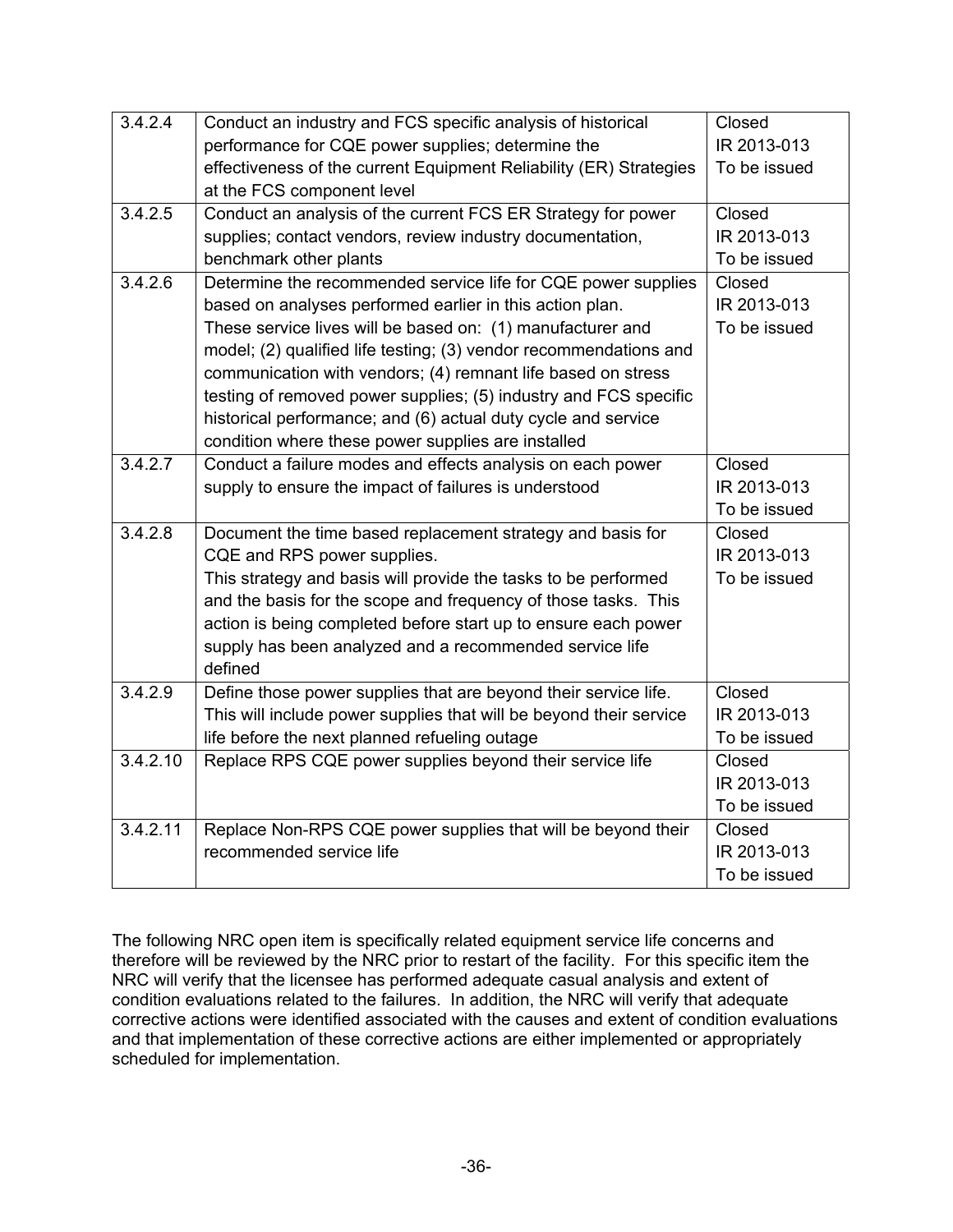| ltem           | <b>Description</b>                                                                                       | <b>Status</b> |
|----------------|----------------------------------------------------------------------------------------------------------|---------------|
| NCV 2011003-04 | Failure to Provide Procedural Guidance to Replace or   Closed<br><b>Evaluate Age Degraded Components</b> | IR 2013-013   |
|                |                                                                                                          | To be issued  |

Although not a specific plant restart action, the NRC will review the following long term actions planned to be implemented by the licensee.

| <b>Action</b> | <b>Description</b>                                               | <b>Status</b> |
|---------------|------------------------------------------------------------------|---------------|
| <b>Item</b>   |                                                                  |               |
| <b>Number</b> |                                                                  |               |
| 3.4.3.1       | Complete the development of the ER strategy for CQE power        | Closed        |
|               | supplies. This action will include all tasks to be performed and | IR 2013-013   |
|               | basis for those tasks and PM (Preventative Maintenance) Change   | To be issued  |
|               | Requests for any PM change                                       |               |
| 3.4.3.2       | Implement PM Change Requests by changing PMs in Asset Suite.     | Closed        |
|               | Validate PM changes in Asset Suit to be correct                  | IR 2013-013   |
|               |                                                                  | To be issued  |
| 3.4.3.3       | Schedule new and revised PM's                                    | Closed        |
|               |                                                                  | IR 2013-013   |
|               |                                                                  | To be issued  |

## **Item 3.e Operability Process**

Improper evaluations of degraded and/or non-conforming conditions may result in continued operation with a structure, system, or component that is not capable of performing its design function.

The NRC inspections activities and site assessment activities have determined that Fort Calhoun Station did not consistently conduct adequate Operability Evaluations to ensure that the impacts of degraded conditions on plant operations are fully understood. Additionally, the NRC inspection determined that some equipment identified as "operable but degraded" remained degraded until subsequent failure occurred. Fort Calhoun Station processes did not adequately identify degraded equipment or restore equipment from a degraded condition to full qualifications in a timely manner.

The site performed an integrated assessment and identified 15 Fundamental Performance Deficiencies that resulted in the overall performance decline at the station. One of the deficiencies identified was "Processes to Meet Regulatory Requirements." Examples in this area included the site does not consistently recognize degraded-nonconforming conditions; and operability determinations and functional assessments are not sufficiently rigorous.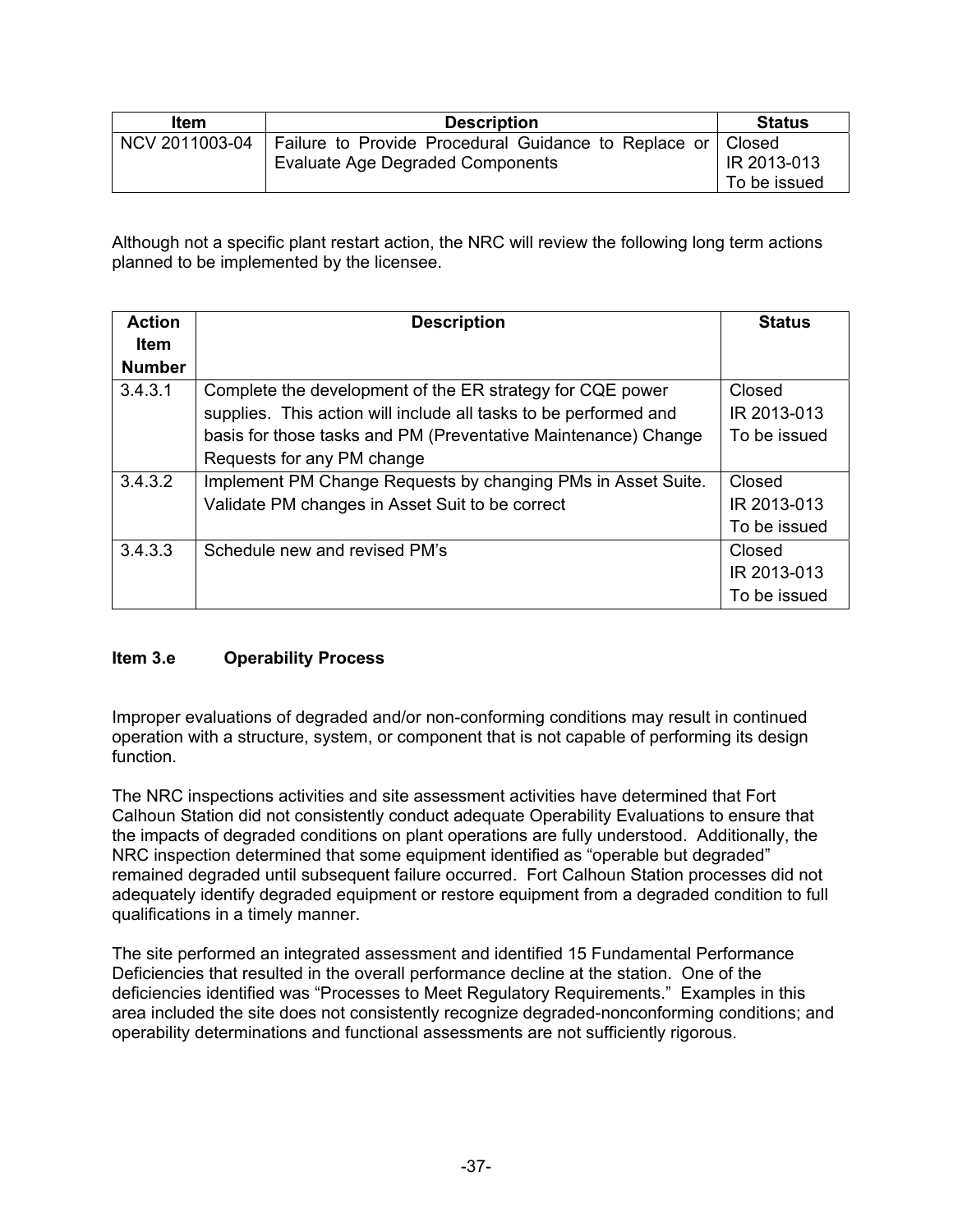The NRC will evaluate the effectiveness of the licensee's assessment of the Operability Determination Process, extent of condition and extent of causal analysis, and adequacy of associated corrective actions.

| <b>Item</b> | <b>Actions to Be Verified Prior to Restart</b>           | <b>Status</b>       |
|-------------|----------------------------------------------------------|---------------------|
| 3.e.1       | Licensee Assessment of the Fundamental Performance       | <b>Reviews Near</b> |
|             | Deficiency associated with "Processes to Meet Regulatory | Completion          |
|             | Requirements" specifically related to the Operability    |                     |
|             | <b>Determination Process</b>                             |                     |
| 3.e.2       | Adequacy of extent of condition and extent of causes     | <b>Reviews Near</b> |
|             |                                                          | Completion          |
| 3.e.3       | Adequacy of corrective actions                           | <b>Reviews Near</b> |
|             |                                                          | Completion          |

## **Item 3.f Quality Assurance**

Quality Assurance is an important program at nuclear power plants. It is designed to be an independent group that assesses plant workers in the performance of a broad range of safetyrelated work or evaluations. Through quality assurance assessments or audits, problems and trends can be identified before they become significant plant problems.

The site performed an integrated assessment and identified 15 Fundamental Performance Deficiencies that resulted in the overall performance decline at the station. One of these deficiencies involved the effectiveness of "Nuclear Oversight (NOS)." Examples included NOS did not identify many of the substantive issues that have resulted in the decline in station performance; NOS has not performed critical and intrusive reviews focused on behaviors; NOS neither collected nor integrated performance data from line organizations; and issues identified by NOS are not communicated in a manner that compels site leaders to act.

The NRC will review the adequacy of the licensee's assessment, extent of condition and causes, and corrective actions being implemented to improve performance of the Nuclear Oversight function. This will include a review of the Quality Assurance processes and a review of sampled assessments or audits performed by the Quality Assurance department. In addition, the NRC will assess the effectiveness of the oversight provided by the Safety Audit and Review Committee.

| <b>Item</b> | <b>Actions to Be Verified Prior to Restart</b>             | <b>Status</b> |
|-------------|------------------------------------------------------------|---------------|
| 3.f.1       | Licensee assessment of the Fundamental Performance         | Closed        |
|             | Deficiency associated with Nuclear Oversight effectiveness | IR 2013-008   |
|             |                                                            | ML13197A261   |
| 3.f.2       | Adequacy of extent of condition and extent of causes       | Closed        |
|             |                                                            | IR 2013-008   |
|             |                                                            | ML13197A261   |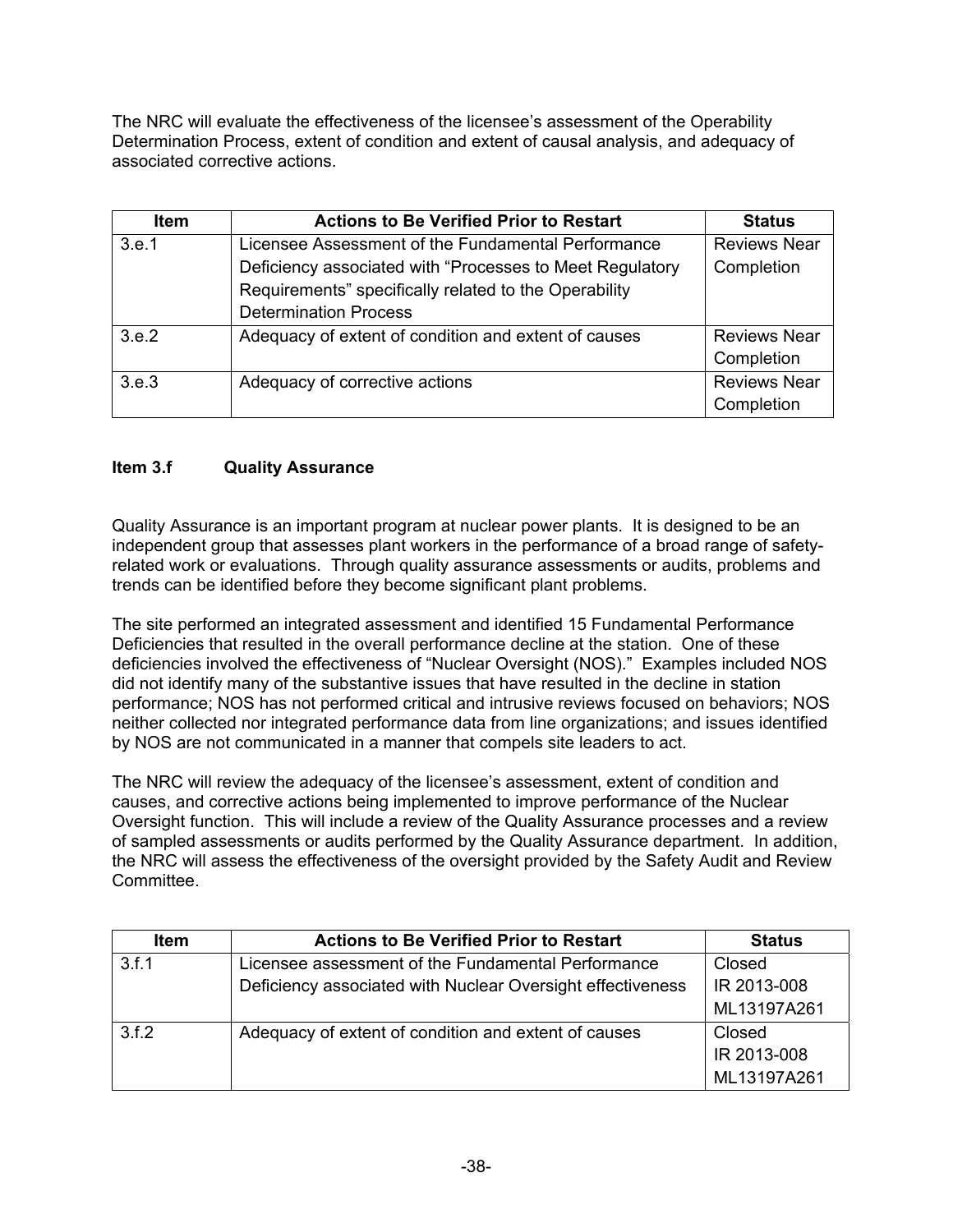| 3.f.3 | Adequacy of corrective actions                            | Closed      |
|-------|-----------------------------------------------------------|-------------|
|       |                                                           | IR 2013-008 |
|       |                                                           | ML13197A261 |
| 3.f.4 | Adequacy of recent Nuclear Oversight audits               | Closed      |
|       |                                                           | IR 2013-008 |
|       |                                                           | ML13197A261 |
| 3.f.5 | <b>Effectiveness of Safety Audit and Review Committee</b> | Closed      |
|       |                                                           | IR 2013-008 |
|       |                                                           | ML13197A261 |

## **Section 4: Review of Integrated Performance Improvement Plan**

Section 4 of the Restart Checklist is provided to assess Fort Calhoun Station's Integrated Performance Improvement Plan. OPPD has docketed the Integrated Performance Improvement Plan, which details the plans and actions needed to address the conditions that transitioned FCS to NRC oversight under IMC 0350.

The Integrated Performance Improvement Plan (IPIP) should address pre-restart and postrestart actions. The IPIP should have a sufficient level of detail so that the NRC staff will be capable of developing inspections plans to assess and review the plan's actions.

The NRC will review the IPIP and all changes to the IPIP to ensure its pre-startup and poststartup actions and plans are adequate to address the conditions that led to the protracted decline in plant performance.

| ltem | <b>Description</b>                                | <b>Status</b> |
|------|---------------------------------------------------|---------------|
| 4.1  | Review of Integrated Performance Improvement Plan | Reviews in    |
|      |                                                   | Progress      |

#### **Section 5: Assessment of NRC Inspection Procedure 95003 Key Attributes**

Section 5 of the Restart Checklist is provided to assess the key attributes of NRC Inspection Procedure 95003. The key attributes are listed as separate subsections below. It is intended that the activities in these subsections be conducted in conjunction with reviews and inspections for Sections 1 – 4, rather than a stand-alone review. In addition, the NRC will review the effectiveness of licensee short term and long term corrective actions associated with these areas to ensure they are adequate to support sustained plant performance improvement.

#### **Item 5.a Design**

The NRC will independently assess the extent of risk significant design issues. The review will cover the as-built design features of the auxiliary feedwater system. This review will verify its capability to perform its intended functions with a sufficient margin of safety. The basis for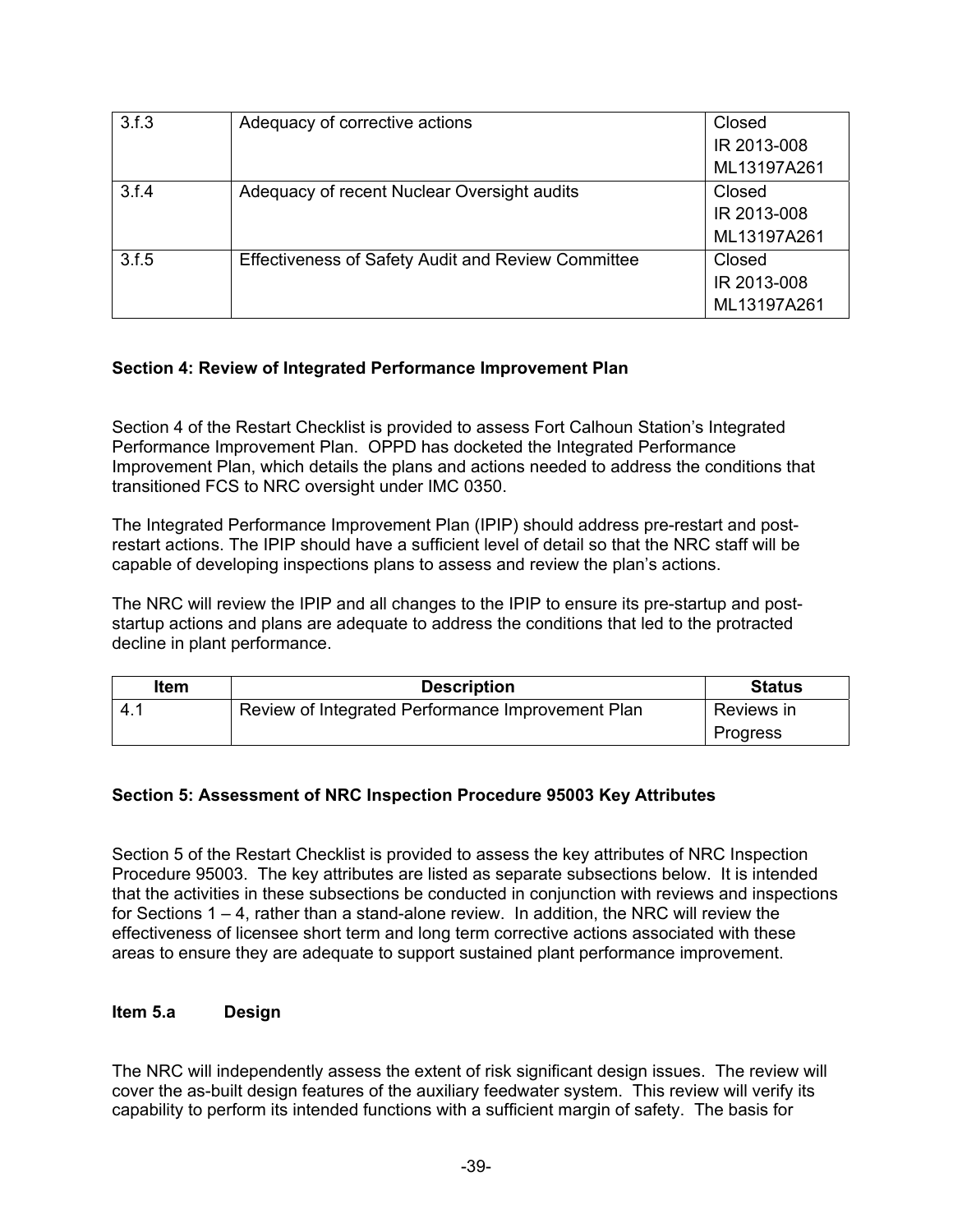selecting the auxiliary feedwater system was its high risk significance in the specific individual plant evaluation, and input from system health reports, performance indicators, condition reports, and licensee event reports. Focus will be on modifications rather than original system design. Information from this inspection will be used to assess the licensee's ability to maintain and operate the facility in accordance with the design basis. The NRC review includes the following:

- assessment of effectiveness of corrective actions for deficiencies involving design;
- selection of several modifications to the auxiliary feedwater system to determine if the system is capable of functioning—as specified by the current design and licensing documents, regulatory requirements, and commitments for the facility;
- determination if the auxiliary feedwater system is operated consistent with the design and licensing documents; and
- evaluation of the interfaces between engineering, plant operations, maintenance, and plant support groups

| <b>Item</b> | <b>Description</b>                                    | <b>Status</b>       |
|-------------|-------------------------------------------------------|---------------------|
| 5.a.1       | Perform NRC design engineering team inspection of the | <b>Reviews Near</b> |
|             | <b>Auxiliary Feedwater System</b>                     | Completion          |

The site performed an integrated assessment and identified 15 Fundamental Performance Deficiencies that resulted in the overall performance decline at the station. One of the deficiencies identified was "Engineering Design/Configuration Control." Examples in this area included changes to plant configuration and design and licensing basis are not effectively analyzed, controlled, and implemented; incomplete documentation and poorly written justifications in modification packages; and evaluations of fit, form, and function have been inadequate.

The NRC will evaluate the thoroughness of the licensee's "Engineering Design/Configuration Control" assessment, adequacy of extent of condition and extent of causal analysis, and adequacy of associated corrective actions.

| <b>Item</b> | <b>Description</b>                                   | <b>Status</b>       |
|-------------|------------------------------------------------------|---------------------|
| 5.a.2       | Licensee Assessment of the Fundamental Performance   | <b>Reviews Near</b> |
|             | Deficiency associated with Engineering/Configuration | Completion          |
|             | Control                                              |                     |
| 5.a.3       | Adequacy of extent of condition and extent of causes | <b>Reviews Near</b> |
|             |                                                      | Completion          |
| 5.a.4       | Adequacy of corrective actions                       | <b>Reviews Near</b> |
|             |                                                      | Completion          |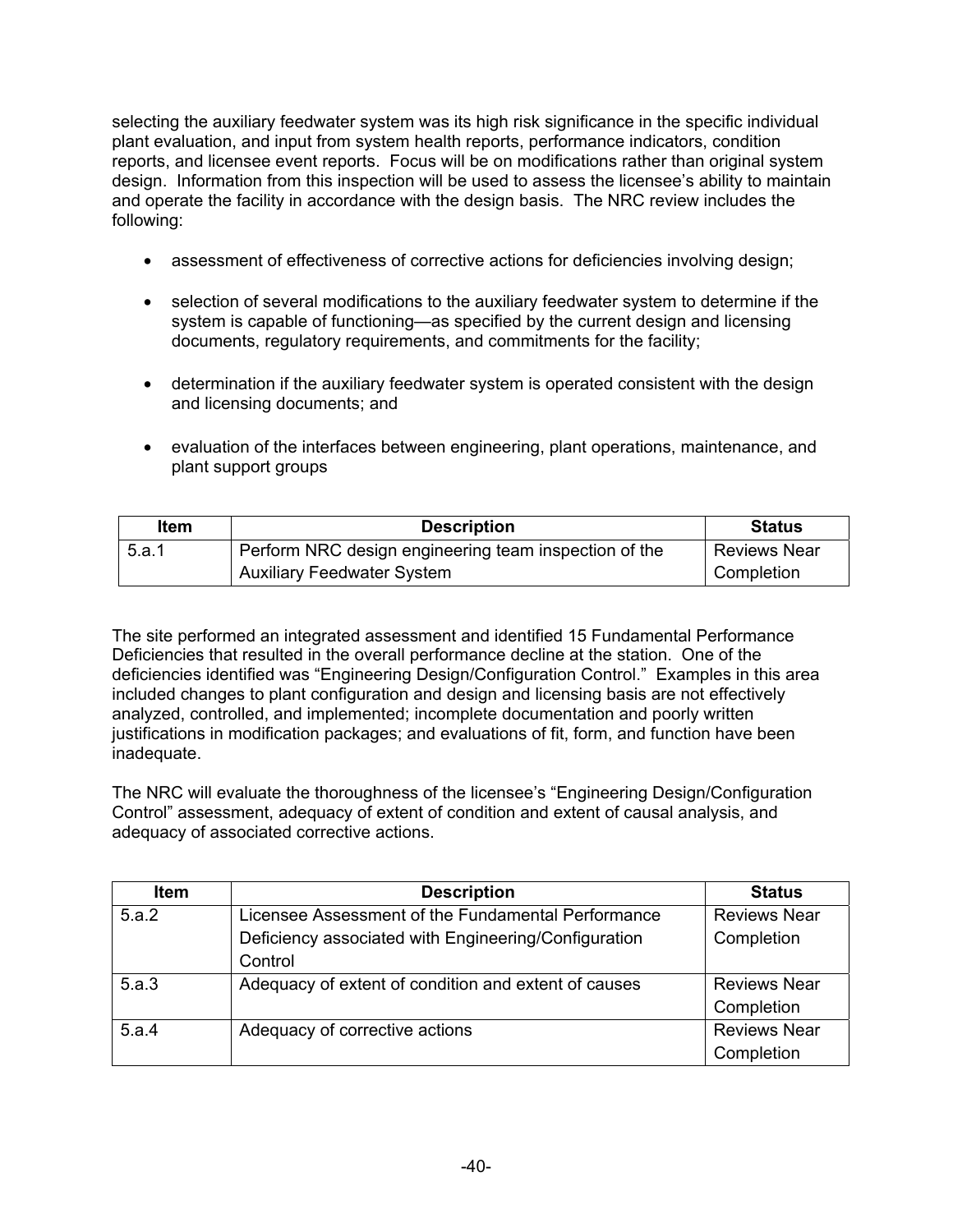The following NRC items are specifically related to design concerns associated with the auxiliary feedwater system and therefore will be reviewed by the NRC to assess the effectiveness of the licensees' ability to resolve design issues. For these specific items the NRC will verify that the licensee has performed adequate casual analysis and extent of condition evaluations related to the failures. In addition, the NRC will verify that adequate corrective actions were identified associated with the causes and extent of condition evaluations and that implementation of these corrective actions are either implemented or appropriately scheduled for implementation.

| ltem           | <b>Description</b>                                   | <b>Status</b> |
|----------------|------------------------------------------------------|---------------|
| NCV 2010006-01 | Failure to Correct Repeated Tripping of the Turbine- | Closed        |
|                | driven Auxiliary Feedwater Pump FW-10                | IR 2013-013   |
|                |                                                      | To be issued  |
| NCV 2010006-02 | Failure to Verify that the Turbine-driven Auxiliary  | Closed        |
|                | Feedwater Pump Exhaust Backpressure Trip Lever was   | IR 2013-008   |
|                | <b>Fully Latched</b>                                 | ML13197A261   |
| NCV 2010006-03 | Failure to Vent Control Oil Following Maintenance    | Closed        |
|                | Results in Failure of the Turbine-driven Auxiliary   | IR 2013-008   |
|                | Feedwater Pump to Start                              | ML13197A261   |
| NCV 2010006-04 | Turbine-driven Auxiliary Feedwater Pump Trip Due to  | Closed        |
|                | Inadequate Design Margin                             | IR 2013-008   |
|                |                                                      | ML13197A261   |

## **Item 5.b Human Performance**

By nature of the design of nuclear power plants and the role of plant personnel in maintenance, testing and operation, human performance plays an important part in normal, off-normal and emergency operations. Human performance impacts each of the cornerstones and therefore should be considered across all inspections conducted at Fort Calhoun Station.

The site performed an integrated assessment and identified 15 Fundamental Performance Deficiencies that resulted in the overall performance decline at the station. One of the deficiencies identified was "Human Performance." Examples in this area included the station lacks an integrated approach to solving human performance issues; station leaders do not reinforce use of the tools that reduce human performance errors, human performance improvement tools are not consistently utilized; and weaknesses in the site observation program are contributing to ongoing human performance problems.

The NRC will evaluate the thoroughness of the licensee's Human Performance assessment, adequacy of extent of condition and extent of causal analysis, and adequacy of associated corrective actions.

| ltem  | <b>Description</b>                                 | <b>Status</b> |
|-------|----------------------------------------------------|---------------|
| 5.b.1 | Licensee Assessment of the Fundamental Performance | Closed        |
|       | Deficiency of Human Performance                    | IR 2013-008   |
|       |                                                    | ML13197A261   |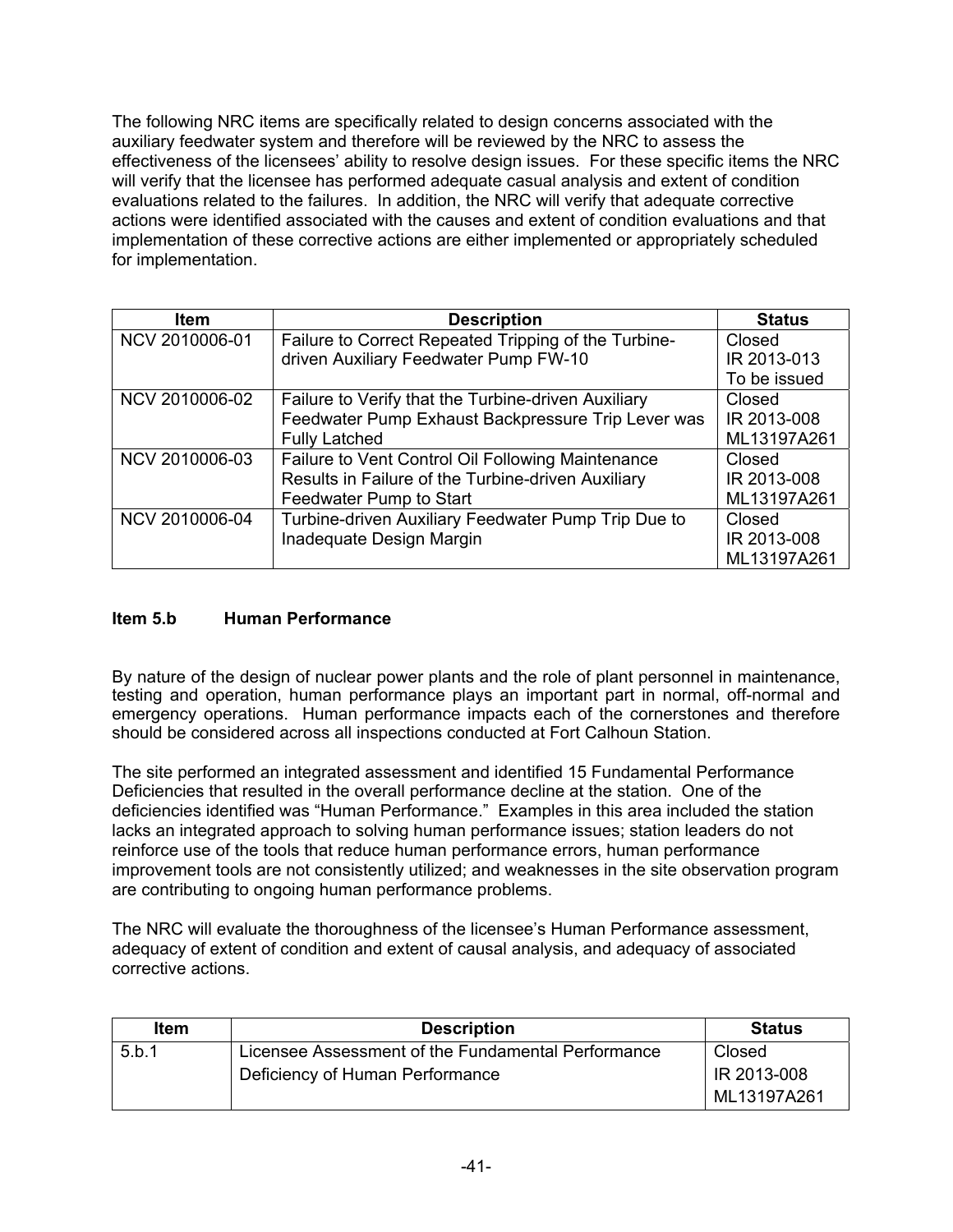| 5.b.2 | Adequacy of extent of condition and extent of causes | Closed      |
|-------|------------------------------------------------------|-------------|
|       |                                                      | IR 2013-008 |
|       |                                                      | ML13197A261 |
| 5.b.3 | Adequacy of corrective actions                       | Closed      |
|       |                                                      | IR 2013-008 |
|       |                                                      | ML13197A261 |

## **Item 5.c Procedure Quality**

Inadequate procedures can cause initiating events by inducing plant personnel to take inappropriate actions during plant operations, maintenance, calibration, testing, or event response. Adequate procedures also assure proper functioning of mitigating systems during operation, maintenance, and testing. Emergency and abnormal operating procedures are also essential for mitigating system performance and assuring appropriate actions will be taken to preserve reactor coolant system (RCS) and containment integrity.

The site performed an integrated assessment and identified 15 Fundamental Performance Deficiencies that resulted in the overall performance decline at the station. One of the deficiencies identified was "Procedure Quality/Procedure Management." Examples in this area included inaccurate or incomplete procedures have contributed to multiple significant events; some emergency and abnormal operating procedures are technically inaccurate; discrepancies occur within and between procedures; verification and validation of station procedures is not always rigorous; and the procedure maintenance group suffers from funding, training, personnel resources, and management support.

The NRC will evaluate the thoroughness of the licensee's Procedure Quality/Procedure Management evaluation, adequacy of extent of condition and extent of causal analysis, and adequacy of associated corrective actions.

| <b>Item</b> | <b>Description</b>                                   | <b>Status</b> |
|-------------|------------------------------------------------------|---------------|
| 5.c.1       | Licensee Assessment of the Fundamental Performance   | Reviews in    |
|             | Deficiency of Procedure Quality/Procedure Management | Progress      |
| 5.c.2       | Adequacy of extent of condition and extent of causes | Reviews in    |
|             |                                                      | Progress      |
| 5.c.3       | Adequacy of corrective actions                       | Reviews in    |
|             |                                                      | Progress      |

The following NRC items are specifically related to procedural quality concerns and therefore will be evaluated by the NRC to assess the effectiveness of the licensees' ability to resolve procedural issues. For these specific items the NRC will verify that the licensee has performed adequate casual analysis and extent of condition evaluations related to the deficient procedural guidance. In addition, the NRC will verify that adequate corrective actions were identified associated with the causes and extent of condition evaluations and that implementation of these corrective actions are either implemented or appropriately scheduled for implementation.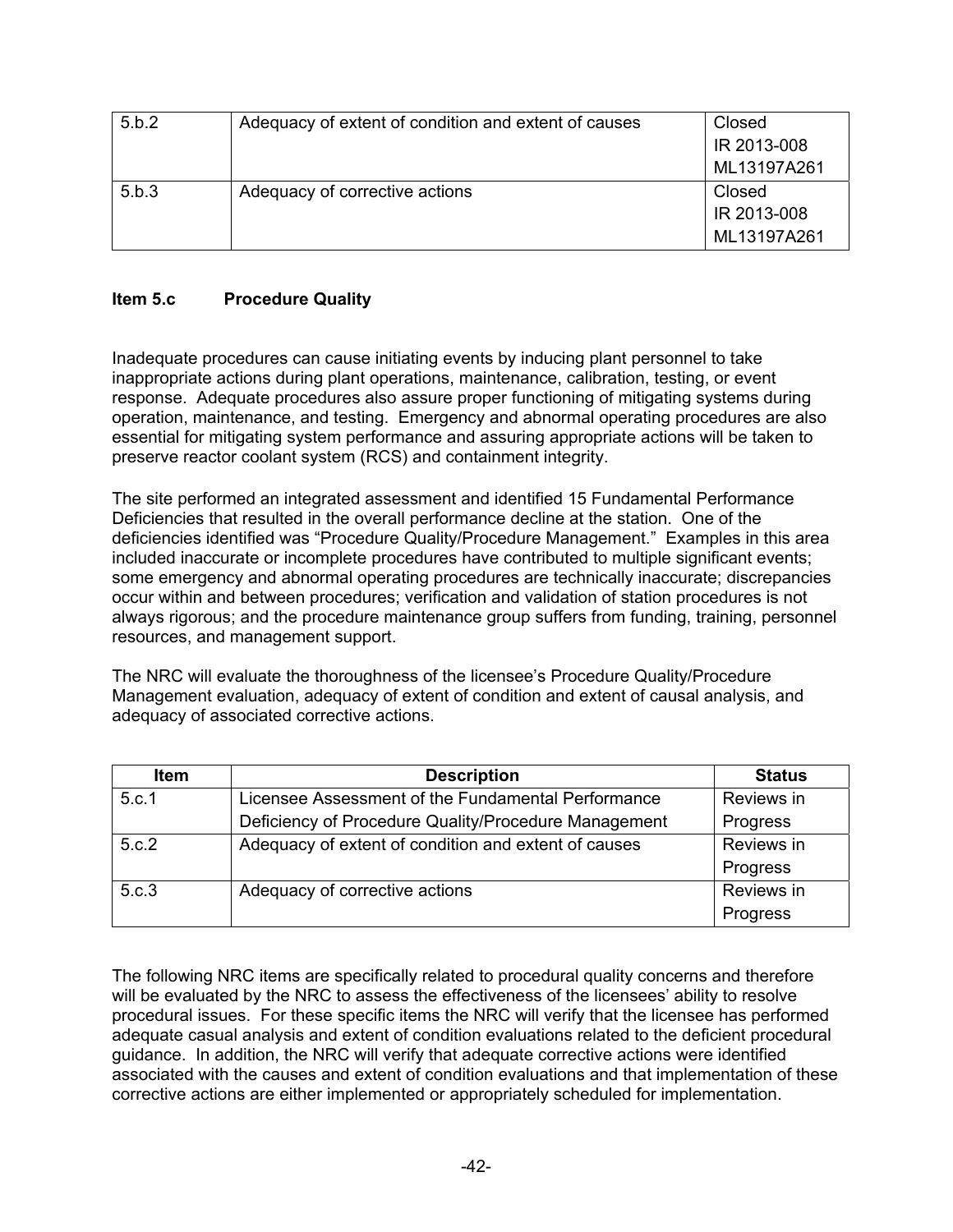| <b>Item</b>    | <b>Description</b>                                    | <b>Status</b> |
|----------------|-------------------------------------------------------|---------------|
| NCV 2012301-01 | Seven Examples of Inadequate Procedures for the       | Reviews in    |
|                | <b>Mitigating Systems Cornerstone</b>                 | Progress      |
| NCV 2012301-04 | Five Examples of Inadequate Procedures for the        | Reviews in    |
|                | <b>Initiating Events Cornerstone</b>                  | Progress      |
| NCV 2012301-06 | Inadequate Procedures with Four Examples for the      | Reviews in    |
|                | <b>Barrier Integrity Cornerstone</b>                  | Progress      |
| NCV 2011002-01 | Inadequate Operating Instruction Results in a Loss of | Reviews in    |
|                | <b>Auxiliary Feedwater</b>                            | Progress      |
| NCV 2010004-10 | Inadequate Maintenance Procedure Results in a Plant   | Reviews in    |
|                | Shutdown                                              | Progress      |

## **Item 5.d Equipment Performance**

Equipment failure or degradation can cause initiating events during power operation and losses of decay heat removal during shutdowns. To limit challenges to safety functions due to equipment problems, licensees should have programs to achieve a high degree of availability and reliability of equipment that can cause initiating events. The availability and reliability of equipment is also critical to mitigating the impact of initiating events on plant safety. Strong preventive and corrective maintenance programs are an integral part of assuring equipment availability and reliability.

As discussed in other sections of this basis document the NRC will:

- Assess the effectiveness of corrective actions for deficiencies involving equipment performance, including equipment designated for increased monitoring via implementation of the Maintenance Rule.
- Assess the operational performance of the auxiliary feedwater system to verify its capability of performing the intended safety functions.
- Review a sample of Emergency Preparedness related equipment and facilities (including communications gear) against Plan commitments. Review the adequacy of the surveillance program to maintain equipment and facilities. Review the correction of deficiencies identified by the surveillance program.
- Assess licensee corrective actions associated the significant equipment deficiencies involving flooding concerns, reactor protection system failures, and electrical bus deficiencies.

The following NRC items are specifically related to equipment performance concerns and therefore will be reviewed by the NRC to assess the effectiveness of the licensee's ability to resolve these issues. For these specific items the NRC will verify that the licensee has performed adequate casual analysis and extent of condition evaluations related to the failures.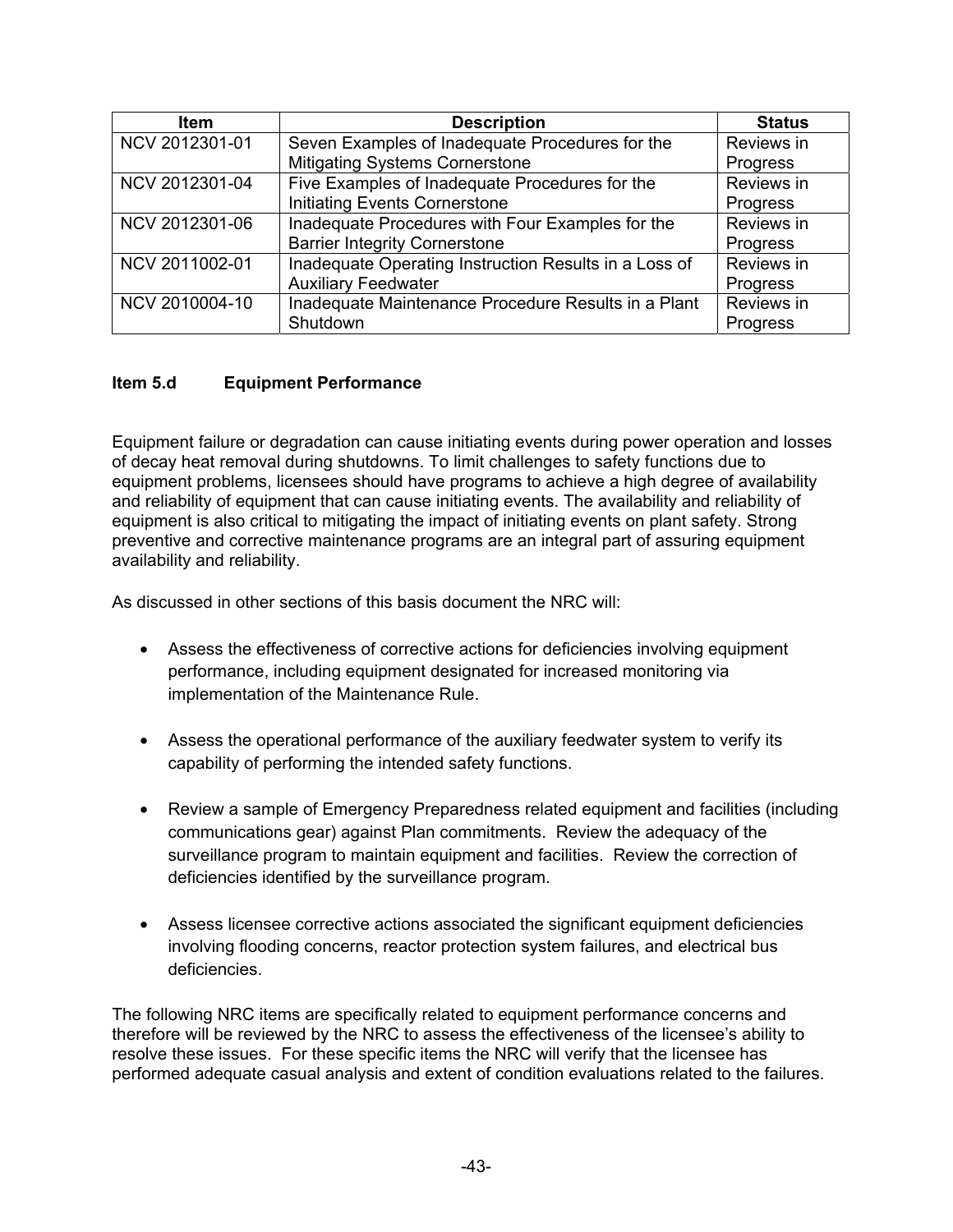In addition, the NRC will verify that adequate corrective actions were identified associated with the causes and extent of condition evaluations and that implementation of these corrective actions are either implemented or appropriately scheduled for implementation.

| <b>Item</b>    | <b>Description</b>                                        | <b>Status</b>       |
|----------------|-----------------------------------------------------------|---------------------|
| LER 2012-018   | Containment Air Cooling Units Operated Outside of         | <b>Reviews Near</b> |
|                | <b>Technical Specification during Cycle 26</b>            | Completion          |
| LER 2012-005   | Technical Specification Violation Due to Inadequate       | Closed              |
|                | <b>Testing of Emergency Diesel Fuel Pumps</b>             | IR 2013-008         |
|                |                                                           | ML13197A261         |
| NCV 2010004-09 | Failure to perform vendor and industry recommended        | Reviews in          |
|                | testing on safety-related and risk significant 4160 V and | Progress            |
|                | 480 V circuit breakers                                    |                     |

## **Item 5.e Configuration Control**

The NRC will inspect and assess the licensee's ability to maintain risk-significant systems and the principle fission product barriers in configurations which support their safety functions by completing the following inspection activities discussed in this basis document:

- Assess the effectiveness of corrective actions for deficiencies involving configuration control.
- Assess licensee actions ensuring systems are ready to support safe plant operation following an extended shutdown.
- Perform walkdowns of selected systems (AC and DC Electrical Distribution Systems, High Pressure Injection System, Emergency Diesel Generators, Reactor Protection System, and the Auxiliary Feedwater System) to validate they are ready for safe operation.
- Review licensee actions regarding the identified Fundamental Performance Deficiency involving Engineering Design/Configuration Control.

The NRC will verify that the following actions being implemented by the licensee adequately address configuration control issues at the facility. These items are listed in the Fort Calhoun Station Flooding and Recovery Action Plan, Revision 3, dated July 9, 2012, and consist of the following:

| <b>Action</b><br><b>Item</b><br><b>Number</b> | <b>Actions to be Verified Prior to Restart</b>           | <b>Status</b> |
|-----------------------------------------------|----------------------------------------------------------|---------------|
| 4.3.1.1                                       | Finalize identification of all configuration changes for | Closed        |
|                                               | restoration                                              | IR2012-012    |
|                                               |                                                          | ML 13045B055  |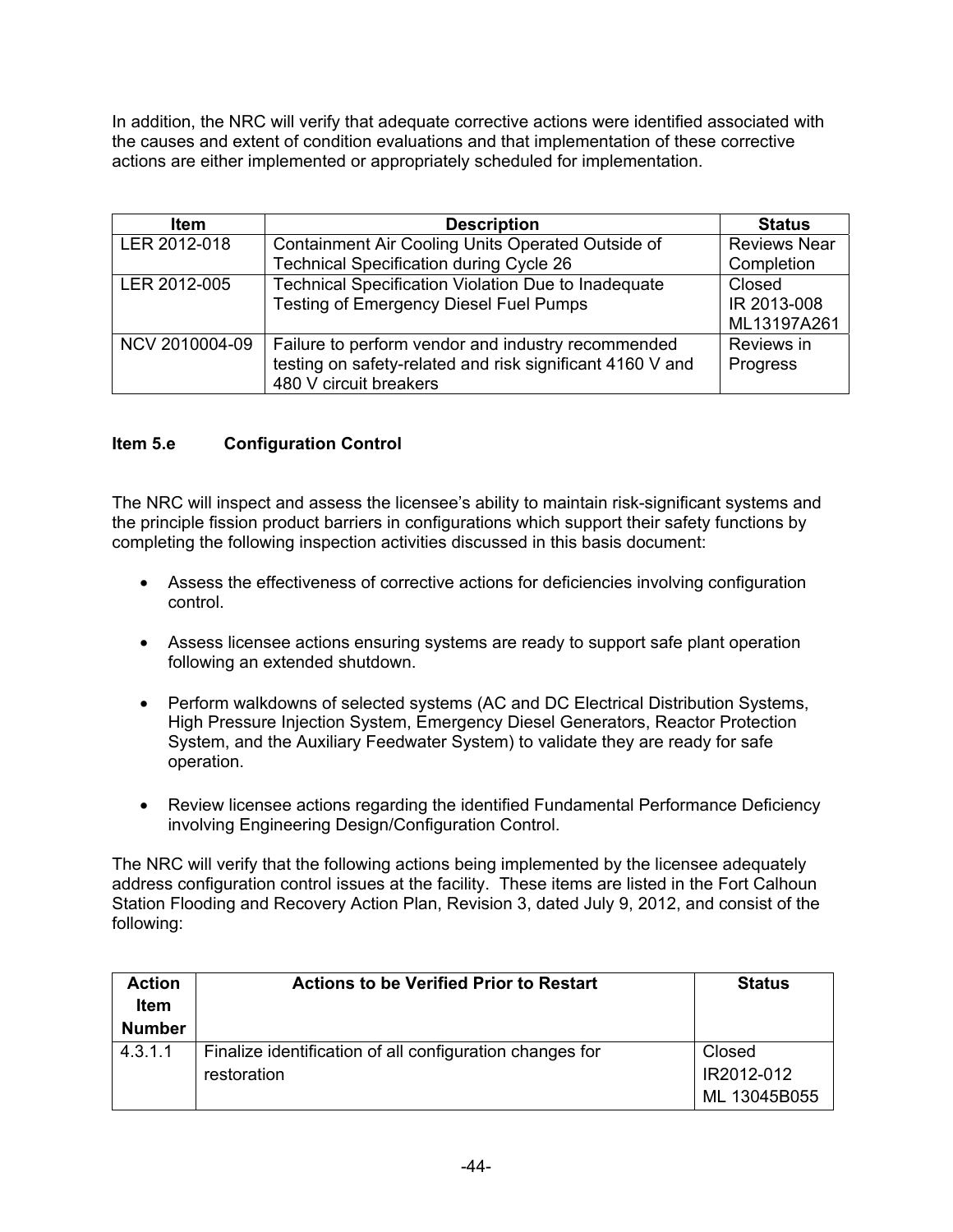| 4.3.1.2 | Finalize identification of configuration changes to be made | Closed       |
|---------|-------------------------------------------------------------|--------------|
|         | permanent                                                   | IR2012-012   |
|         |                                                             | ML 13045B055 |
| 4.3.1.3 | Establish Priority/Schedule for restoration                 | Closed       |
|         |                                                             | IR2012-012   |
|         |                                                             | ML 13045B055 |
| 4.3.1.4 | Initiate actions to remove non-permanent configuration      | Closed       |
|         | changes                                                     | IR2012-012   |
|         |                                                             | ML 13045B055 |

The following NRC items are specifically related to configuration control concerns and therefore will be reviewed by the NRC to assess the effectiveness of the licensees' ability to resolve these issues. For these specific items the NRC will verify that the licensee has performed adequate root cause and extent of condition evaluations related to the failures. In addition, the NRC will verify that adequate corrective actions were identified associated with the licensee's root and contributing causes and extent of condition evaluations and that implementation of these corrective actions are either implemented or appropriately scheduled for implementation.

| ltem         | <b>Description</b>                                         | <b>Status</b>  |
|--------------|------------------------------------------------------------|----------------|
| LER 2012-012 | Multiple Safety Injection Tanks Rendered Inoperable        | <b>Reviews</b> |
|              |                                                            | Scheduled      |
| LER 2012-008 | <b>Technical Specification Violation for Fuel Movement</b> | Reviews        |
|              | (VA-66)                                                    | Scheduled      |

## **Item 5.f Emergency Response**

Implementation of the Emergency Response Plan is dependent on the readiness of the emergency response organization to respond to an emergency. In this usage, "readiness" means the ability of the licensee to activate timely Emergency Response Organization augmentation of on shift personnel as necessary to implement the emergency plan. Selfassessments of readiness during drills and activation tests are used to identify areas for improvement. Self-assessment and corrective action resolution is critical to Emergency Response Organization readiness. The NRC review includes the following inspection requirements:

- Assess the effectiveness of corrective actions for deficiencies involving Emergency Response Organization readiness.
- Verify that adequate staffing is available on shift for emergencies.
- Verify the capability to activate and staff the emergency response facilities and augment the response organization within the requirements of the licensee emergency response plan.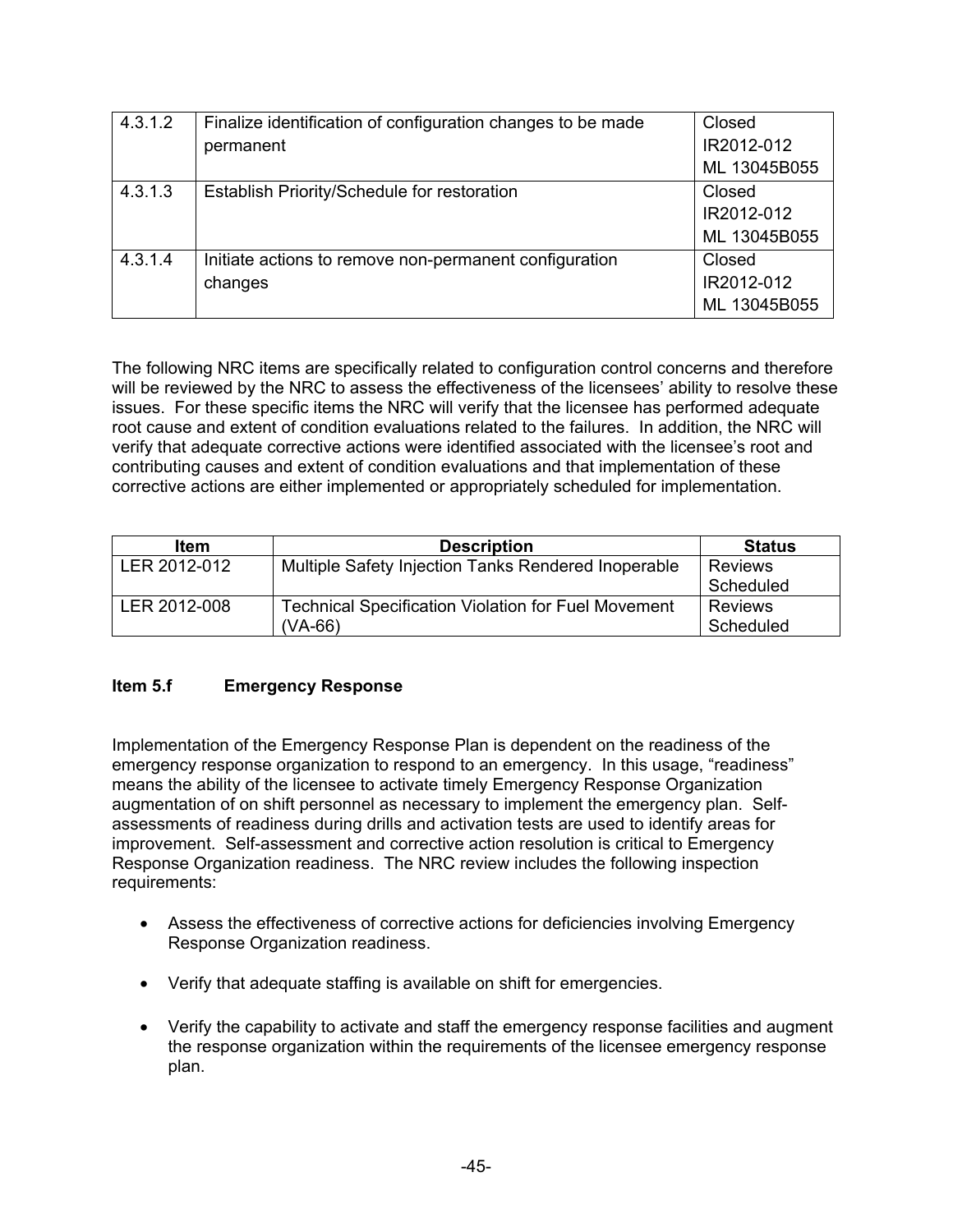The NRC will implement the following NRC Emergency Preparedness Inspection Procedures.

| <b>Item</b> | <b>Description</b>                                      | <b>Status</b> |
|-------------|---------------------------------------------------------|---------------|
| 5.f.1       | IP 71114.01, "Exercise Evaluation"                      | Closed        |
|             |                                                         | IR 2012-002   |
|             |                                                         | ML 12132A395  |
| 5.f.2       | IP 71114.02, "Alert and Notification System Testing"    | Closed        |
|             |                                                         | IR 2012-012   |
|             |                                                         | ML 13045B055  |
| 5.f.3       | IP 71114.03, "Emergency Preparedness Organization       | Closed        |
|             | Staffing and Augmentation System"                       | IR 2012-012   |
|             |                                                         | ML 13045B055  |
| 5.f.4       | IP 71114.04, "Emergency Action Level and Emergency Plan | Closed        |
|             | Changes"                                                | IR 2012-002   |
|             |                                                         | ML 12132A395  |
| 5.f.5       | IP 71114.05, "Maintenance of Emergency Preparedness"    | Closed        |
|             |                                                         | IR 2012-002   |
|             |                                                         | ML 12132A395  |
| 5.f.6       | IP 71114.06 "Drill Evaluation"                          | Closed        |
|             |                                                         | IR 2012-002   |
|             |                                                         | ML 12132A395  |

The NRC will verify that the following licensee actions in the area of emergency response are adequately addressed. These items are listed in the Fort Calhoun Station Flooding and Recovery Action Plan, Revision 3, dated July 9, 2012, and consist of the following:

| <b>Action</b><br><b>Item</b> | <b>Actions to be Verified Prior to Restart</b>                   | <b>Status</b> |
|------------------------------|------------------------------------------------------------------|---------------|
| <b>Number</b>                |                                                                  |               |
| 5.1.2.1                      | Procure 10 solar charging kits for nine affected sirens          | Closed        |
|                              |                                                                  | IR 2013-002   |
|                              |                                                                  | ML13092A286   |
| 5.1.2.2                      | Perform fly over of flood affected sirens to determine status    | Closed        |
|                              | and potential condition of the equipment                         | IR 2013-002   |
|                              |                                                                  | ML13092A286   |
| 5.1.2.3                      | Based on siren inspection procure replacement siren heads,       | Closed        |
|                              | poles, electronics, and power supplies                           | IR 2012-004   |
|                              |                                                                  | ML12276A456   |
| 5.1.2.4                      | If siren damage and/or infrastructure is such that timely repair | Closed        |
|                              | of sirens is not possible, work with FEMA, state, and local      | IR 2012-003   |
|                              | governments for potential exemptions or long term plan           | ML 12226A630  |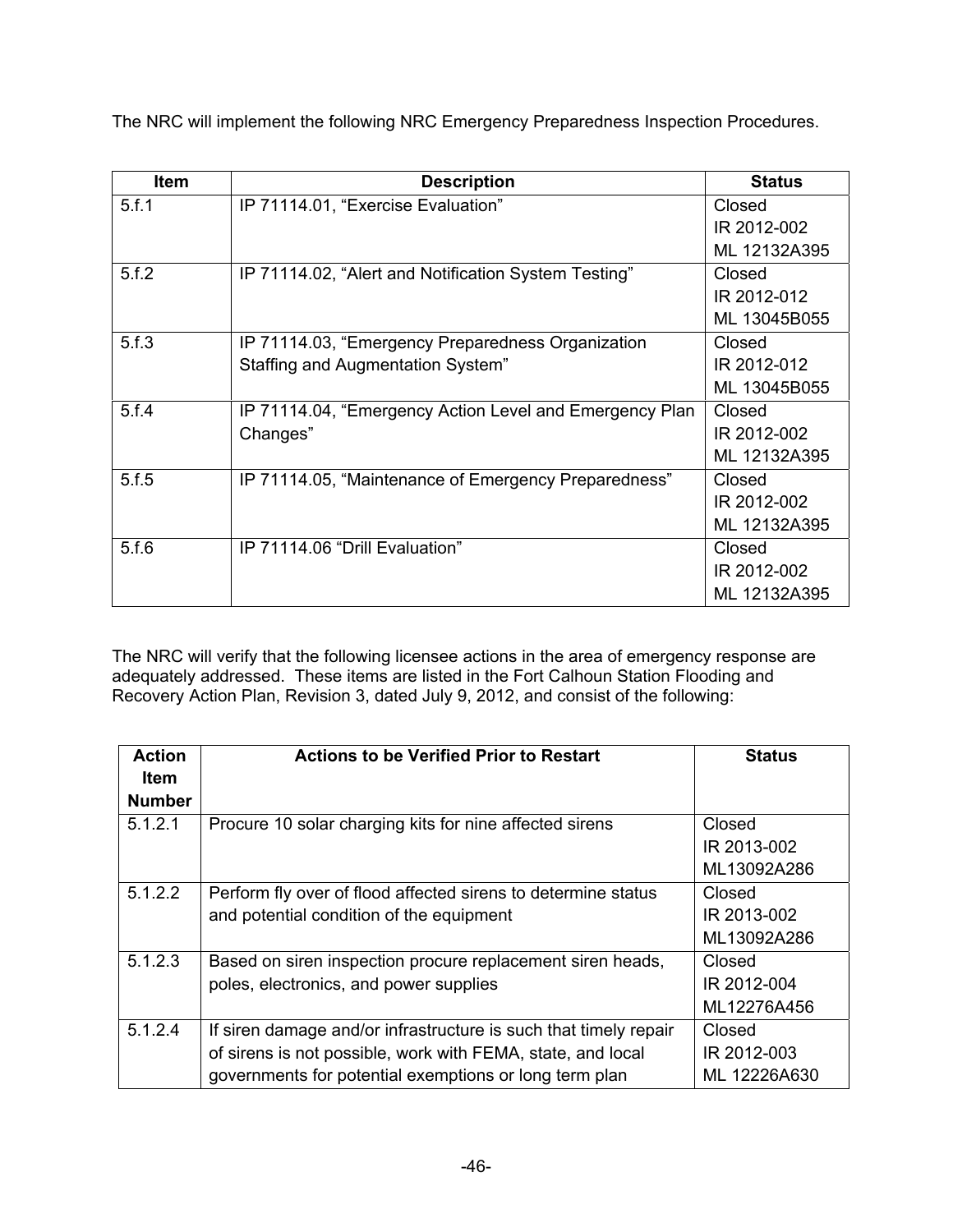| 5.1.2.5              | Replace batteries in the affected sirens                     | Closed       |
|----------------------|--------------------------------------------------------------|--------------|
|                      |                                                              | IR 2012-004  |
|                      |                                                              | ML12276A456  |
| $\overline{5.1.2.6}$ | Install solar charging kits on the affected sirens           | Closed       |
|                      |                                                              | IR 2013-002  |
|                      |                                                              | ML13092A286  |
| 5.1.2.7              | Conduct siren inspections using the communications           | Closed       |
|                      | developed check list                                         | IR 2012-004  |
|                      |                                                              | ML12276A456  |
| 5.1.2.8              | Conduct a full siren test after sirens have been restored to | Closed       |
|                      | functional status                                            | IR 2012-012  |
|                      |                                                              | ML 13045B055 |
| 5.1.3.1              | Conduct Emergency Planning (EP) Test EP-37, Emergency        | Closed       |
|                      | <b>Sign Verification</b>                                     | IR 2012-004  |
|                      |                                                              | ML12276A456  |
| 5.2.1.1              | Develop a field monitoring and environmental sampling plan   | Closed       |
|                      |                                                              | IR 2012-003  |
|                      |                                                              | ML12226A630  |
| 5.2.2.1              | Conduct a Protective Measure table top with the states of    | Closed       |
|                      | Nebraska and lowa                                            | IR 2012-003  |
|                      |                                                              | ML12226A630  |
| 5.3.2.1              | Perform Emergency Response Data System (ERDS) testing        | Closed       |
|                      |                                                              | IR 2012-003  |
|                      |                                                              | ML12226A630  |
| 5.3.2.2              | Perform normal communications testing                        | Closed       |
|                      |                                                              | IR 2012-004  |
|                      |                                                              | ML12276A456  |
| $\overline{5.3.2.3}$ | Restore area radiation monitors                              | Closed       |
|                      |                                                              | IR 2012-004  |
|                      |                                                              | ML12276A456  |
| 5.3.2.4              | Ensure effluent radiation monitors are functional            | Closed       |
|                      |                                                              | IR 2012-004  |
|                      |                                                              | ML12276A456  |
| 5.3.2.5              | Restore equipment used for emergency classification          | Closed       |
|                      |                                                              | IR 2012-004  |
|                      |                                                              | ML12276A456  |
| 5.3.2.6              | Perform normal facility inventories and assessments          | Closed       |
|                      |                                                              | IR 2013-002  |
|                      |                                                              | ML13092A286  |
| 5.3.2.7              | Conduct Meeting with FEMA, NRC, local Emergency Manager,     | Closed       |
|                      | and State Emergency Managers                                 | IR 2012-003  |
|                      |                                                              | ML12226A630  |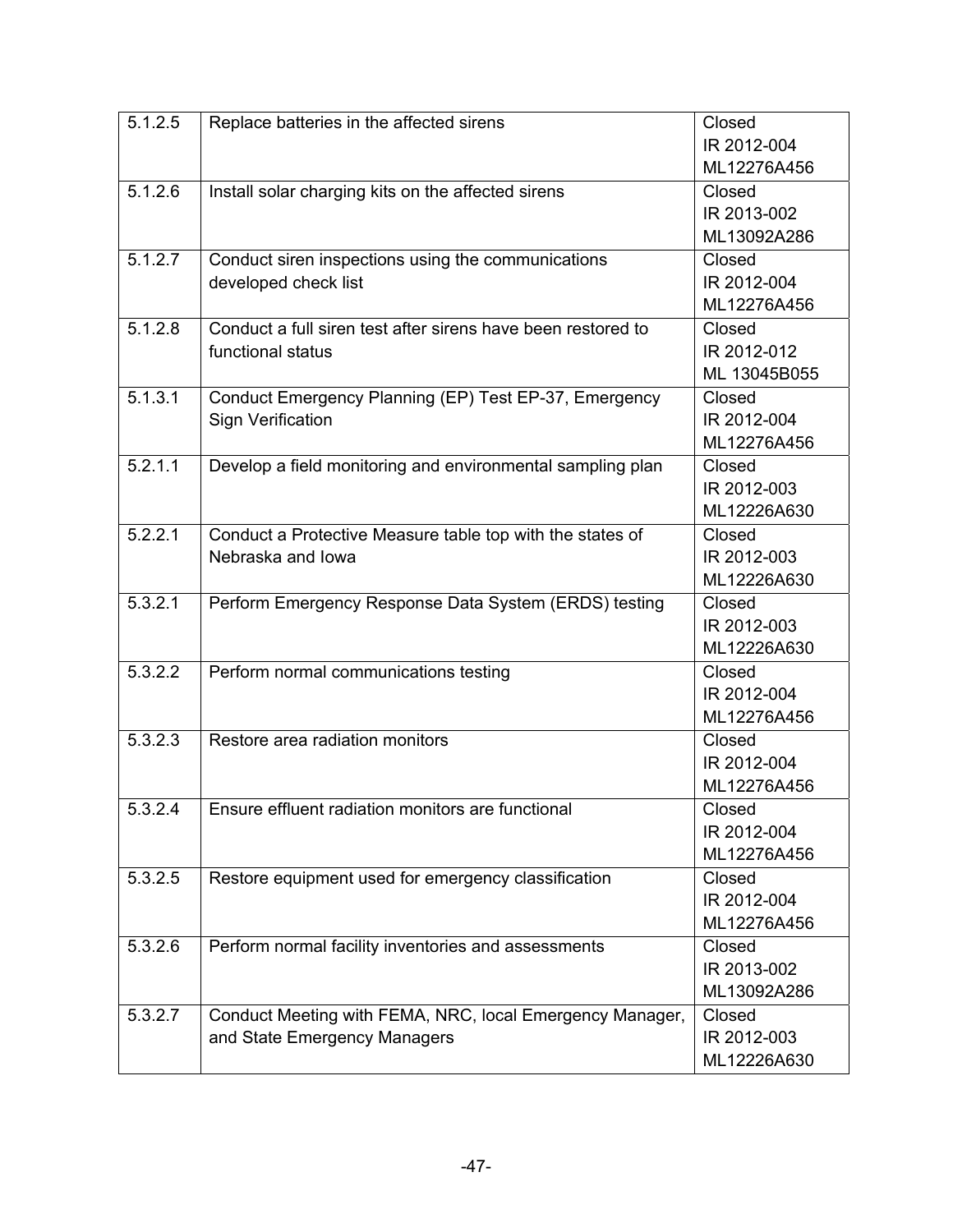| 5.3.2.18 | Obtain statement of Reasonable Assurance from FEMA | Closed       |
|----------|----------------------------------------------------|--------------|
|          |                                                    | IR 2012-004  |
|          |                                                    | ML12276A456  |
| 5.4.2.1  | Meteorological (MET) tower restoration             | Closed       |
|          |                                                    | IR2012-012   |
|          |                                                    | ML 13045B055 |
| 5.4.2.2  | MET tower building restoration                     | Closed       |
|          |                                                    | IR2012-012   |
|          |                                                    | ML 13045B055 |
| 5.4.2.3  | Secondary Evacuation Route restoration             | Closed       |
|          |                                                    | IR 2012-003  |
|          |                                                    | ML 12226A630 |
| 5.4.2.4  | <b>Critique Flooding event</b>                     | Closed       |
|          |                                                    | IR 2012-004  |
|          |                                                    | ML12276A456  |

The site performed an integrated assessment and identified 15 Fundamental Performance Deficiencies that resulted in the overall performance decline at the station. One of the deficiencies identified was "Emergency Response Organization (ERO)." Examples in this area included important emergency response equipment are experiencing repeat failures; inadequate implementation and documentation of important ERO activities; and some emergency preparedness deficiencies are not effectively identified and corrected.

The NRC will evaluate the thoroughness of the licensee's Emergency Response Organization evaluation, adequacy of extent of condition and extent of causal analysis, and adequacy of associated corrective actions.

| <b>Item</b> | <b>Description</b>                                   | <b>Status</b> |
|-------------|------------------------------------------------------|---------------|
| 5.f.7       | Licensee Assessment of the Fundamental Performance   | Closed        |
|             | Deficiency of Emergency Response Organization        | IR 2013-010   |
|             |                                                      | ML13192A501   |
| 5.f.8       | Adequacy of extent of condition and extent of causes | Closed        |
|             |                                                      | IR 2013-010   |
|             |                                                      | ML13192A501   |
| 5.f.9       | Adequacy of corrective actions                       | Closed        |
|             |                                                      | IR 2013-010   |
|             |                                                      | ML13192A501   |

The following NRC items are specifically related to emergency response concerns and therefore will be reviewed by the NRC to assess the effectiveness of the licensees' ability to resolve these issues. For these specific items the NRC will verify that the licensee has performed adequate root cause and extent of condition evaluations related to the failures. In addition, the NRC will verify that adequate corrective actions were identified associated with the licensee's root and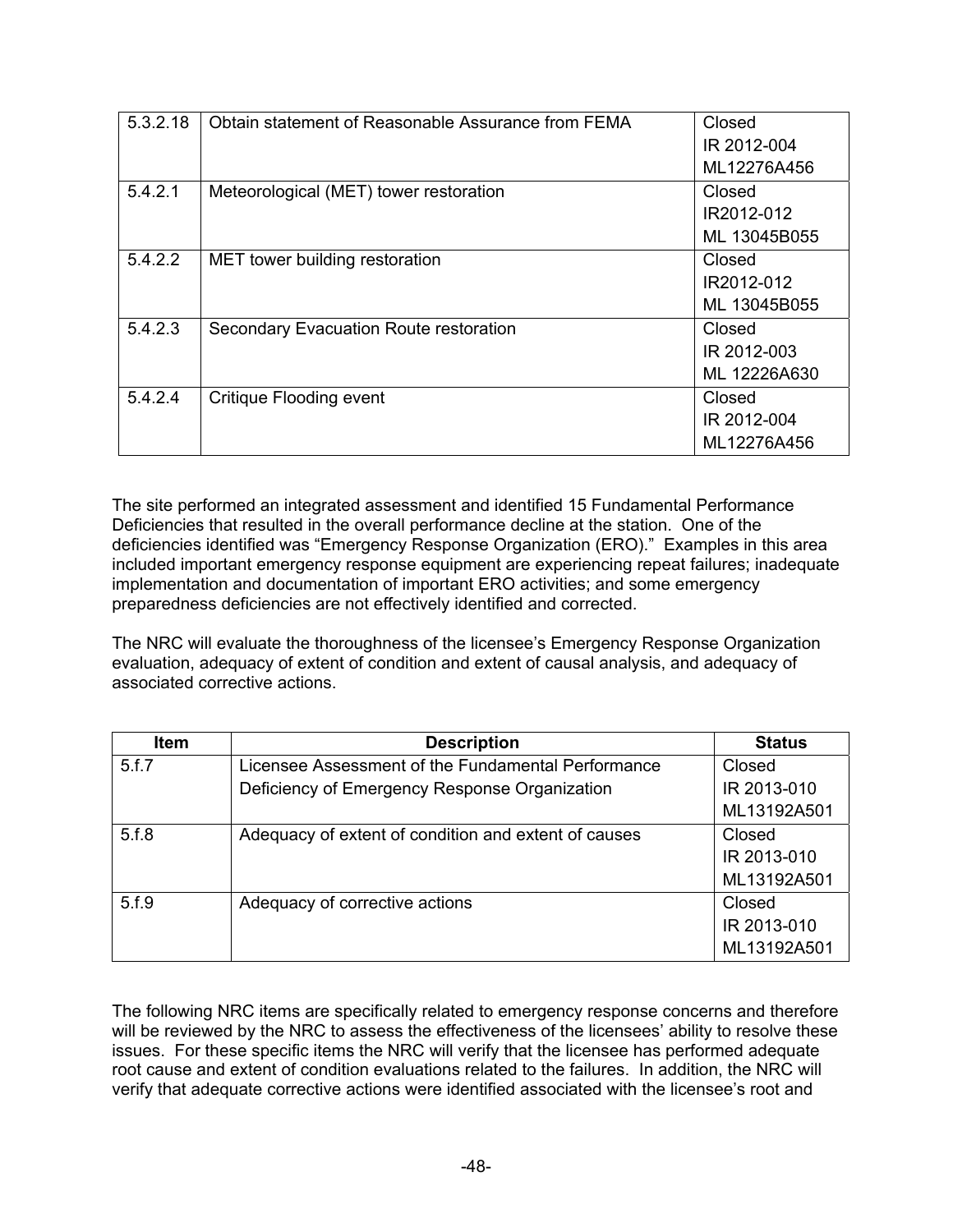contributing causes and extent of condition evaluations and that implementation of these corrective actions are either implemented or appropriately scheduled for implementation.

| <b>Item</b>    | <b>Description</b>                                         | <b>Status</b> |
|----------------|------------------------------------------------------------|---------------|
| NCV 2010003-02 | Failure to conduct an adequate audit of emergency          | Closed        |
|                | preparedness interfaces with offsite authorities           | IR 2013-002   |
|                |                                                            | ML13092A286   |
| NCV 2010003-03 | <b>Failure to Conduct Drills to Maintain Environmental</b> | Closed        |
|                | <b>Monitoring Skills</b>                                   | IR 2013-002   |
|                |                                                            | ML13092A286   |
| NCV 2010003-04 | Protective Action Recommendation processes allow for       | Closed        |
|                | the unnecessary evacuation of the public                   | IR 2013-002   |
|                |                                                            | ML13092A286   |

## **Item 5.g Occupational Radiation Safety**

The goal for the Occupational Radiation Safety cornerstone is to ensure adequate protection of worker health and safety from exposure to radiation or radioactive material during routine civilian nuclear reactor operations. The facility is required to maintain fixed and portable radiation survey equipment (for airborne and external hazards), respiratory protection, communication equipment, temporary ventilation and shielding, and anti-contamination clothing to protect workers. This equipment is also needed to conduct adequate radiation monitoring and surveillance activities. Routine calibration and maintenance of this equipment ensures its continued operability. The NRC will inspect and assess the plant facilities, equipment, and instrumentation for occupational radiation safety.

Worker performance has an obvious, important impact on work activities in radiological areas. Two of the major components are health physics technician and general radiation worker (crafts) groups. Human performance is impacted by several vital factors – qualification and training. The selection, qualification, and training requirements for facility personnel are generally governed by a licensing commitment in the plant technical specifications (to an American Nuclear Society standard). The NRC will inspect and assess the human performance attributes of occupational radiation safety.

The following NRC Inspection Procedures will be implemented:

| <b>Item</b> | <b>Description</b>                                      | <b>Status</b> |
|-------------|---------------------------------------------------------|---------------|
| 5.9.1       | IP 71124.01, "Radiological Hazard Assessment and        | Closed        |
|             | <b>Exposure Controls"</b>                               | IR 2012-011   |
|             |                                                         | ML12366A158   |
| 5.g.2       | IP 71124.02, "Occupational ALARA Planning and Controls" | Closed        |
|             |                                                         | IR 2012-011   |
|             |                                                         | ML12366A158   |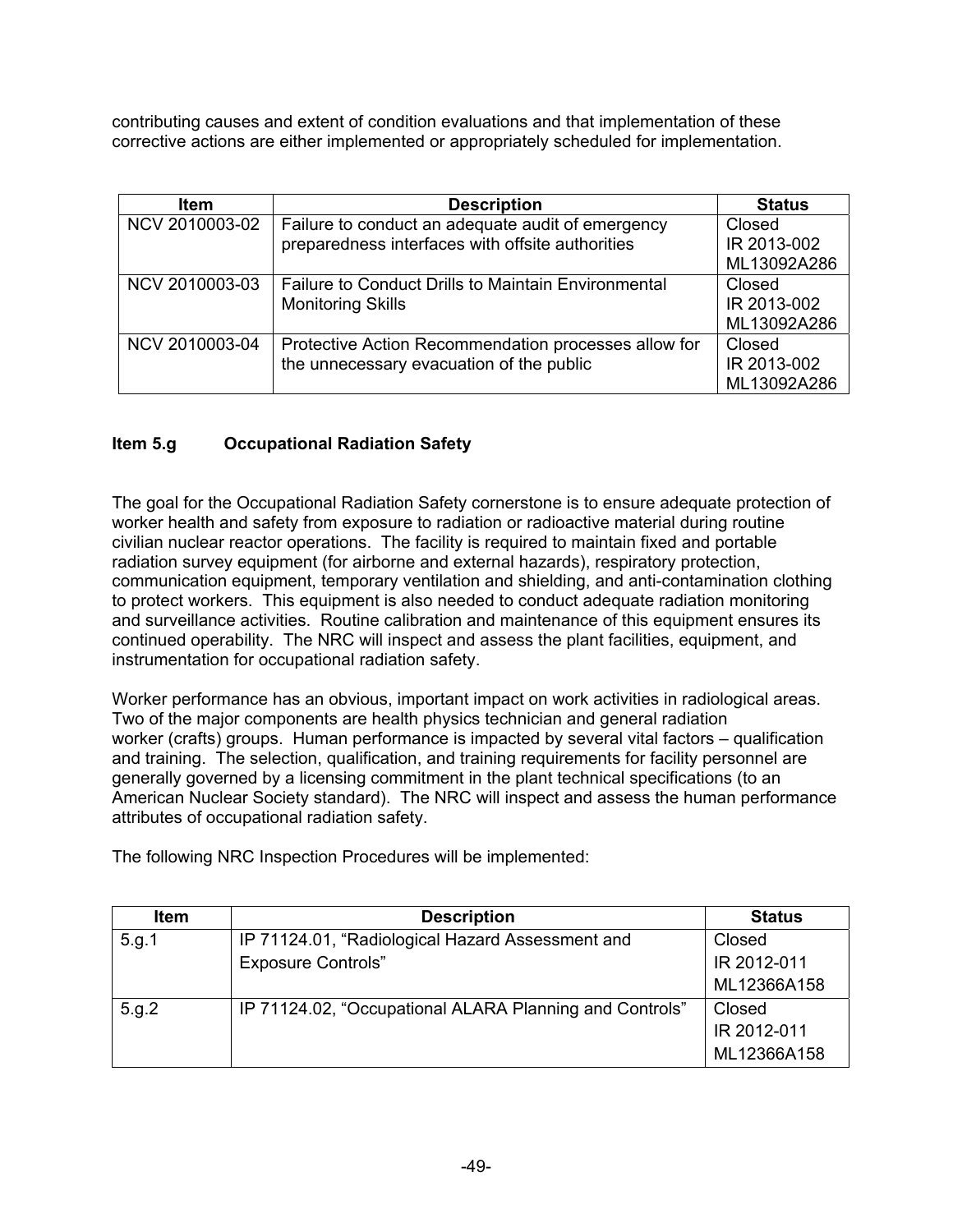## **Item 5.h Public Radiation Safety**

To prevent the inadvertent release of licensed radioactive material from the licensee's control requires the use of sensitive radiation survey equipment that is properly setup and calibrated. The NRC will assess and inspect the plant equipment, systems, and instrumentation of public radiation safety.

The performance of radiation surveys on equipment and material to be released from the licensee's facility requires appropriate policy and technical procedural guidance for handling and processing a wide variety of potentially contaminated materials. The NRC will inspect and assess the procedures and programs of public radiation safety.

Human performance can directly affect radioactive waste processing, radioactive effluent processing, and transportation programs. It is important to ensure that plant workers are adequately trained and qualified to perform their job function. Periodic retraining is also needed to ensure that workers maintain their qualifications and are updated with new information and requirements. The NRC will inspect and assess the human performance elements of public radiation safety.

The following NRC Inspection Procedures will be implemented:

| <b>Item</b> | <b>Description</b>                                          | <b>Status</b> |
|-------------|-------------------------------------------------------------|---------------|
| 5.h.1       | IP 71124.06, "Radioactive Gaseous and Liquid Effluent       | Closed        |
|             | Treatment"                                                  | IR 2012-004   |
|             |                                                             | ML 12276A456  |
| 5.h.2       | IP 71124.07, "Radiological Environmental Monitoring         | Closed        |
|             | Program"                                                    | IR 2012-004   |
|             |                                                             | ML 12276A456  |
| 5.h.3       | IP 71124.08, "Radioactive Solid Waste Processing and        | Closed        |
|             | Radioactive Material Handling, Storage, and Transportation" | IR 2012-004   |
|             |                                                             | ML 12276A456  |

Although not a specific plant restart action, the NRC will review the following long term action planned to be implemented by the licensee.

| <b>Action</b> | <b>Description</b>           | <b>Status</b> |
|---------------|------------------------------|---------------|
| <b>Item</b>   |                              |               |
| <b>Number</b> |                              |               |
| 1.2.3.42      | Tritium groundwater sampling | Closed        |
|               |                              | IR 2012-003   |
|               |                              | ML 12226A630  |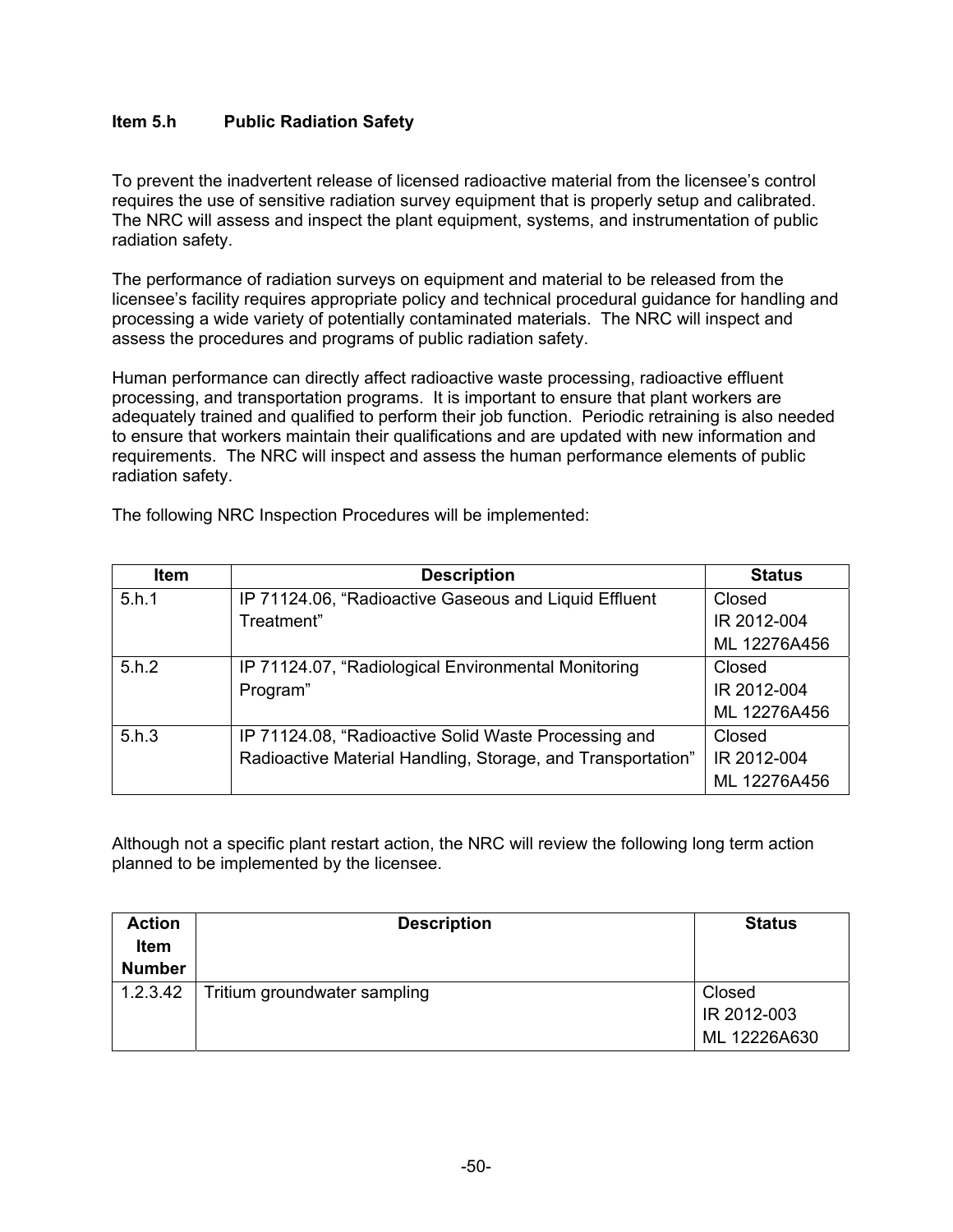## **Item 5.i Security**

The objective of the security cornerstone is to assure that security systems use a defense-indepth approach and can protect against the design basis threat of radiological sabotage from external and internal threats. The NRC will assess the licensee's ability to satisfy the cornerstone objective by inspecting the security cornerstone attributes of access control, physical protection, contingency response and material control and accounting.

The NRC will also verify that the security related licensee actions listed in the Fort Calhoun Station Flooding and Recovery Action Plan, Revision 3, dated July 9, 2012, are adequately addressed.

A description of the actions to be reviewed by the NRC is contained in a separate document which contains Security Related Information in accordance with 10 CFR 2.390(d)(1) and its disclosure to unauthorized individuals could present a security vulnerability and will not be made publicly available.

The security-related issues were closed in two Inspection Report Nos. 05000285/2013-405 ML13115A095 and 05000285/2013-407 ML13213A497.

## **Section 6: Licensing Issue Resolution**

This section of the Restart Checklist encompasses the regulatory activities needed to bring Fort Calhoun Station into current compliance. While no current licensing issues are applicable, this section provides the avenue to address them as they may arise out of other restart reviews and actions. These may include historical, pending, or items discovered during the inspection phases described in Sections 1 – 3, and Section 6.

## **Item 6.a Review of Necessary Licensing Amendments or Actions**

If licensing actions are identified they will be added to this item in the Restart Checklist.

| <b>Description</b>                        | <b>Status</b>         |
|-------------------------------------------|-----------------------|
| <b>REVISE CURRENT LICENSING BASIS FOR</b> | Closed                |
| ADDRESSING DESIGN-BASIS TORNADO/TORNADO   | ML13203A070           |
|                                           | <b>MISSILE IMPACT</b> |

## **Item 6.b Review of Licensing Commitments Necessary for Restart**

The NRC will conduct a commitment management audit, focusing on the implementation of regulatory commitments.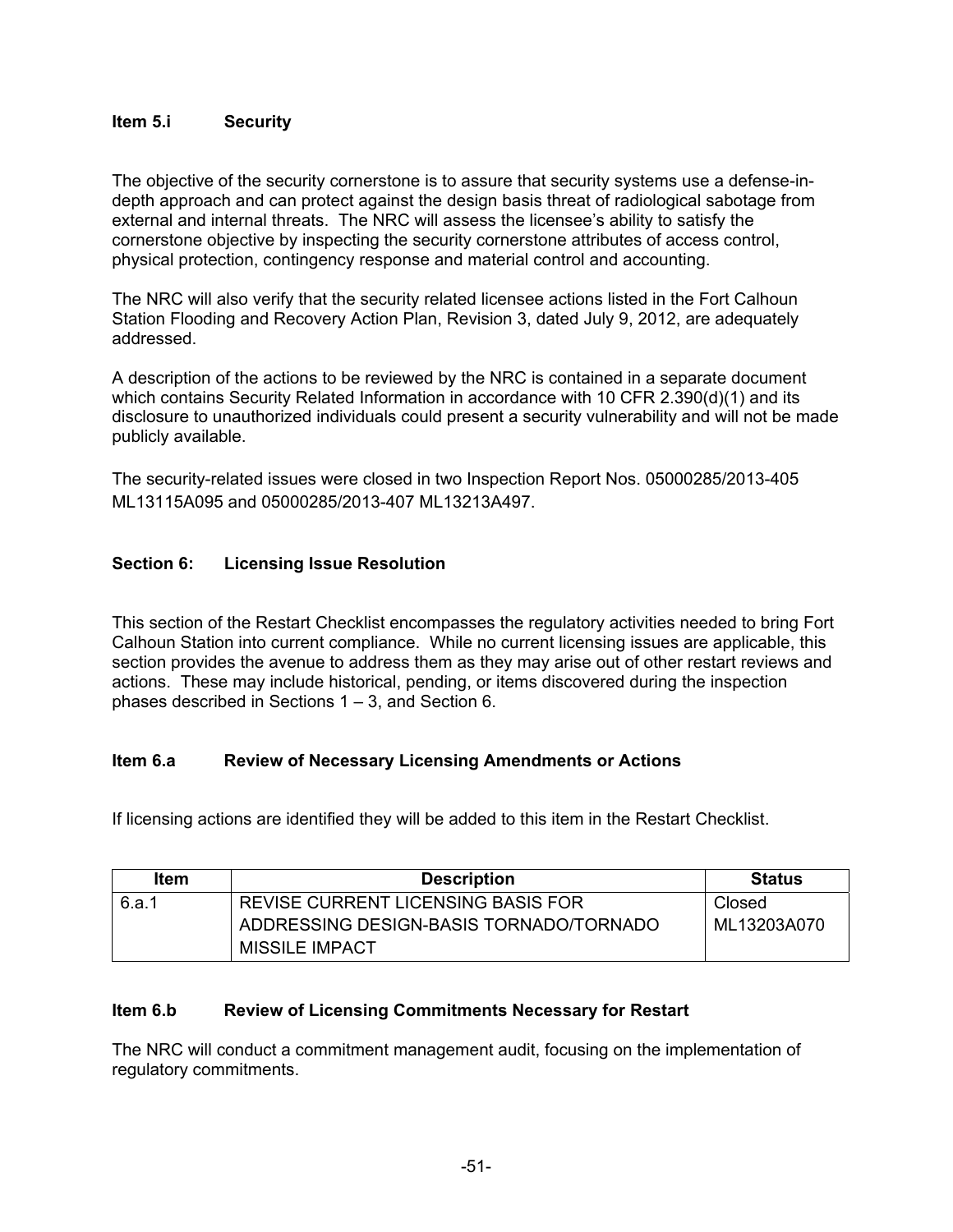| <b>Item</b> | <b>Description</b>                  | <b>Status</b> |
|-------------|-------------------------------------|---------------|
| 6.b.1       | Perform commitment management audit | Closed        |
|             |                                     | IR 2013-008   |
|             |                                     | ML13197A261   |

## **Section 7: Readiness for Restart**

Fort Calhoun Station has been shut down for a prolonged period of time (since April 2011). This section is provided to ensure final restart items are appropriately addressed to allow for power operation to recommence.

## **Item 7.a Operations Organization Ready for Restart**

After long periods in a shutdown condition, particularly where significant performance issues were also identified, a performance-based and risk-informed inspection should be conducted by the NRC. The NRC performs such inspections using Operational Readiness Assessment Team inspections, under the guidance of Inspection Procedure 93806, "Operational Readiness Assessment Team Inspections." The NRC plans to perform an operational readiness inspection during plant heat up prior to start up to assess operational performance.

| ltem  | <b>Description</b>                            | <b>Status</b> |
|-------|-----------------------------------------------|---------------|
| 7.a.1 | Perform Operational Readiness Assessment Team | Reviews       |
|       | inspection                                    | Scheduled     |

The site performed an integrated assessment and identified 15 Fundamental Performance Deficiencies that resulted in the overall performance decline at the station. Site Operational Focus was identified as one of these areas for improvement. Examples identified by the licensee included decisions do not demonstrate the use of a systematic process; station personnel lack understanding of the design and licensing basis of the plant in a manner that drives conservative, operational decision making; inconsistent recognition and evaluation of risk significant conditions; and excessive backlogs in preventative maintenance, surveillances, procedure revisions, drawing changes, corrective maintenance, and low margin issues.

The NRC will evaluate the thoroughness of the licensee's evaluation involving Site Operational Focus, adequacy of extent of condition and extent of causal analysis, and adequacy of associated corrective actions.

| <b>Item</b> | <b>Description</b>                                   | <b>Status</b>  |
|-------------|------------------------------------------------------|----------------|
| 7.a.2       | Licensee Assessment of the Fundamental Performance   | <b>Reviews</b> |
|             | Deficiency associated with Site Operational Focus    | Scheduled      |
| 7.a.3       | Adequacy of extent of condition and extent of causes | <b>Reviews</b> |
|             |                                                      | Scheduled      |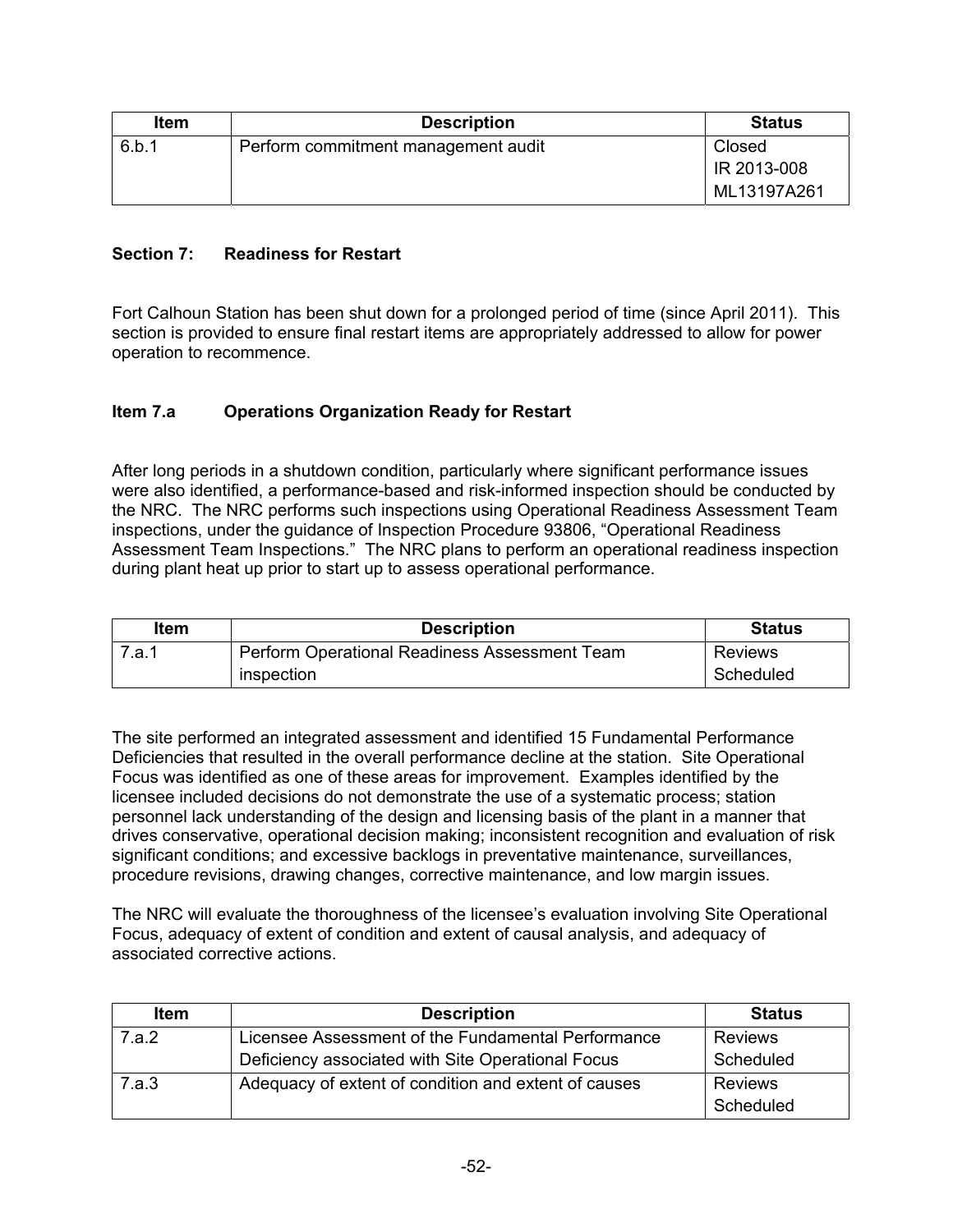| ،a. | Adequacy of corrective actions | Reviews   |
|-----|--------------------------------|-----------|
|     |                                | Scheduled |

## **Item 7.b Systems Ready for Restart and Mode Restraints Properly Addressed**

This item is a final review, by the NRC, of system lineups and preparations for restart. This will also include a specific review of how Fort Calhoun Station addressed, reviewed, and closed particular mode restraints.

| ltem  | <b>Description</b>                               | <b>Status</b> |
|-------|--------------------------------------------------|---------------|
| 7.b.1 | Final system readiness and mode restraint review | To be         |
|       |                                                  | Determined    |

#### **Item 7.c Final Review of Corrective Action Program for Restart Items**

This item is a final NRC review of the Corrective Action Program actions that were required prior to facility restart. The NRC will inspect to ensure corrective actions associated with equipment operability, design, or qualification were appropriately addressed and closed prior to restart, or that they are specifically tied to a restart or mode restraint.

| ltem  | <b>Description</b>                                             | <b>Status</b> |
|-------|----------------------------------------------------------------|---------------|
| 7.c.1 | Final corrective action program review for restart items prior | To be         |
|       | to restart                                                     | Determined    |

## **Section 8: Confirmatory Action Letter Resolution**

#### **Item 8.a Verification that all Restart-Related Confirmatory Action Letter Items are Appropriately Resolved**

The NRC will inspect and independently verify that the required actions in the Confirmatory Action Letter are completed prior to restart.

| Item  | <b>Description</b>                             | <b>Status</b> |
|-------|------------------------------------------------|---------------|
| 8.a.1 | All Confirmatory Action Letter items addressed | To Be         |
|       |                                                | Determined    |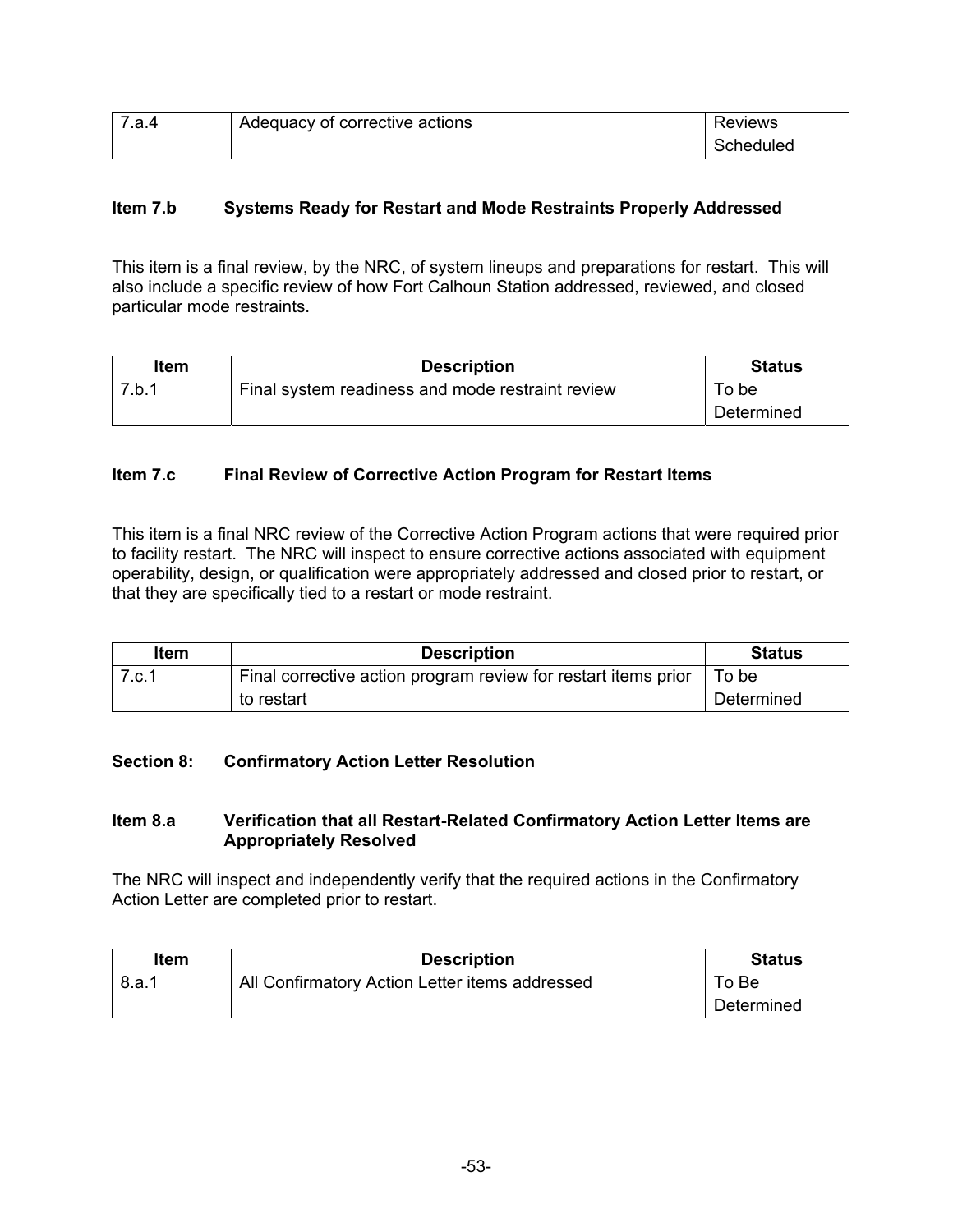#### **Item 8.b Conduct Public Meeting Regarding Plant Readiness for Restart**

| Item  | <b>Description</b>                                    | <b>Status</b> |
|-------|-------------------------------------------------------|---------------|
| 8.b.1 | Conduct public meeting to discuss plant readiness for | To Be         |
|       | restart                                               | Determined    |

#### **Section 9: Final Recommendation for Restart**

#### **Item 9.a Final Recommendation for Restart**

If warranted, the Inspection Manual Chapter 0350 Panel recommends restart to the Region IV Administrator. The Region IV Administrator obtains concurrence for restart from the Deputy Executive Director for Reactor and Preparedness Programs, and the Director of the Office of Nuclear Reactor Regulation. Plant restart will be recommended when the NRC has determined that Fort Calhoun Station can operate safely, and has completed the required sections of the Confirmatory Action Letter and Restart Checklist.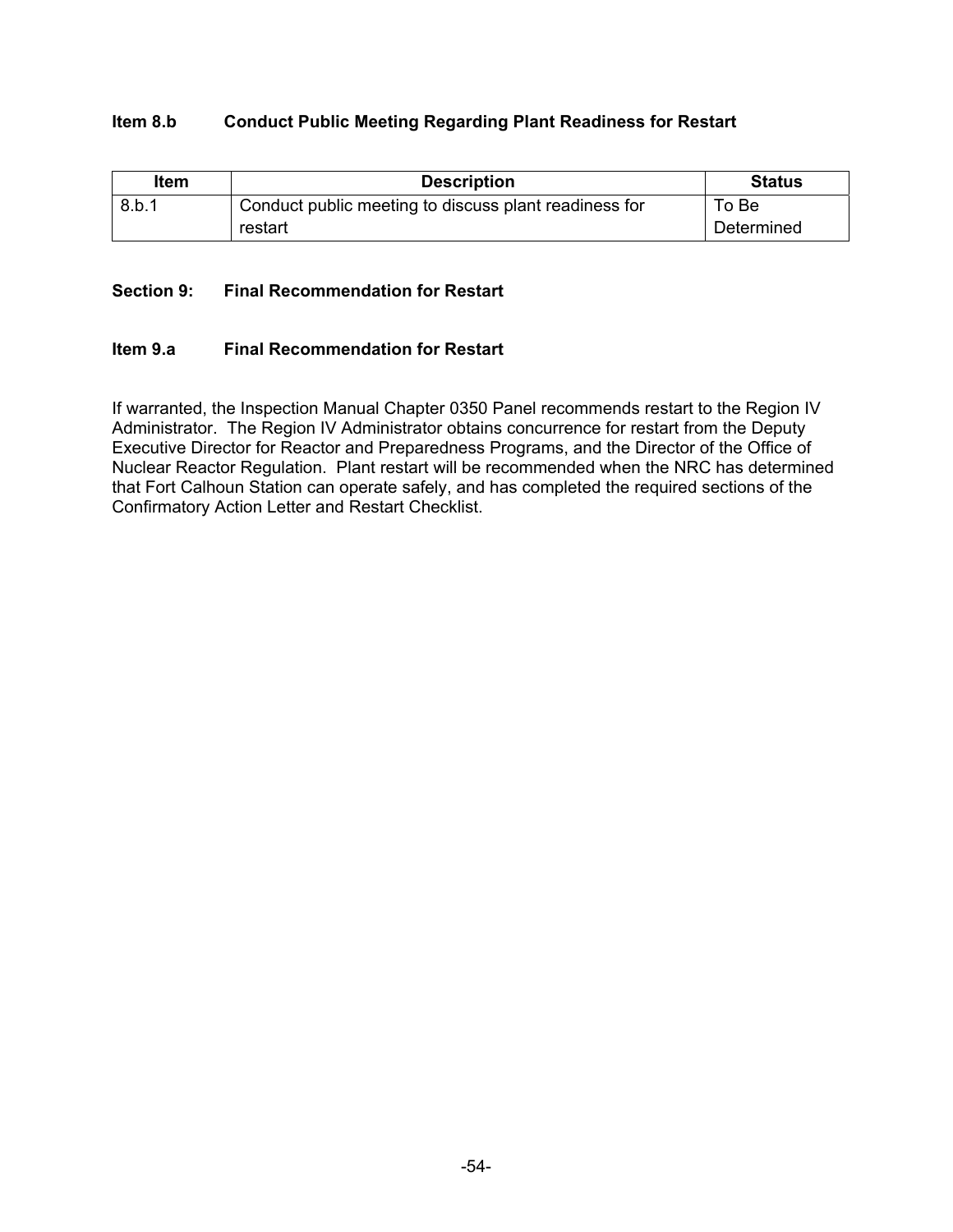## **LIST OF ACRONYMS USED**

| <b>ACS</b>   | <b>Auxiliary Cooling System</b>                   |
|--------------|---------------------------------------------------|
| <b>ADAMS</b> | Agencywide Documents Access and Management System |
| <b>AFW</b>   | <b>Auxiliary Feedwater System</b>                 |
| <b>AIS</b>   | <b>Auxiliary Instrumentation System</b>           |
| <b>ALARA</b> | As Low As Reasonably Achievable                   |
| <b>AUS</b>   | <b>Auxiliary Steam System</b>                     |
| <b>CFR</b>   | Code of Federal Regulations                       |
| <b>COM</b>   | <b>Communications System</b>                      |
| <b>CQE</b>   | <b>Critical Quality Equipment</b>                 |
| CR           | <b>Condition Report</b>                           |
| <b>CRD</b>   | <b>Control Rod Drive System</b>                   |
| <b>CVC</b>   | <b>Chemical and Volume Control System</b>         |
| <b>CWS</b>   | <b>Circulating Water System</b>                   |
| DW/PW        | Demineralized Water/Potable Water System          |
| EC           | <b>Engineering Change</b>                         |
| <b>ECC</b>   | <b>Emergency Core Cooling System</b>              |
| <b>EDG</b>   | <b>Emergency Diesel Generator</b>                 |
| <b>EDGS</b>  | <b>Emergency Diesel Generator System</b>          |
| <b>EDS</b>   | <b>Electrical Distribution System</b>             |
| EEQ          | <b>Equipment Environmental Qualification</b>      |
| EP           | <b>Emergency Planning</b>                         |
| <b>EPRI</b>  | <b>Electric Power Research Institute</b>          |
| ER           | <b>Equipment Reliability</b>                      |
| ERDS         | <b>Emergency Response Data System</b>             |
| ERO          | <b>Emergency Response Organization</b>            |
| <b>ESF</b>   | <b>Engineered Safety Features System</b>          |
| <b>FCS</b>   | <b>Fort Calhoun Station</b>                       |
| <b>FEMA</b>  | <b>Federal Emergency Management Agency</b>        |
| <b>FHS</b>   | <b>Fuel Handling System</b>                       |
| FP           | <b>Fire Protection</b>                            |
| <b>FPD</b>   | <b>Fundamental Performance Deficiency</b>         |
| <b>FPS</b>   | <b>Fire Protection System</b>                     |
| <b>GPR</b>   | <b>Ground Penetrating Radar</b>                   |
| <b>HCV</b>   | <b>Hydraulic Control Valve</b>                    |
| <b>HELB</b>  | <b>High Energy Line Break</b>                     |
| <b>HES</b>   | <b>Hoisting Equipment System</b>                  |
| IAS          | Instrument Air System                             |
| <b>IMC</b>   | <b>Inspection Manual Chapter</b>                  |
| ΙP           | <b>Inspection Procedure</b>                       |
| <b>IPIP</b>  | Integrated Performance Improvement Plan           |
| IR.          | <b>Inspection Report</b>                          |
| <b>ISFSI</b> | Independent Spent Fuel Storage Installation       |
| <b>LER</b>   | <b>Licensee Event Report</b>                      |
| LOOP         | Loss of Offsite Power                             |
| MET          | Meteorological                                    |
| MFW          | Main Feedwater System                             |
| <b>MMS</b>   | Meteorological Monitoring System                  |
| <b>NCV</b>   | Noncited Violation                                |